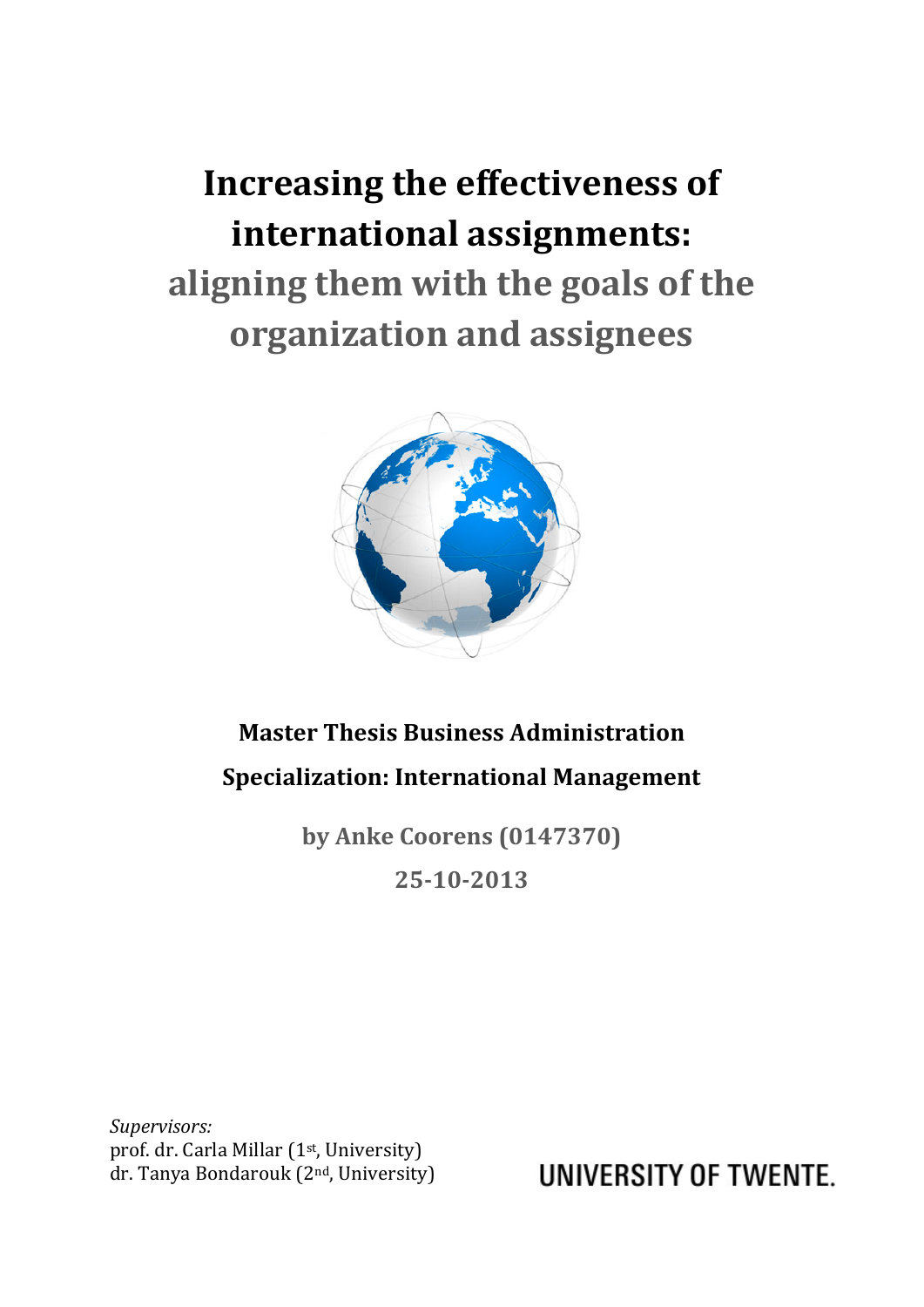#### **Summary**

International assignments are relatively expensive undertakings, and especially in times of economic downturn these assignments should add (additional) value to an organization. An important step towards increasing the value of such assignments is increasing their effectiveness by aligning international assignments with the goals of an organization and the assignees.

According to scientific and professional literature, this alignment can be accomplished by:

- a. Following the 'global assignment cycle', which consists of the following stages:
	- 1. Defining the assignee profile
	- 2. Recruiting candidates
	- 3. Selecting an assignee
	- 4. Determining the compensation package
	- 5. Carrying out orientation and training + Determining assignment objectives
	- 6. Realizing the compensation package
	- 7. Executing the assignment
	- 8. Reintegrating the assignee
- b. Strong cooperation between the 'International Mobility' and 'Talent Management' functions.

The keywords that describe this entire process are 'strategic', 'formal' and 'repeatable'.

To determine if this 'ideal theoretical process' is – and if not, can be – used in practice, research is carried out at a multinational company. The process at the company is in general the opposite of the theoretical picture; although the company also follows the global assignment cycle the focus is on tactics rather than strategy, and there is little to no cooperation between International Mobility and Talent Management. Keywords that describe the process at the company are: 'ad hoc' and 'informal', making the process also quite fast and flexible.

Because of the major discrepancy between the theoretical and practical situation, the question became: To what extent can the ideal theoretical alignment process serve as a blue print for aligning the goals of the organization and assignees in this particular practical situation?

Increasing the effectiveness of international assignments by aligning them with the goals of the organization and assignees can at the company best be accomplished by:

a. Following this modified 'global assignment cycle', which consists of the following stages: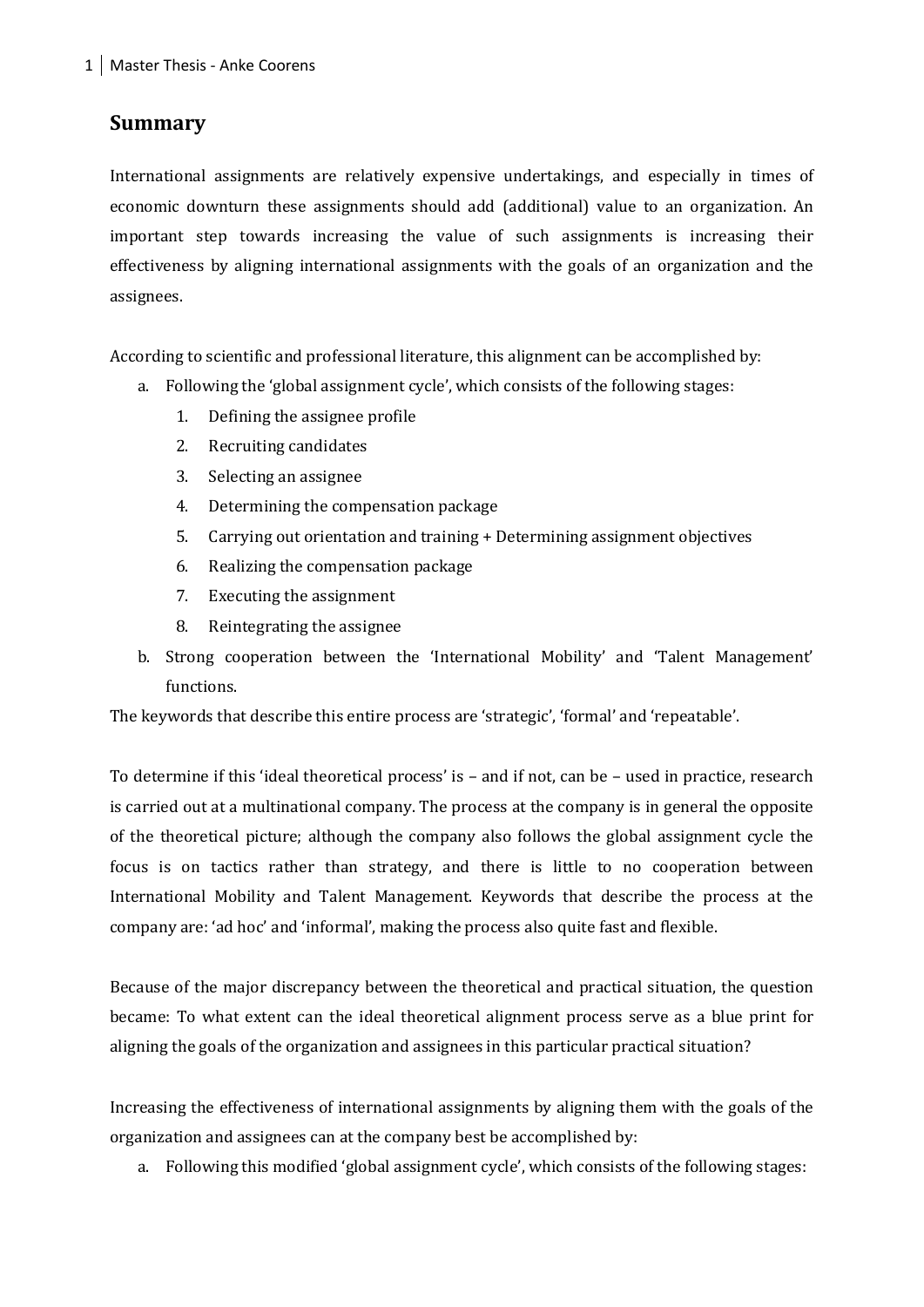- *1. Issuing an international assignment*
- 2. Defining the assignee profile
- 3. Determining the compensation package + Recruiting candidates + Determining assignment objectives (business & organization)
- 4. Selecting an assignee
- 5. Carrying out orientation and training + Realizing the compensation package + Determining assignment objectives assignee
- 6. Executing the assignment
- 7. Reintegrating the assignee
- *8. Data gathering and analysis*
- b. Strong cooperation between primarily 'Talent Management', 'International Mobility', 'Business' and 'International Assignments'.

The functions that are primarily involved (Talent Management, International Mobility, Business and International Assignments), and the stages of the assignment cycle, are designed in a manner that ensures strategic and formal decision-making.

To maintain speed and flexibility, the basis of the global assignment cycle is shortened by carrying out certain stages simultaneously rather than consecutively, while two stages are added for strategic purposes. Furthermore, in light of speed and flexibility, an overview for several types of assignments is made indicating which stages are important, less important or even unimportant since some assignments need to be arranged very quickly while for others there is enough time to go through the entire cycle.

The loop that is implemented in the company tailored blue print is also a valuable addition to the literature as this allows for even more effective international assignments, and it also makes the global assignment cycle an actual 'cycle'.

#### **Acknowledgements**

This master thesis is written to complete my Business Administration study with a specialization in International Management. I would like to express my sincere appreciation to prof. dr. Carla Millar, dr. Tanya Bondarouk (supervisors University of Twente) and my supervisor at the company, who have put time and energy in supporting me throughout this process. Furthermore, I would like to thank everyone at the company who made time to help me conduct my research. I have really enjoyed working on this master thesis with everyone.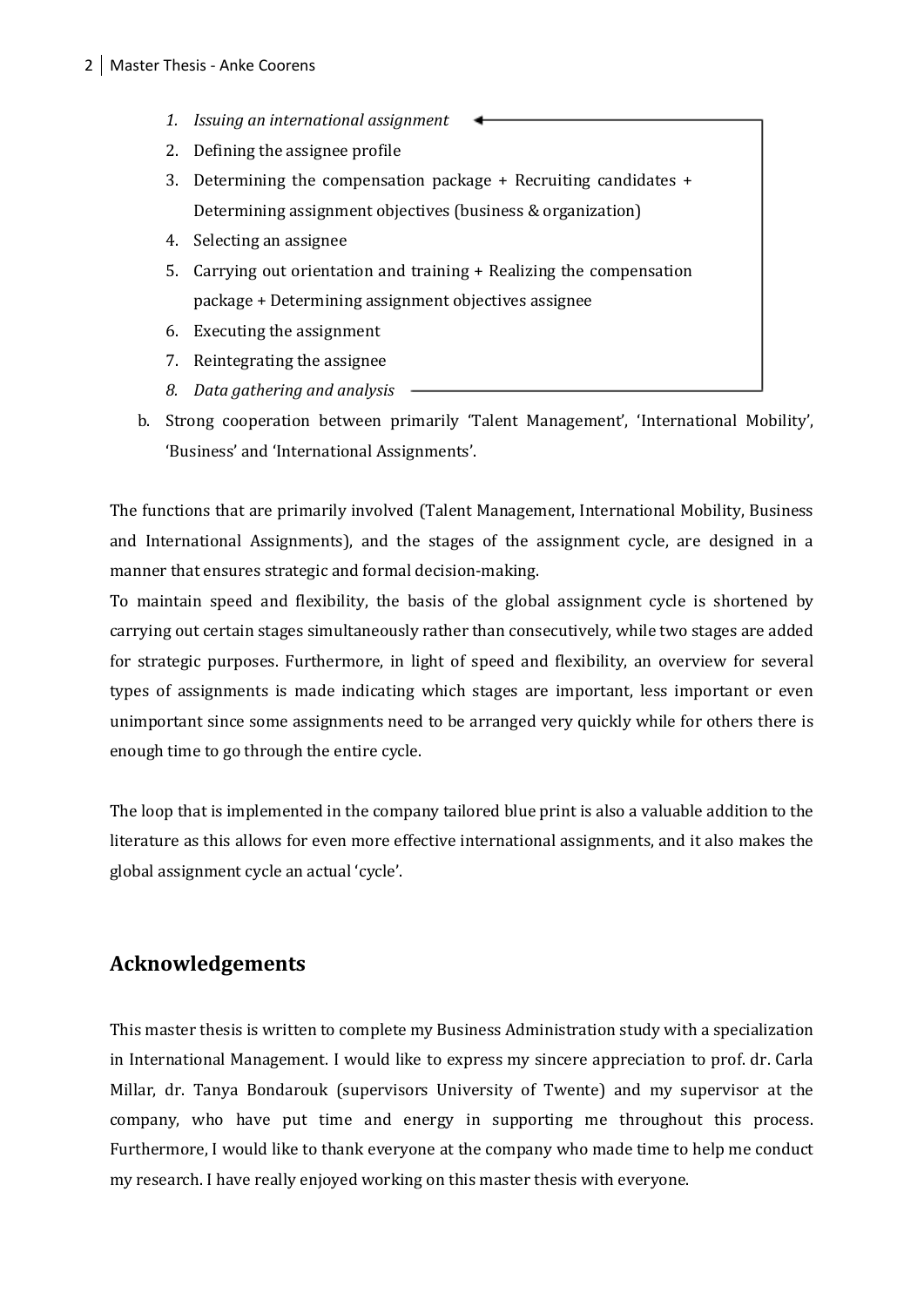## Contents.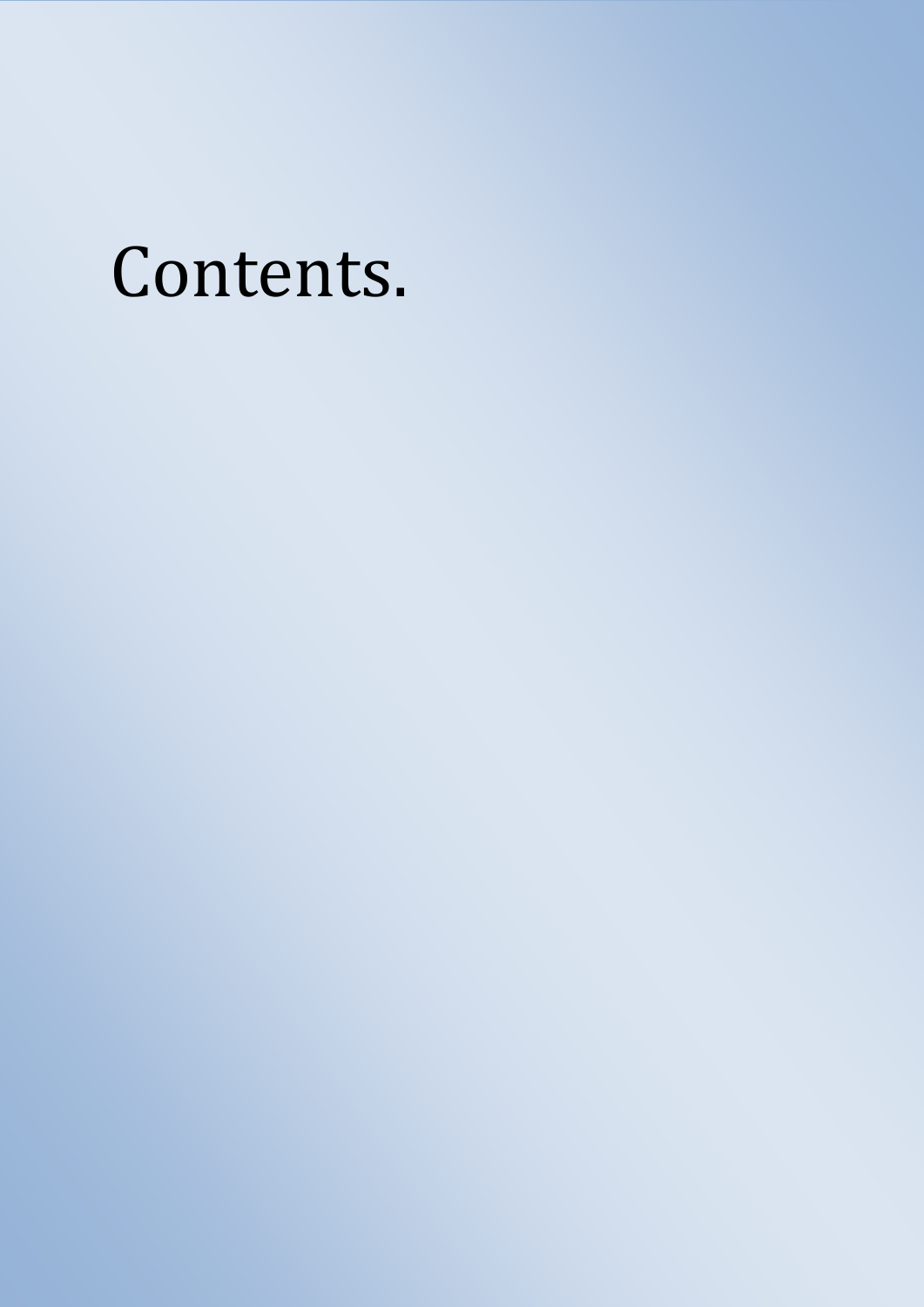#### **Contents**

| 1.1. |        |          |                                               |  |
|------|--------|----------|-----------------------------------------------|--|
|      |        |          |                                               |  |
|      |        |          |                                               |  |
|      |        |          |                                               |  |
| 2.1. |        |          |                                               |  |
|      |        |          |                                               |  |
|      |        |          |                                               |  |
| 2.2. |        |          |                                               |  |
|      | 2.2.1. |          |                                               |  |
|      | 2.2.2. |          |                                               |  |
|      | 2.2.3. |          |                                               |  |
|      | 2.2.4. |          |                                               |  |
| 2.3. |        |          |                                               |  |
|      |        |          |                                               |  |
|      | 2.3.2. |          |                                               |  |
|      |        | 2.3.2.1. |                                               |  |
|      |        | 2.3.2.2. |                                               |  |
|      |        | 2.3.2.3. |                                               |  |
|      | 2.3.3. |          |                                               |  |
|      |        | 2.3.3.1. | Determination of the compensation package  29 |  |
|      |        | 2.3.3.2. |                                               |  |
|      |        | 2.3.3.3. | Determining the assignment objectives 31      |  |
|      |        |          |                                               |  |
|      | 2.3.4. |          |                                               |  |
|      |        | 2.3.4.1. |                                               |  |
|      | 2.3.5. |          |                                               |  |
|      |        | 2.3.5.1. |                                               |  |
| 2.4. |        |          |                                               |  |
|      |        |          |                                               |  |
| 3.1. |        |          |                                               |  |
|      | 3.1.1. |          |                                               |  |
|      | 3.1.2. |          |                                               |  |
|      |        |          |                                               |  |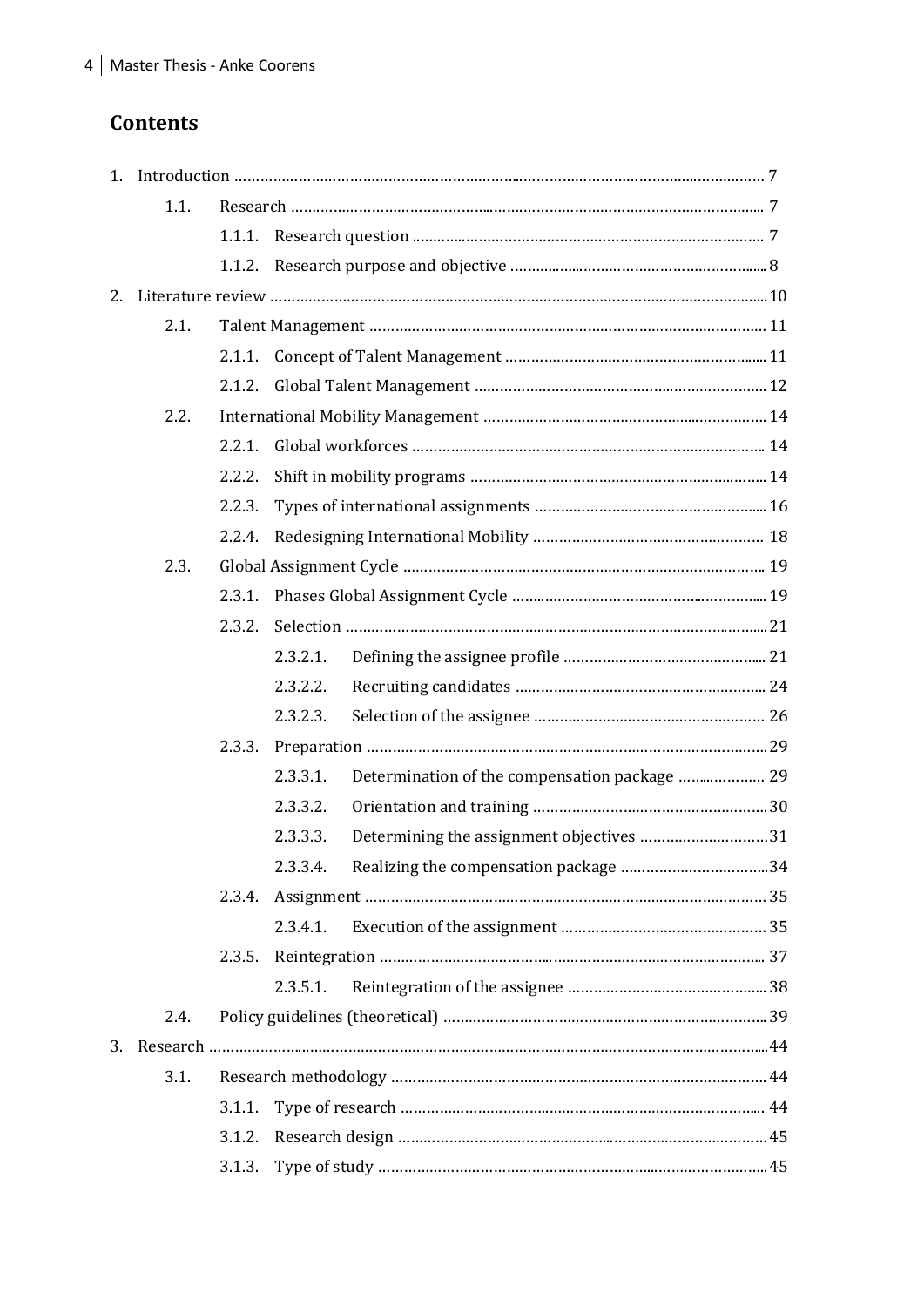|    | [confidential pages] |  |
|----|----------------------|--|
| 6. |                      |  |
|    |                      |  |
|    | [confidential pages] |  |
|    |                      |  |
|    |                      |  |
|    |                      |  |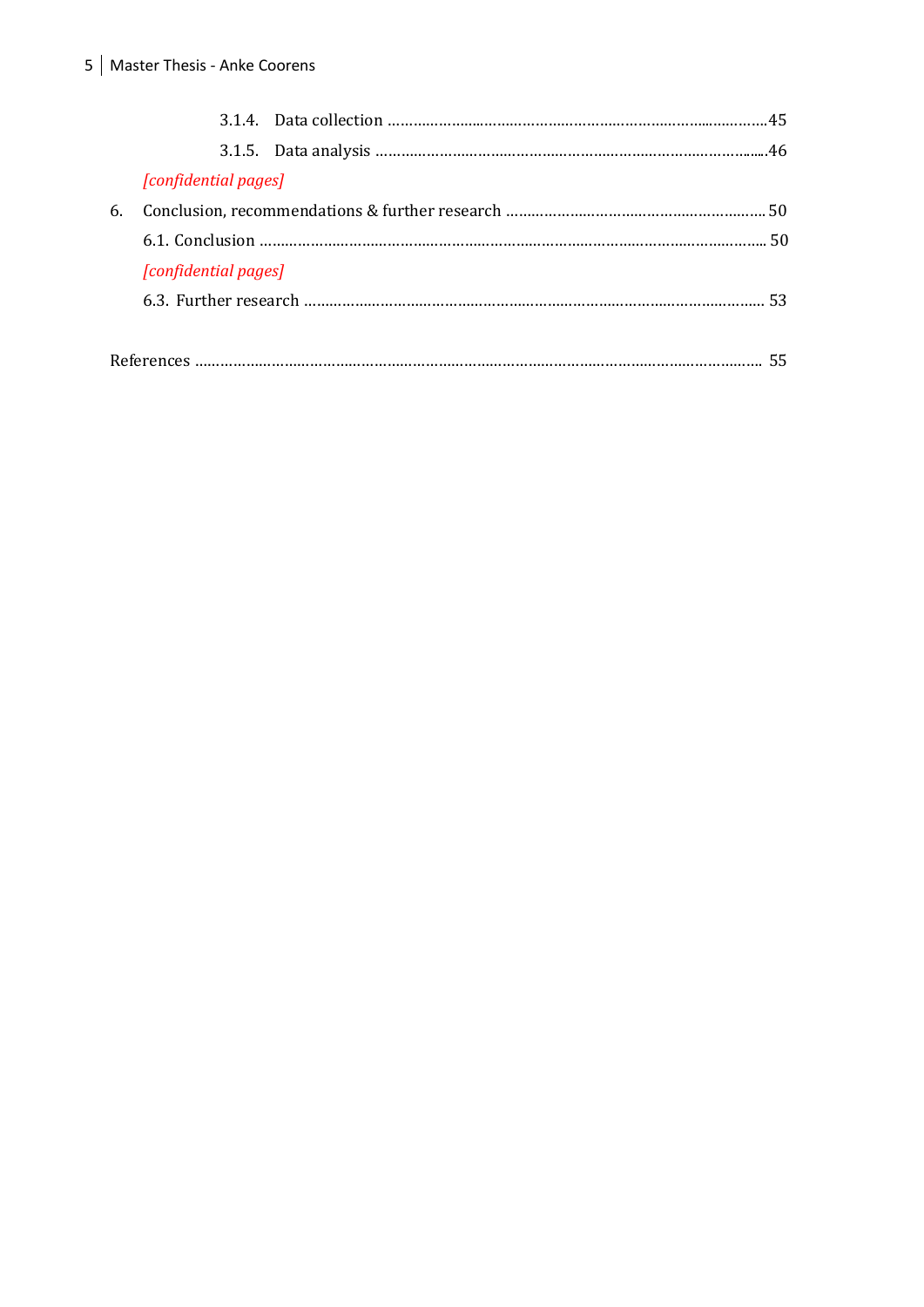## Chapter 1: Introduction.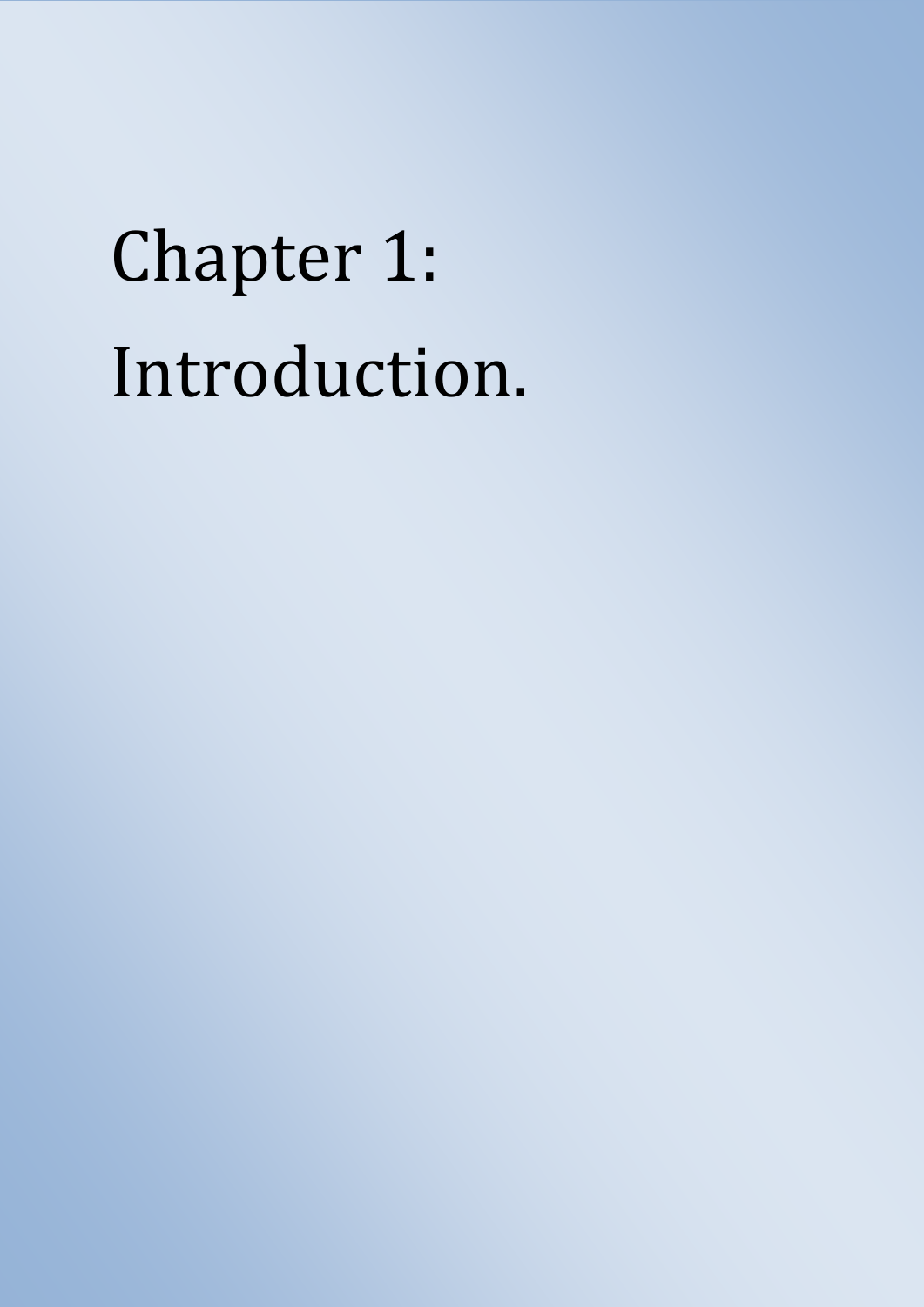#### **1. Introduction**

Companies have always been moving employees around the world, but never to the extent that they are doing today; the number and variety of international assignments in globally operating companies is increasing rapidly due to globalization of the business environment (Deloitte, 2008). And this poses a challenge for HR professionals: they need to balance the needs of the organization as well as those of the assignees regarding international assignments, and make these assignments as valuable as possible on the short and long term (Caligiuri & Colakoglu, 2007).

Traditionally, international assignments are perceived as an extraordinary event and managed likewise: as a high-touch, low-volume activity. Every step in the process receives special attention and the main focus is on the short term needs, especially those of the assignee: 'how can we make the assignment as carefree and pleasant as possible?' (Deloitte, 2008).

Now that an increasing percentage of employees is involved in these relatively expensive international undertakings – a single long term assignment can easily top 1 million US dollars (Deloitte, 2010) – and companies are being affected by the economic crisis, the traditional approach will just not cut it anymore (Deloitte, 2008). Instead of only considering the short term needs of mainly the assignee, the goals of the company and those of the assignee are necessary to take into account to make sure that such expensive assignments are value adding to the organization on the short as well as the long term – so that an organization is positioned for success (Paauwe & Farndale, 2006; Deloitte, 2011).

An important step towards increasing the value of international assignments is increasing their effectiveness by aligning international assignments with the goals of an organization and its assignees. How this should be achieved is the focus of this thesis.

#### **1.1. Research**

#### **1.1.1. Research question**

The thesis is based on one overarching research question, namely *'how should international assignments be aligned with the goals of the organization and the assignee?'*, which in turn consists of three sub questions:

- What should the alignment process look like?
- How should the stages of this process be filled in?
- Which organizational functions should be involved in every stage?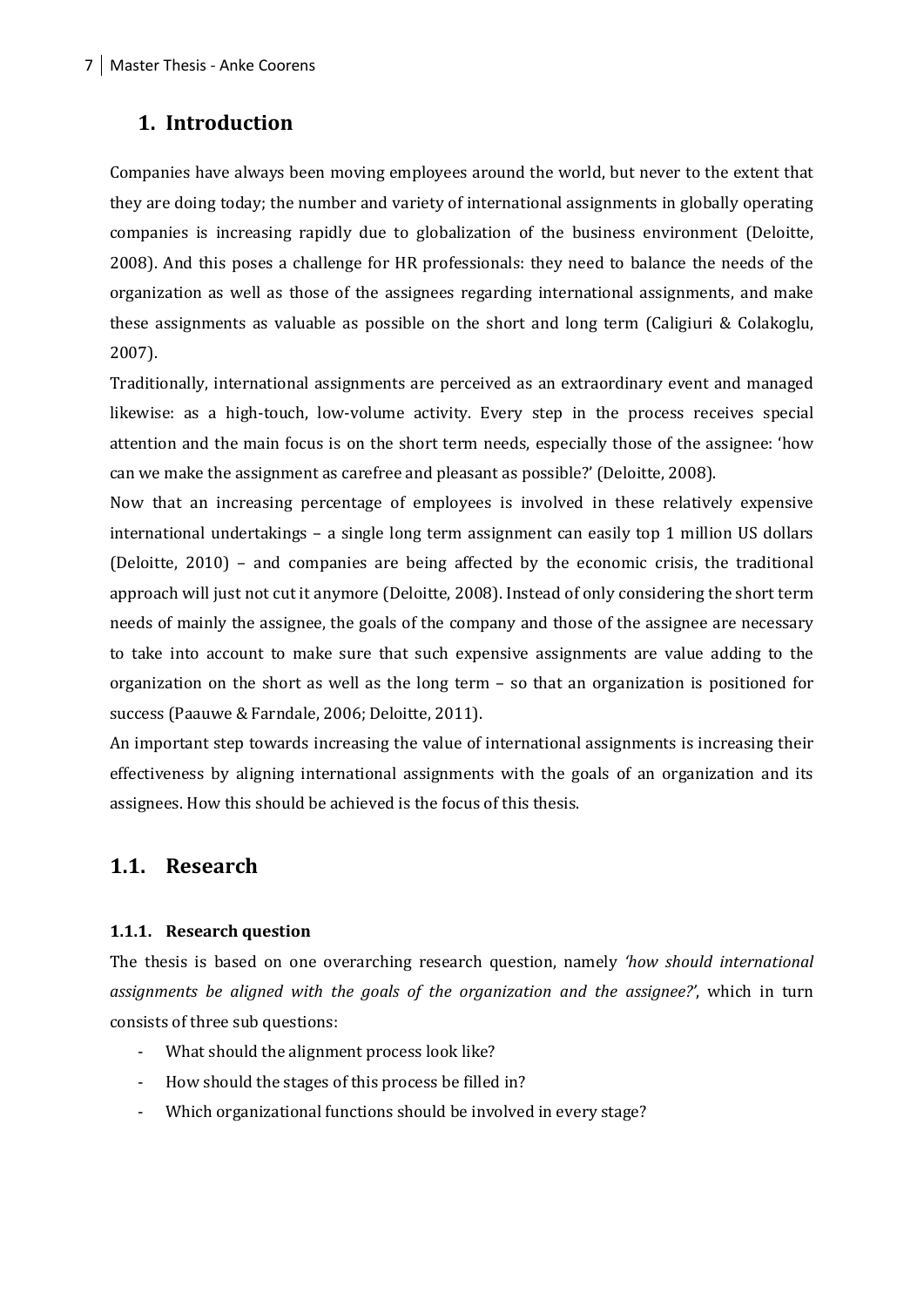#### **1.1.2. Research purpose and objective**

This study is carried out for a theoretical as well as practical reason. First of all, a clear description of how to align international assignments with the goals of an organization and its assignees does currently not exist. Although scientific and professional literature – often indirectly – describe how this should be done, the information is divided over many different articles and papers. Since every publication only covers a small piece of the puzzle, this thesis will first of all focus on combining and integrating this information to create an overview of the entire alignment process and therewith answer the research question from a theoretical perspective.

Second, its needs to be determined if this 'ideal theoretical process' is – and if not, can be – used in practice, which is why research is carried out at a multinational company that employs international assignees. To determine this, the current process at the company is analyzed to check if it matches the ideal theoretical picture as presented in the first part of this thesis; if it does not match, the following question is addressed: To what extent can the theoretical process serve as a blue print for this company? The answer will be in the form of company tailored management advice as to how to align international assignments with the goals of the organization and assignees, to increase the effectiveness of their international assignments.

The thesis will thus consist of two parts: a theoretical part and a practical part, which both answer the research question separately, leading to an ideal theoretical alignment process and possibly a somewhat different ideal practical process, should the theoretical solution not completely fit this specific practical situation.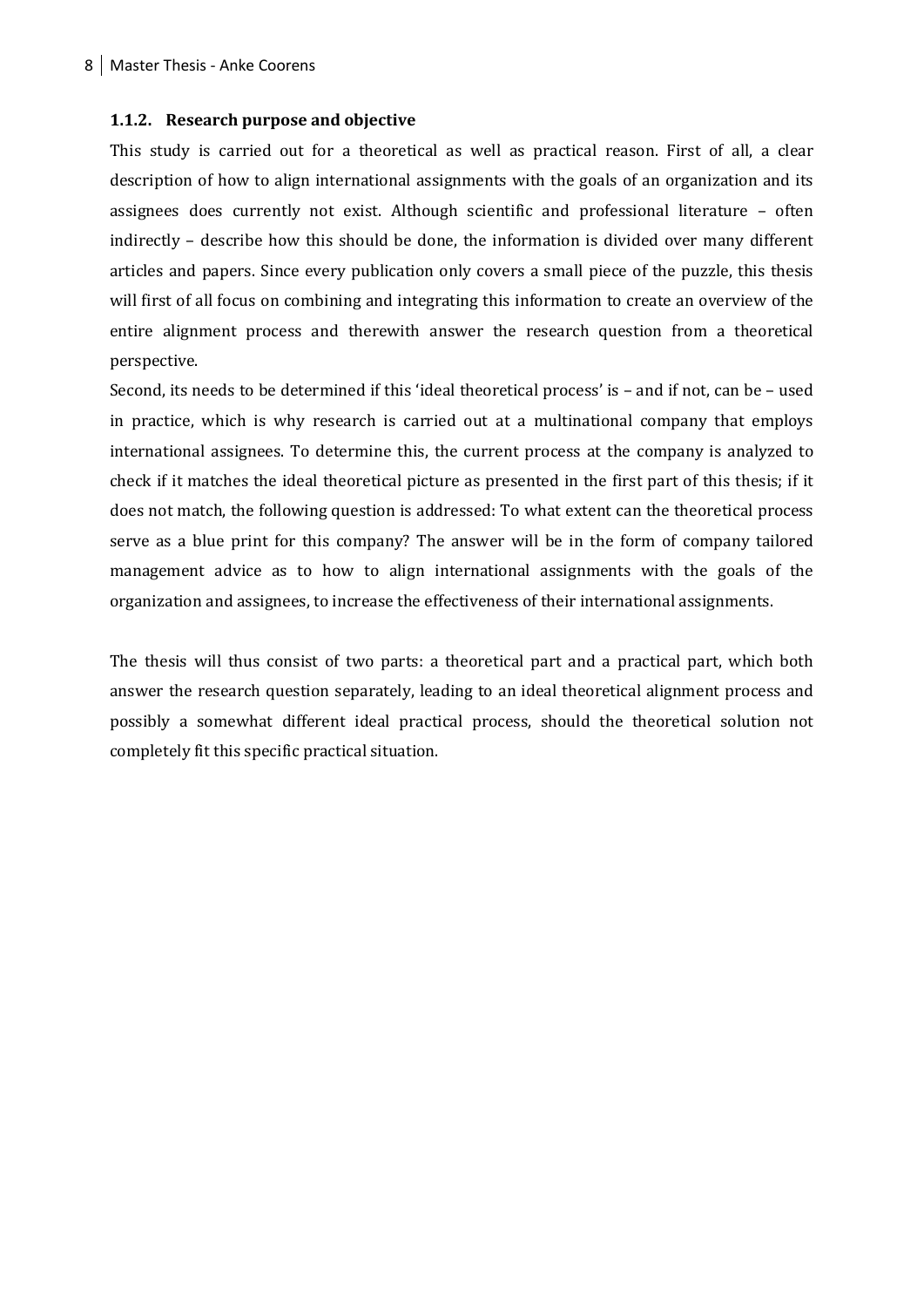Chapter 2: Literature Review.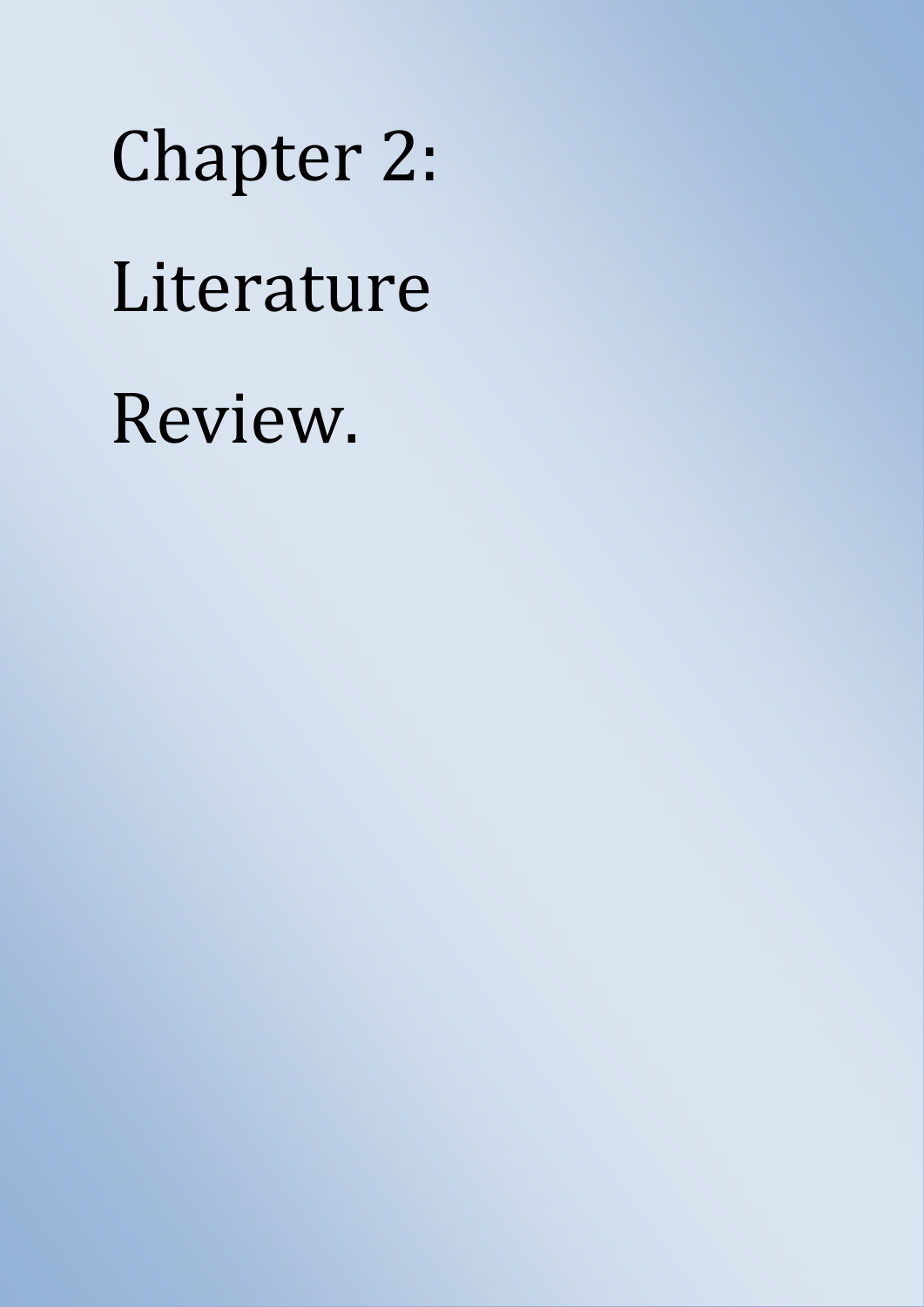#### **2. Literature Review**

According to the existing body of literature, international assignments can best be aligned with the goals of the organization and assignees by following the 'global assignment cycle' and by intensive collaboration between the 'Talent Management' and 'International Mobility' functions (see, for example, Caligiuri & Colakoglu, 2007; McKenna & Richardson, 2007; Reiche & Harzing, 2009; Deloitte, 2010).

This chapter will therefore provide an overview of the current literature pertaining to these subjects in the context of international assignments, while integrating the different models and concepts in order to create a complete overview that answers the research question from a theoretical point of view.

For clarity, the literature review follows the below specified model that is displayed throughout this chapter indicating the specific stage that is addressed in a certain (sub)paragraph:



The chapter starts out by addressing the two functions that are primarily involved in the process regarding the alignment of international assignments with the goals of the organization and assignees: talent management and international mobility management; and continues with explaining the global assignment cycle, its specific components, and how it relates to the formerly mentioned functions.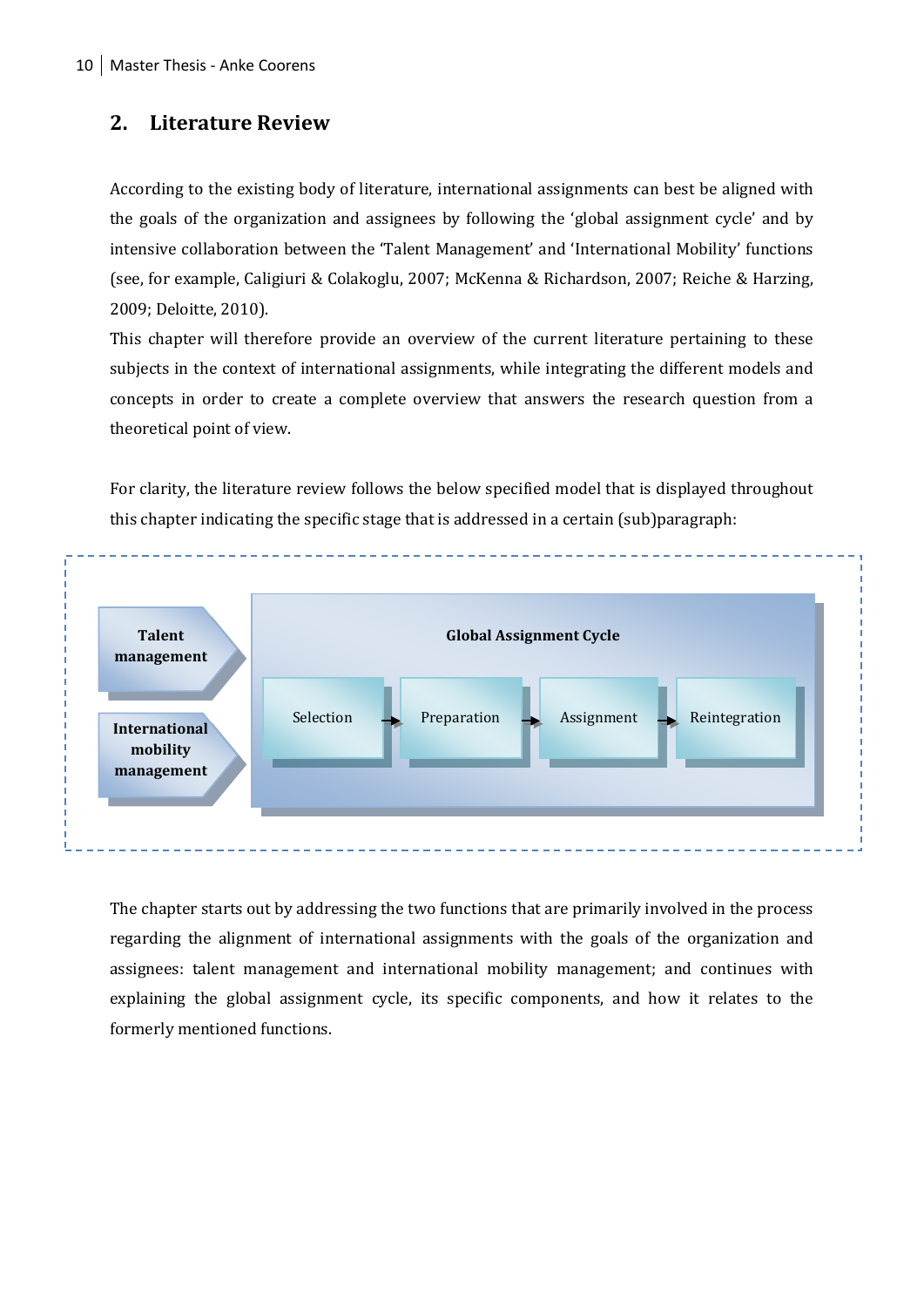

#### **2.1. Talent Management**

#### **2.1.1. Concept of Talent Management**

Talent management has been a popular concept since McKinsey coined the phrase 'War for Talent' in the late 1990's (McKinsey, 2001). But what is 'talent' exactly? Different organizations will have different definitions of talent – if defined at all. Based on several dictionaries, talent is "a natural ability to excel at a duty or action" or "a group of people, such as employees, who have a particular aptitude for certain tasks" (Business Dictionary, 2013; Collins Dictionary, 2013; Merriam Webster Dictionary, 2013a; Oxford Dictionaries, 2013). Talents through the eyes of an organization are thus in essence the individuals – either inside or outside the organization – that, due to their natural ability or aptitude, can carry out certain activities in such a way that they themselves, and consequently the company, excel in those activities, making a positive difference to organizational performance (Chartered Institute of Personnel and Development, 2012).

This is in line with why McKinsey (2001) introduced the phrase 'War for Talent', namely to emphasize the importance of employees regarding the success of top performing companies (Farndale, Scullion & Sparrow, 2010; Scullion, Collings & Caligiuri, 2010); "having great [..] talent has always been important, but now it is critical. In today's competitive knowledge-based world, the caliber of a company's talent increasingly determines success in the marketplace" (McKinsey, 2001).

According to the Economist Intelligence Unit (2006), Chief Executive Officers (CEOs) are indeed increasingly realizing the importance of talent management and therefore believe that it cannot be solely left in the hands of the traditional Human Resources (HR) department anymore. Boudreau and Ramstad (2007) endorse this and argue that "HR must reposition itself as a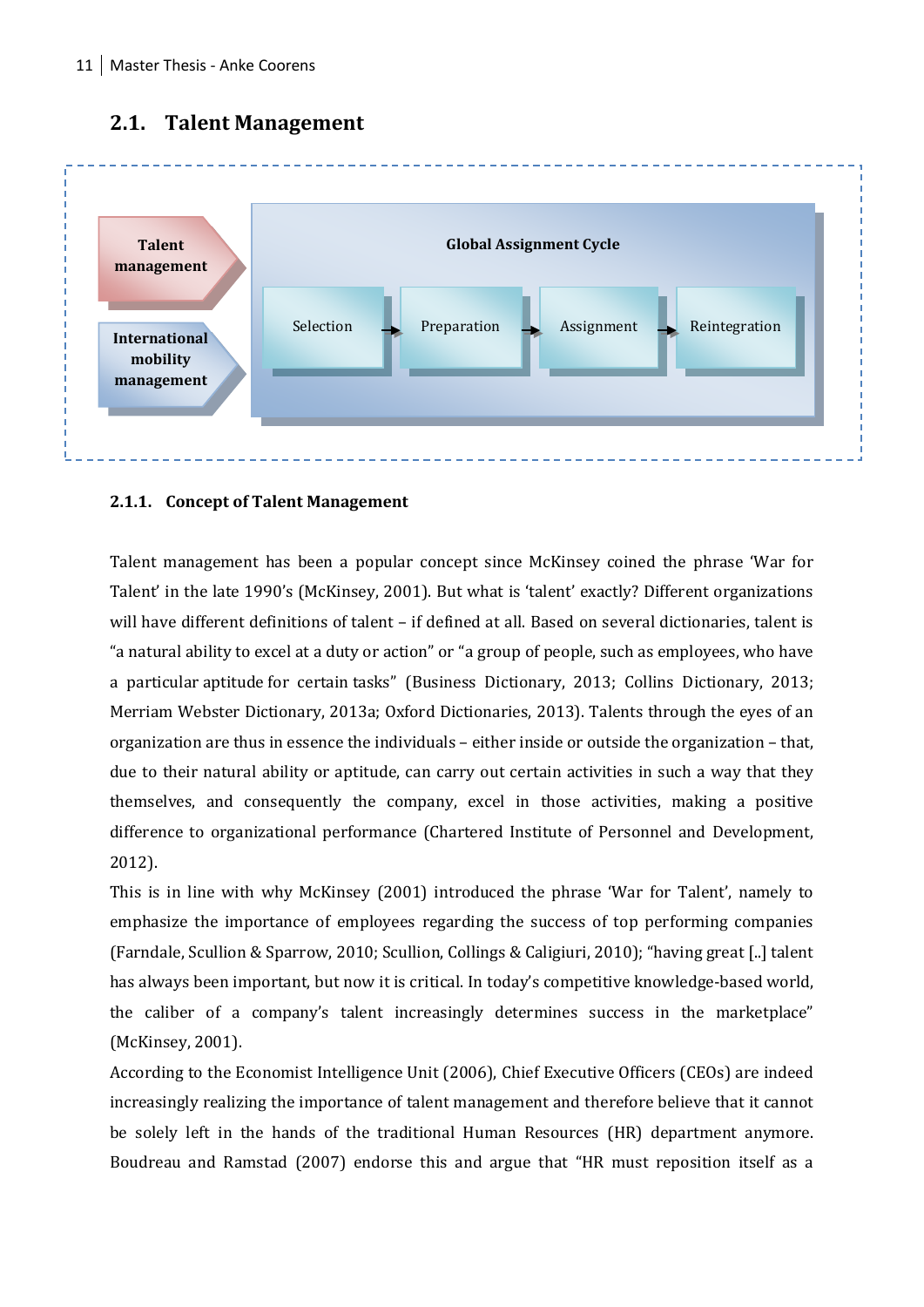function and shift the emphasis from the provision of services to supporting key decisions within the business, particularly in relation to talent" (Vaiman, Scullion & Collings, 2012: p. 927).

Although 'talent management' has been widely used in organizations and scientific literature, it lacks a consistent definition and clear scope (Lewis & Heckman, 2006; Collings & Mellahi, 2009). In the jungle of definitions, Lewis & Heckman identified three key streams pertaining to talent management: one merely substitutes human resources management with the label talent management, the other focuses on developing 'talent pools' and the last one emphasizes the management of talent (Lewis & Heckman, 2006). A fourth stream is identified by Collings & Mellahi (2009); it puts the focus on identifying key positions that potentially have a significant positive effect on the competitive advantage of an organization (Huselid, Beatty & Becker, 2005; Boudreau & Ramstad, 2007).

Looking at the variety of definitions, the core of talent management seems to come down to "it is simply a matter of anticipating the need for human capital and then setting out a plan to meet it" (Capelli, 2008: 1). Companies that use talent management are consciously engaged in how people can best be moved through the organization to optimize the value of the company. This process of moving employees ranges from attracting new talent to training, developing, retaining and promoting them throughout their career within the organization, and if necessary letting them go (van der Sluis, 2008).

Due to today's global business environment MNC's are now increasingly moving their talent, and therefore the processes related to talent management, across national borders which has led to the term: 'global talent management' (Farndale, Scullion & Sparrow, 2010).

#### **2.1.2. Global Talent Management**

As there is no more a consensus on the term 'global talent management' as there is on 'talent management', Scullion, Collings & Caligiuri (2010) propose a collective definition of global talent management based on the wide array of definitions that is described in scientific literature: "Global talent management includes all organizational activities for the purpose of attracting, selecting, developing, and retaining the best employees in the most strategic roles (those roles necessary to achieve organizational strategic priorities) on a global scale. Global talent management takes into account the differences in both organizations' global strategic priorities as well as the differences across national contexts for how talent should be managed in the countries where they operate" (p. 106).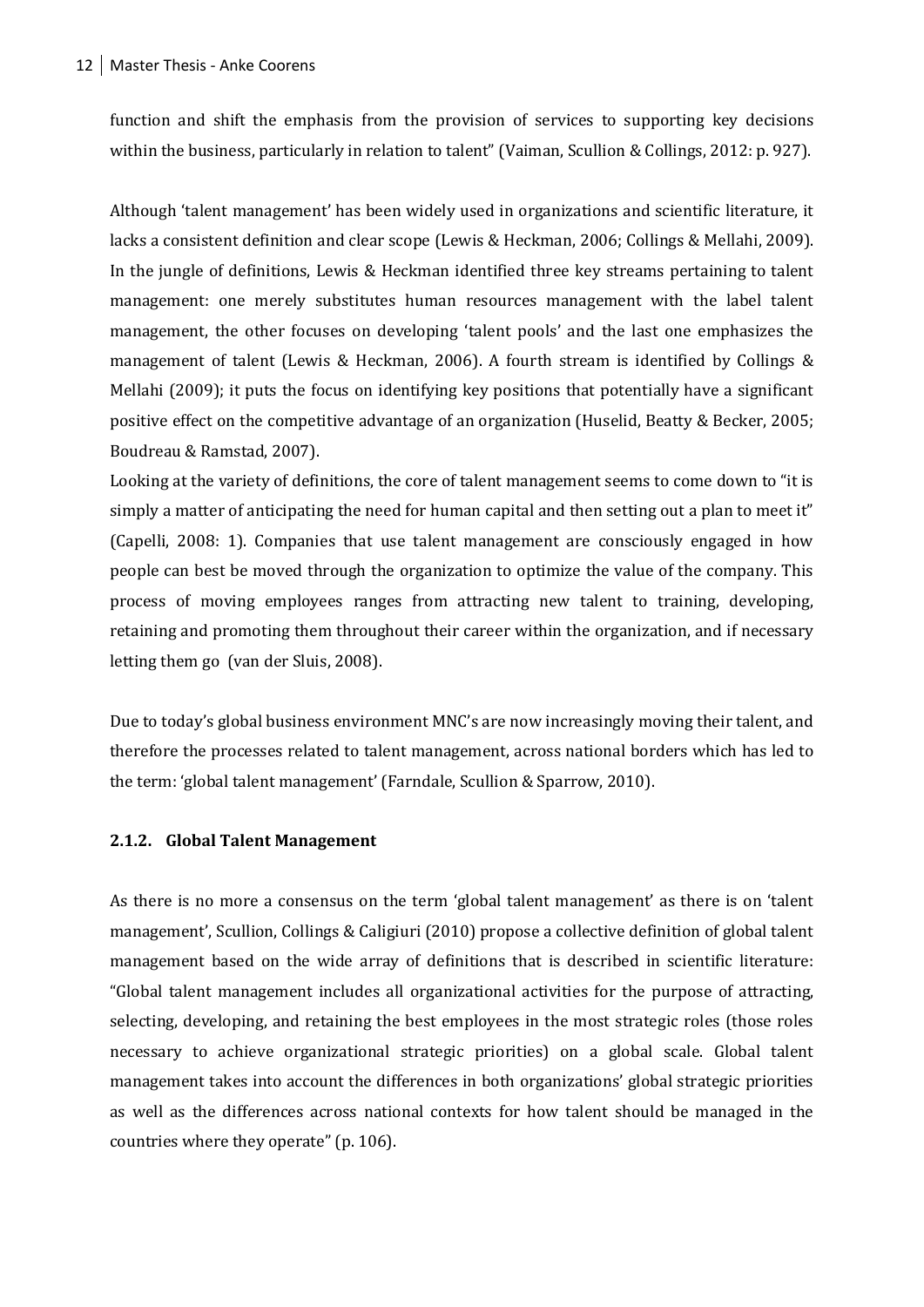Global talent management is a relatively new multidisciplinary function that has rapidly emerged as a key strategic issue for MNC's due to several factors (Tarique & Schuler, 2010). First of all, according to Bartlett & Ghoshal (1989) scholars and organizations started to recognize the critical role that globally competent managers play in the success of MNC's, "reflecting the intensification of global competition and the greater need for international learning and innovation" (Scullion, Collings & Caligiuri, 2010: p. 106). Second, where competition for talent between organizations primarily used to exist within national boundaries, this has now shifted to a war for talent on a regional and global level as well (Sparrow, Brewster and Harris, 2004) because MNC's are realizing that the talent they require may not necessarily be located nearby (Ready & Conger, 2007). This however means that MNC's are increasingly competing for the same talents, which makes attracting and retaining such employees more difficult than before (Stahl, Bjorkman, Farndale, Morris, Paauwe & Stiles, 2007). Third, although unemployment is increasing due to the financial crisis, MNC's face talent shortages in terms of managers and professionals nonetheless (Scullion & Starkey, 2000; Bjorkman & Lervik, 2007; Schuler, Jackson & Tarique, 2012), which can be explained by the fact that "more people available on the labor market does not necessarily mean that employers are able to find the level of skilled managers and professionals they are seeking" (Farndale, Scullion & Sparrow, 2010: p. 162). This in turn leads to the fourth factor: These talent shortages are forming a constraint on successfully implementing global strategies (Scullion, 1994; Cohn, Khurana & Reeves, 2005) and therefore on the successful execution of global operations (Sparrow, Brewster & Harris, 2004; Stahl et al., 2007). Finally, the rapid growth of emerging markets demands talent that can effectively operate in geographically and culturally distant markets (Scullion, Collings & Gunnigle, 2007).

Although organizations are recognizing the importance of globally managing talent, the extent to which they effectively manage their talent leaves tremendous room for improvement (Cohn, Khuruna & Reeves, 2005; Scullion & Collings, 2006). This is endorsed by the Boston Consulting Group (2007) who determined that Talent Management is among the top five key challenges that HR departments are facing, and at the same time it is one of the areas HR is the least competent in. MNC's are for example often unable to identify who the talents are and where they are located (Collings, Scullion & Morley, 2007), which is a critical issue since an asset that is unknown cannot be leveraged (Scullion, Collings & Caligiuri, 2010).

As international assignments are often carried out by talents from either inside or outside the organization that can be of considerable value for the organization, the talent management and international mobility function should engage in intensive cross-functional collaboration (Farndale, Scullion & Sparrow, 2010).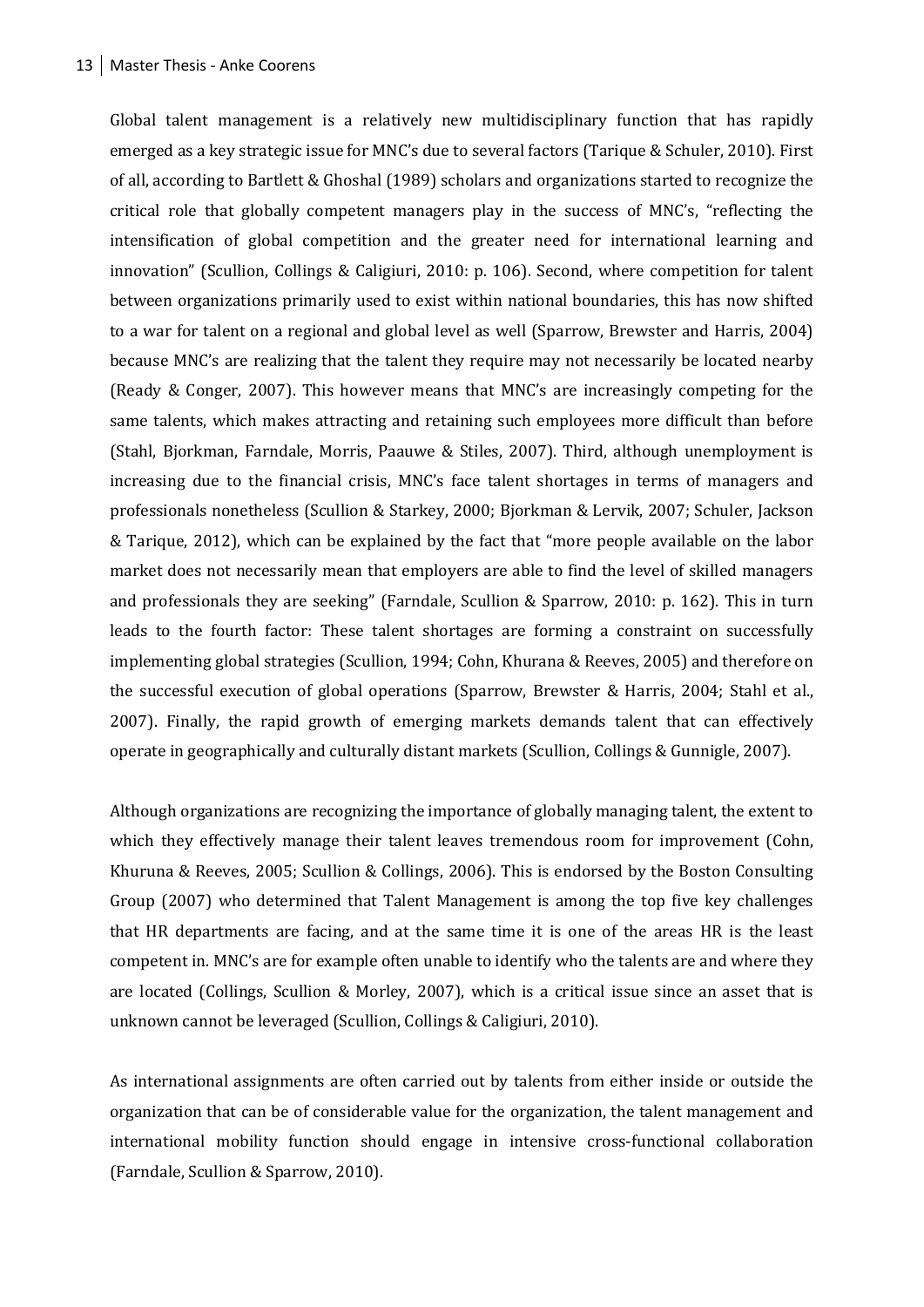

#### **2.2. International Mobility Management**

#### **2.2.1. Global workforces**

Globalization of business has led to organization's workforces being increasingly spread across the world (Rosenzweig, 1998) and 'global staffing' becoming an HR practice used by MNC's to control and coordinate their globally dispersed operations (Scullion & Collings, 2006). Global staffing is defined as: "the critical issues faced by multinational corporations with regard to the employment of home, host and third county nationals to fill key positions in their headquarters and subsidiary operations" (Scullion & Collings, 2006: p. 3). The critical issues this definition refers to are primarily related to the process that ranges from selection of employees for international assignments to their reintegration once the assignment is completed.

In addition to the difficulties pertaining to attracting employees for international assignments, international business keeps evolving and ensures that global staffing is becoming increasingly complex (Collings & Scullion, 2012) since, for example, international assignments increase in numbers and change in nature (Mayerhofer, Hartmann, Michelitsch-Riedl & Kollinger, 2004; Shen, 2004; Shih, Chiang & Kim, 2005); having HR professionals encounter many new and complex challenges as they attempt to master the global environment their company is operating in (Ryan, Wiechmann & Hemingway, 2003).

#### **2.2.2. Shift in global mobility programs**

One of the most important changes that contributes to the increasing complexity of global staffing is the recent shift in so called 'global mobility programs' that has occurred. When companies first started to compete in global markets, sending employees on foreign assignments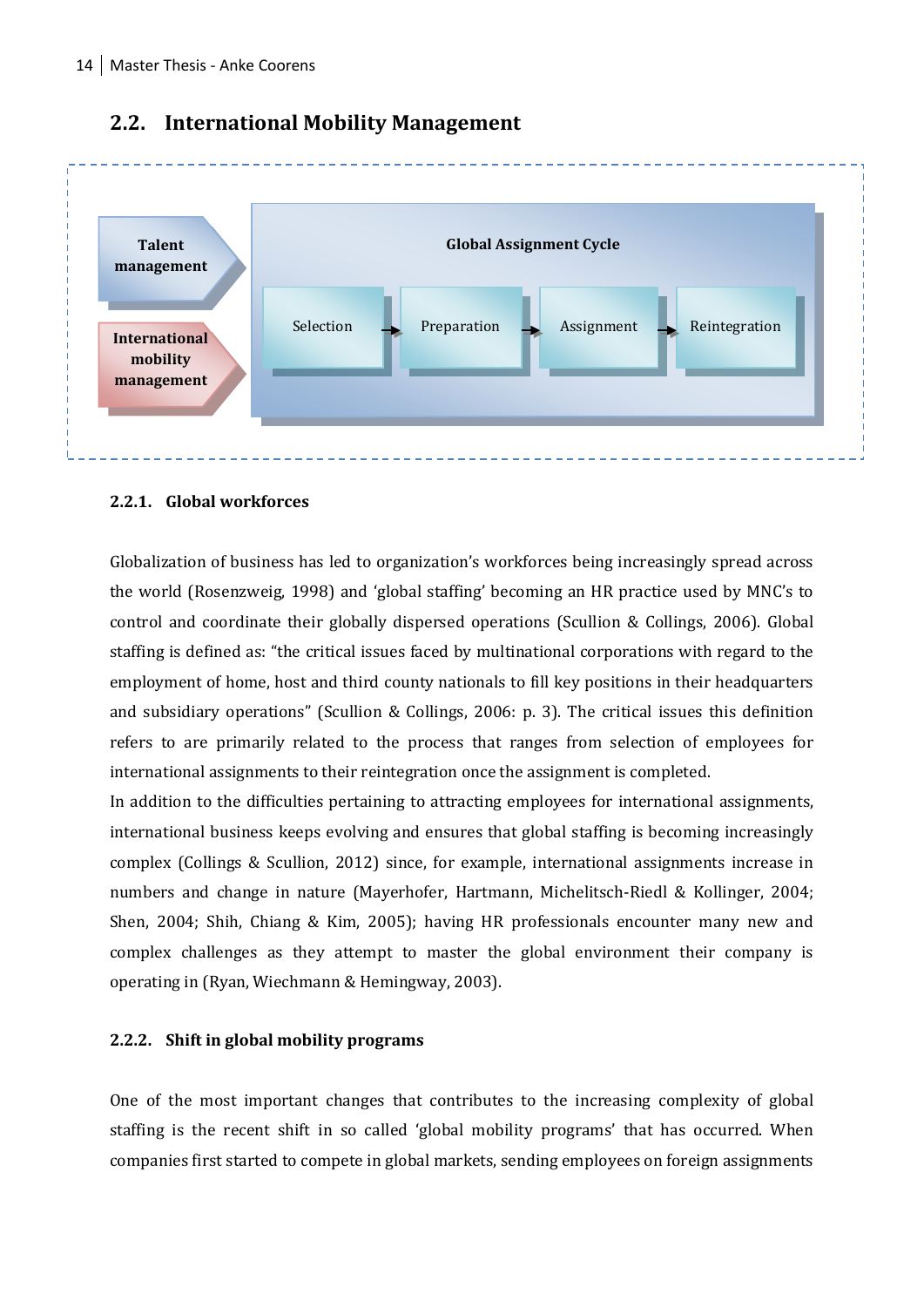for extended periods of time became a commonality among MNC's (Stahl, Miller & Tung, 2002; Bolino, 2007). The vast majority of those assignments consisted of expatriate assignments (Fenwick, 2004): "professionals sent by their employers to foreign subsidiaries or headquarters" (Expatriate Foundation, 2013). Lately however, there has been a shift in the so called 'global mobility' programs of MNC's; they are slowly moving away from those traditional long term international assignments, towards various types of alternatives that involve frequent international travel, and can range from daily commuting to short term placement abroad (Brewster, Harris & Petrovic, 2001; Welch, Worm & Fenwick, 2003; Mayerhofer et al., 2004; Society for Human Resource Management, 2004; Mayrhofer, Sparrow & Zimmermann, 2008) on any organizational level (Mayerhofer, Hartmann & Herbert, 2004).

There is a broad range of rationales underlying this recent shift towards alternative assignments. One important reason for many companies nowadays is cost containment due to the financial crisis (PriceWaterhouseCoopers, 2005; Collings, Scullion & Morley, 2007; McKenna & Richardson, 2007); it is estimated that the costs of employing an expatriate are three to five times as high as the employee's 'standard' salary would be (Selmer, 2001). Companies are therefore exploring cheaper alternatives, which they often seem to find in short term and flexible assignments as these are less expensive because the assignments are often shorter and the assignees do not require the same, expensive, organizational support that long term assignees require (Collings, Scullion & Morley, 2007; Friedman, 2010).

Another major reason why alternatives are becoming more popular over the last years is immobility among employees. One rationale behind this is the increase in dual-career couples, especially in developed countries. These couples are often not willing to move abroad as the partner has a career of his or her own and they do not want to leave that behind (Collings, Scullion & Morley, 2007; Welch, Welch & Worm, 2007). In addition, families seem to be less willing to let long term assignments disrupt their lives than they were in the past (Forster, 2000). In both cases alternative assignments that do not 'require' the families to relocate seem to be a solution.

Furthermore, where organizations often utilized expatriates to overcome the non-presence of qualified or easily trainable local individuals in the host country (Edstrom & Galbraith, 1977), there is a "growing availability of skilled local staff" (Bonache, Brewster & Suutari, 2007: p. 5) who can be used to fill the open positions.

Also, there are "new organizational trends such as networking, outsourcing and work in project teams" (Gustafson, 2012: p. 276), which ask for regular contact across borders. Although the communication between the people involved can take place virtually (Bonache et al., 2007), researchers emphasize the importance of physical presence as "more complex forms of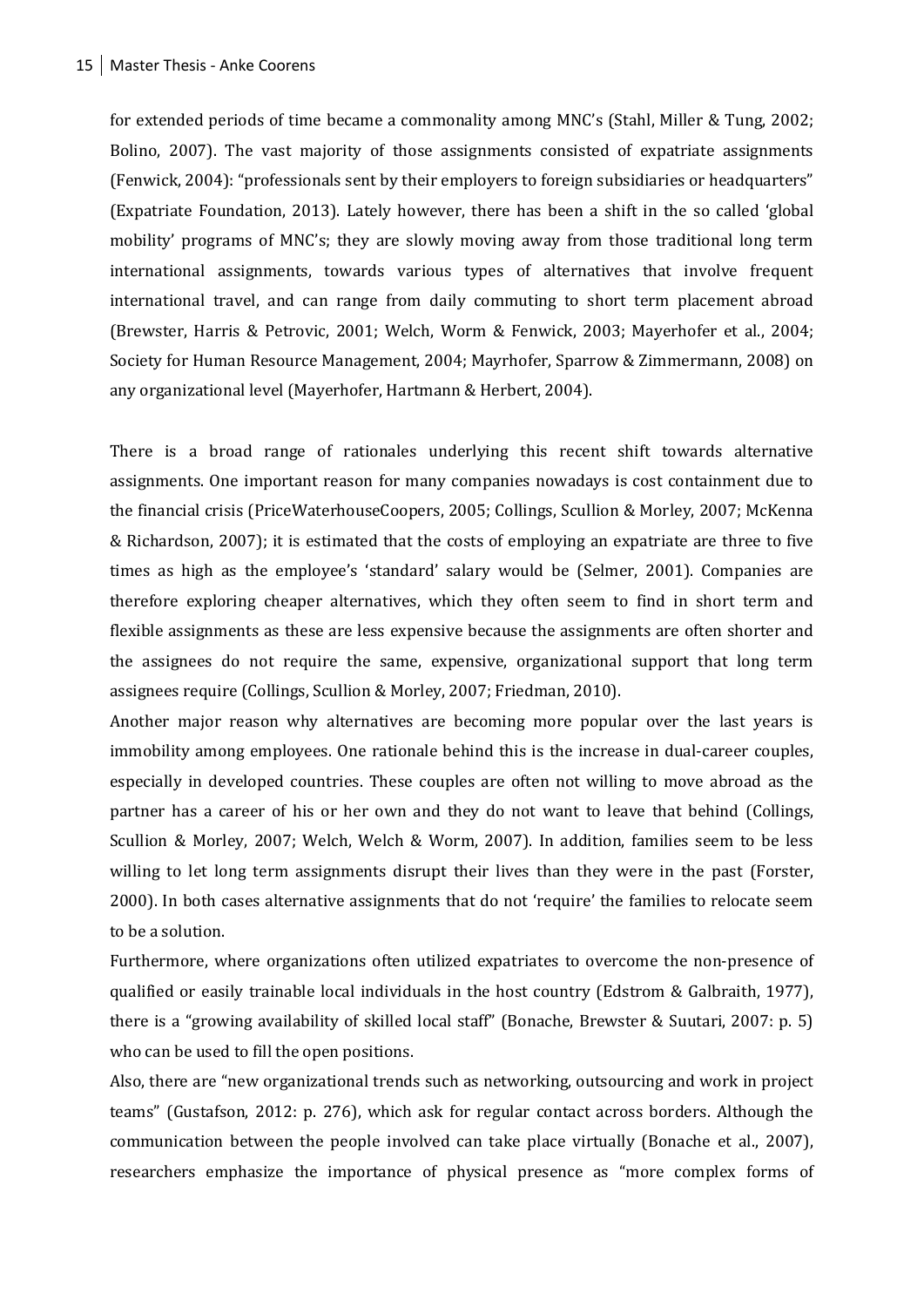communication require face-to-face interaction, and in external contacts – sales in particular – travel and personal presence are often regarded as an expression of commitment" (Gustafson, 2012: p. 276) (Urry, 2003; Aguiléra, 2008; Faulconbridge, Beaverstock, Derudder & Witlox, 2009).

A final reason for this trend towards alternatives is the growing recognition that the problems expatriates face upon re-entry are not dealt with by organizations in a sympathetic manner. Although companies often present long term assignments as 'a ticket to the top' (Lublin, 1996; Mendenhall, Kuhlmann, Stahl & Osland, 2002; Stahl, Miller & Tung, 2002; Demel & Mayerhofer, 2010), many former expatriates state that the assignment has actually adversely affected their careers (Bolino, 2007: p. 820) because employers do not value their newly gained skills and experience (Baughn, 1995; Selmer, 1999; Bossard & Peterson, 2005) and due to the 'out of sight out of mind syndrome' they have a disadvantage upon re-entry compared to employees in the home country that have maintained close ties with key decision-makers and are therefore more aware of internal career opportunities (Feldman and Thomas, 1992; Makela, 2007; Dickmann & Doherty, 2008). This makes employees reluctant to accept a long term international assignment, which could – depending on the situation – be (partly) solved by offering short term or flexible positions (Scullion, 2001; Lazarova & Tarique, 2005).

Due to a changing environment alternative assignments are thus becoming more popular among MNC's and are sometimes even substituting long term assignments. The most common international assignments that are currently present in global mobility programs are discussed below.

#### **2.2.3. Types of international assignments**

There are six general types of international assignments (Society for Human Resource Management, 2004; Collings, Scullion, & Morley, 2007; Frase, 2007; Welch, Welch & Worm, 2007; Reiche & Harzing, 2009):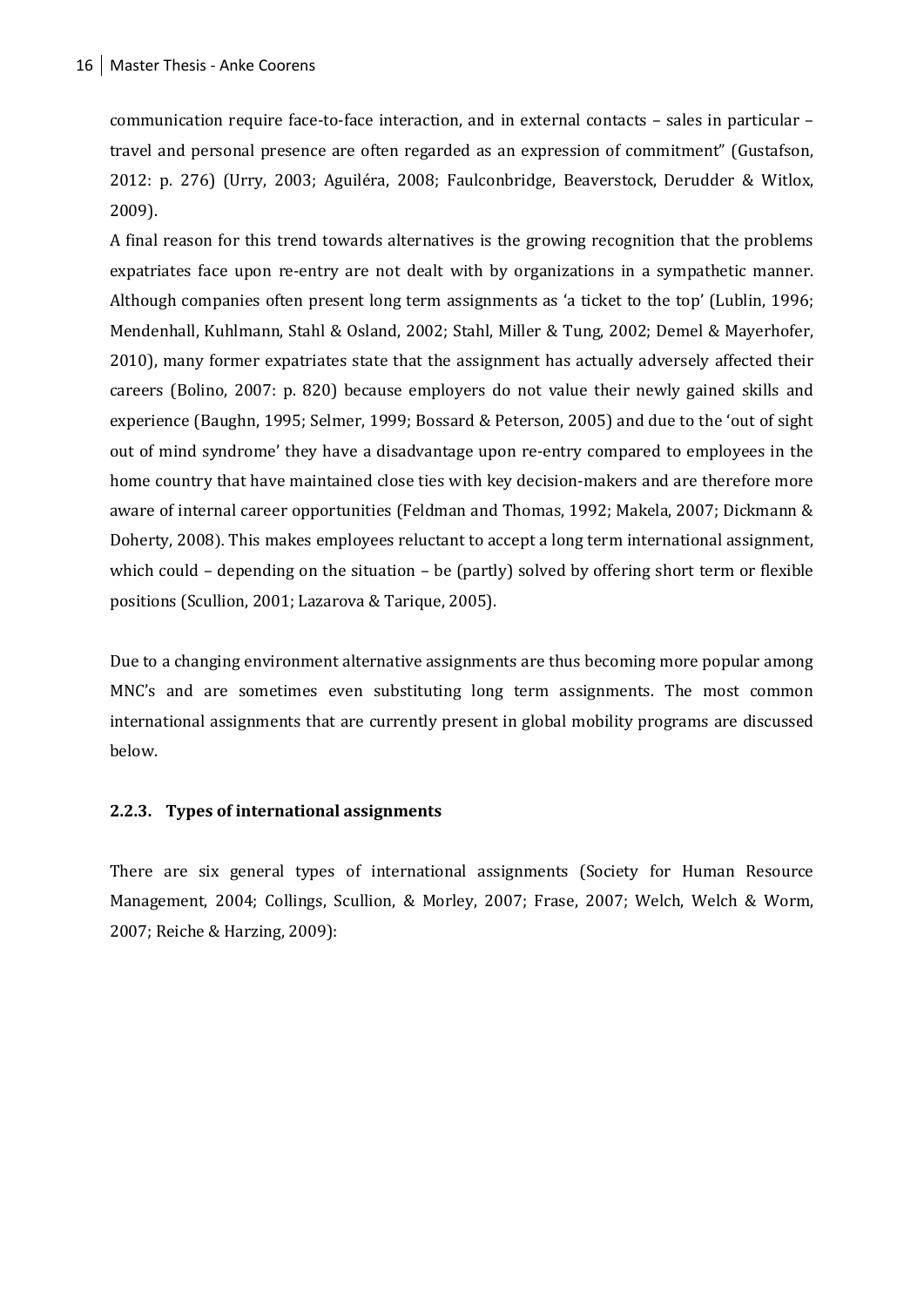| <b>Type of assignment</b>     | <b>Description</b>                                                                      |
|-------------------------------|-----------------------------------------------------------------------------------------|
| Long term                     | One assignment $\rightarrow$ return to home country after assignment                    |
|                               | $1 + year$<br>Home based contract                                                       |
|                               |                                                                                         |
|                               | Accompanied                                                                             |
| <b>Short term</b>             | One assignment $\rightarrow$ return to home country after assignment<br>$1 - 12$ months |
|                               | Home based contract                                                                     |
|                               |                                                                                         |
|                               | Unaccompanied                                                                           |
| <b>International commuter</b> | One assignment $\rightarrow$ return to home country after assignment                    |
|                               | Undefined length of time (often up to 2 years)                                          |
|                               | Home based contract                                                                     |
|                               | Unaccompanied                                                                           |
|                               | Frequent travel for business purposes $\rightarrow$ return to home                      |
| <b>International business</b> | country after each business trip                                                        |
| traveler                      | Undefined length of time                                                                |
|                               | Home based contract                                                                     |
|                               | Unaccompanied                                                                           |
| <b>Localized transfer</b>     | One assignment $\rightarrow$ permanent local status after assignment                    |
|                               | Indefinite                                                                              |
|                               | Host based contract with some centrally arranged benefits                               |
|                               | Accompanied                                                                             |
| <b>Global nomad</b>           | Consecutive assignments                                                                 |
|                               | Undefined length of time                                                                |
|                               | Host based contract with some centrally arranged benefits                               |
|                               | Accompanied                                                                             |

[Table 2.1] *Types of international assignments*

Long term international assignments, also known as 'expatriate assignments', are the traditional choice when it comes to international assignments: the assignee and his or her family relocate from the home to the host country for the duration of the assignment – which is at least one year – and return home after the assignment has ended. Long term international assignees work on a so called 'home based' contract, which means that during the assignment "the employee maintains ties with the home employer via his work contract and a compensation of reference [equivalent to what the employee would have received if he had remained in the home location] that will be used as the basis for the calculation of his expatriation package" (RH Expat, 2010). Short term assignments are also based on a home based contract but do, in logical contrast to long term assignments, only last for one to twelve months. Due to the short nature of this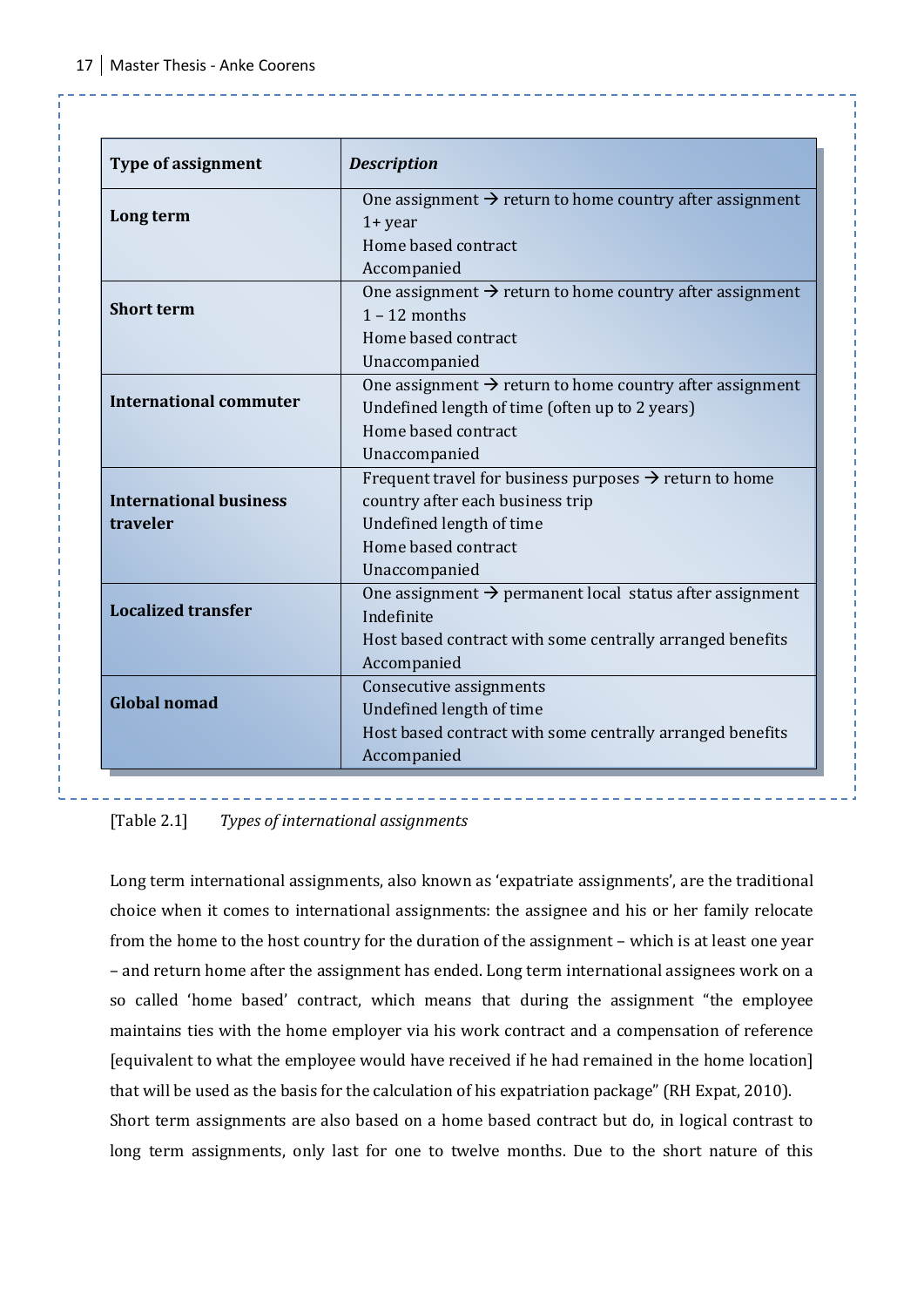assignment and the fact that the assignee will return to the home country again once the assignment is finished, he or she is not accompanied by family.

International commuters are not accompanied either since their assignment is executed by commuting between the home and host country on an often weekly or bi-weekly basis for an undefined period of time (Reiche & Harzing, 2009) – although most companies will not make such assignments last longer than two years because depending on the distance to bridge the commuting may be very demanding. Since the assignee is commuting to the host country and not moving, the corresponding contract is home based.

International business travelers in essence have the same characteristics as international commuters, the difference however is that international commuters travel to the same country on a regular basis, while international business travelers frequently make trips abroad that last from a few days to several weeks, often to different countries; the major difference is thus that commuters have a regular work scheme while business travelers often have an irregular work scheme (Reiche & Harzing, 2009).

Moving on to the assignments on 'host based' contracts – assignments during which the assignee's contractual ties with the home employer are usually suspended for the duration of the assignment (RH Expat, 2010). Localized transfers are assignees that move to the host country with their family and are hired to work there for an indefinite period of time which at a certain point leads to them changing to 'permanent local status'. Although the contract is host based and the assignee is moving permanently, localized transfer assignees receive some centrally arranged benefits such as moving assistance.

The last type is the increasingly popular global nomad (Mercer, 2012); this is an employee that moves from one country to another by executing consecutive international assignments. Although a global nomad may be categorized under one or more of the above mentioned assignments as they occur in the form of a series, this type deserves to be mentioned separately because the conditions in terms of for example rewards differ from the other assignments.

#### **2.2.4. Redesigning International Mobility**

Where the activities surrounding international assignments are traditionally handled in a hightouch, low volume manner by HR departments, and more recently by the specially created International Mobility functions, the complexity of international assignments is increasing in a way that this 'extraordinary event' approach will just not work any longer (Deloitte, 2008). International Mobility functions are therefore being asked to go beyond the operational task of simply filling international positions and making sure that the correct services are delivered; they are asked to take on a more strategic approach towards international assignments to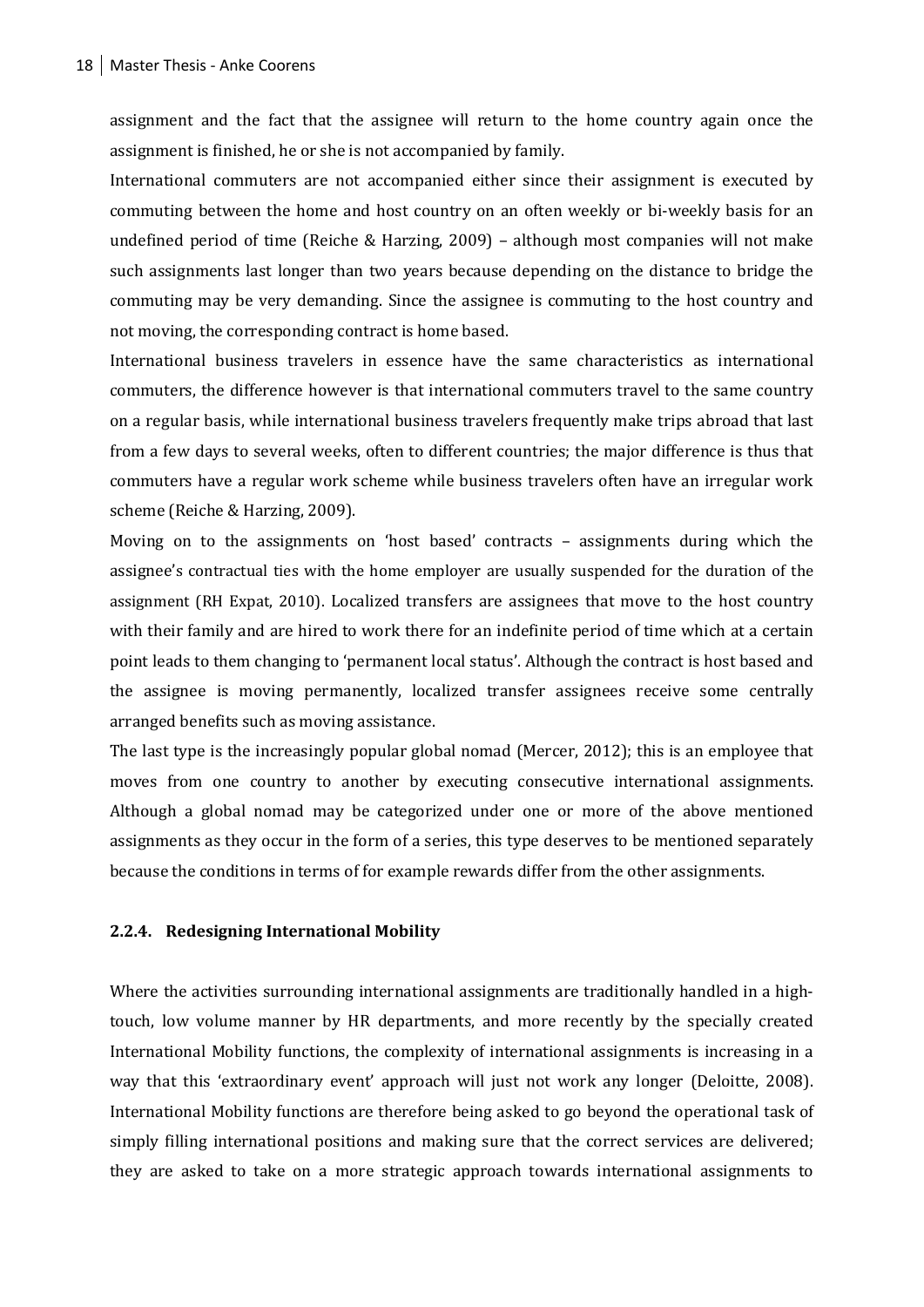ensure such undertakings deliver long term business value (Deloitte, 2010; Farndale, Scullion & Sparrow, 2010).

To achieve this, general HR functions should be shaped in a way that they can handle the day-today administrative tasks pertaining to international assignments – which are often not that different from the tasks they are already performing – so that the International Mobility function has the time to focus on the strategic side; i.a. aligning international assignments with the goals of the organization and assignees, by closely working together with the Talent Management function and performing an advisory role towards business leaders in charge of those international assignments (Deloitte, 2010).



#### **2.3. Global Assignment Cycle**

#### **2.3.1. Phases global assignment cycle**

Although the different types of international assignments have their own specific characteristics, they can all be said to follow the 'global assignment cycle' process. According to Collings, Doherty, Luethy & Osborn (2011) international assignments consist of the three broadly defined phases: 'before', 'during' and 'after' the assignment. The global assignment cycle specifies these phases as 'selection and preparation', 'actual assignment' and 'repatriation' (Bonache, Brewster & Suutari, 2001). As becomes clear by the use of the word 'repatriation', this cycle is normally only used with regards to expatriation. However, by converting 'repatriation' into 'reintegration' it can be used for most of the other types of assignments as well since the majority of the assignees, although it might not always be to the same extent, have to reintegrate after their assignment is completed.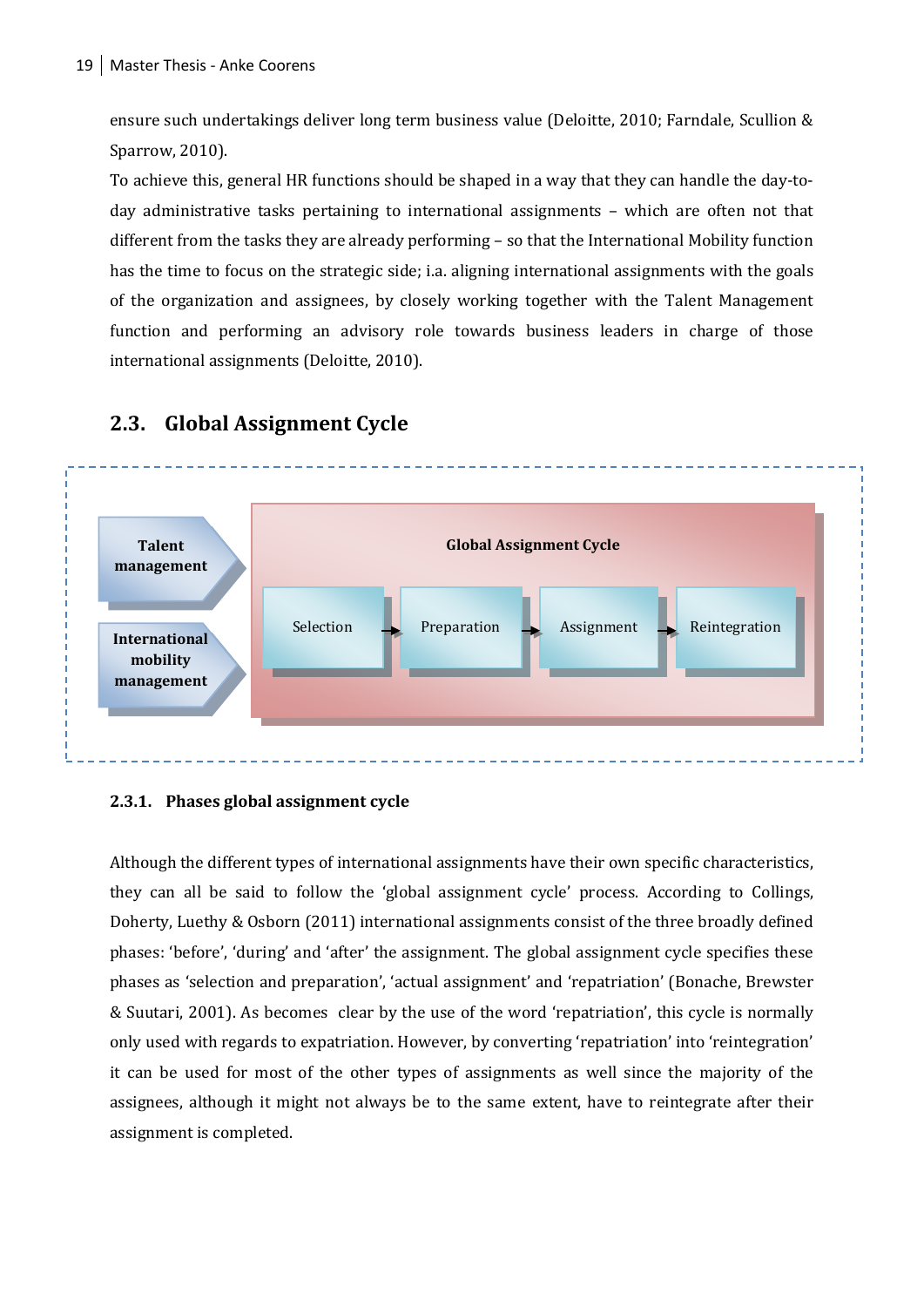Furthermore, companies often do exactly what 'repatriation' is defined as, namely "return [assignees] to the country of origin" (Merriam Webster Dictionary, 2013b). While this might be true in theory, since companies do send assignees and possibly their families back to the home country at a certain point in time, it is often not 'home' anymore for the individuals involved; the country, the organization, the assignee and the family may have changed during the course of the assignment. According to Mirasol (2012) it is therefore time to start using the word 'integration' instead of 'repatriation'. This also means that 'reintegration' would not be the end of the global assignment cycle anymore, but more of a mid-point as Doherty, Brewster, Suutari & Dickmann (2008) point out; which also highlights the importance of (more) organizational support after the assignment.

The (modified) model that is the basis of this paper therefore looks as follows:





Each phase in the global assignment cycle consists of various aspects; the specific aspects pertaining to this research are mentioned below and will be discussed in detail in the following paragraphs:

- Selection:
	- $\circ$  Defining a suitable<sup>[1](#page-20-0)</sup> assignee profile.
	- o Recruiting candidates.
	- o Selecting the assignee.
- Preparation:
	- o Determining the compensation package.
	- o Determining the assignment objectives.
	- o Orientation and training.
	- o Realizing the compensation package
- Actual assignment:
	- o Executing the assignment.

<span id="page-20-0"></span> <sup>1</sup> Suitable: Right or appropriate for a particular purpose or situation (MacMillan Dictionary, 2013).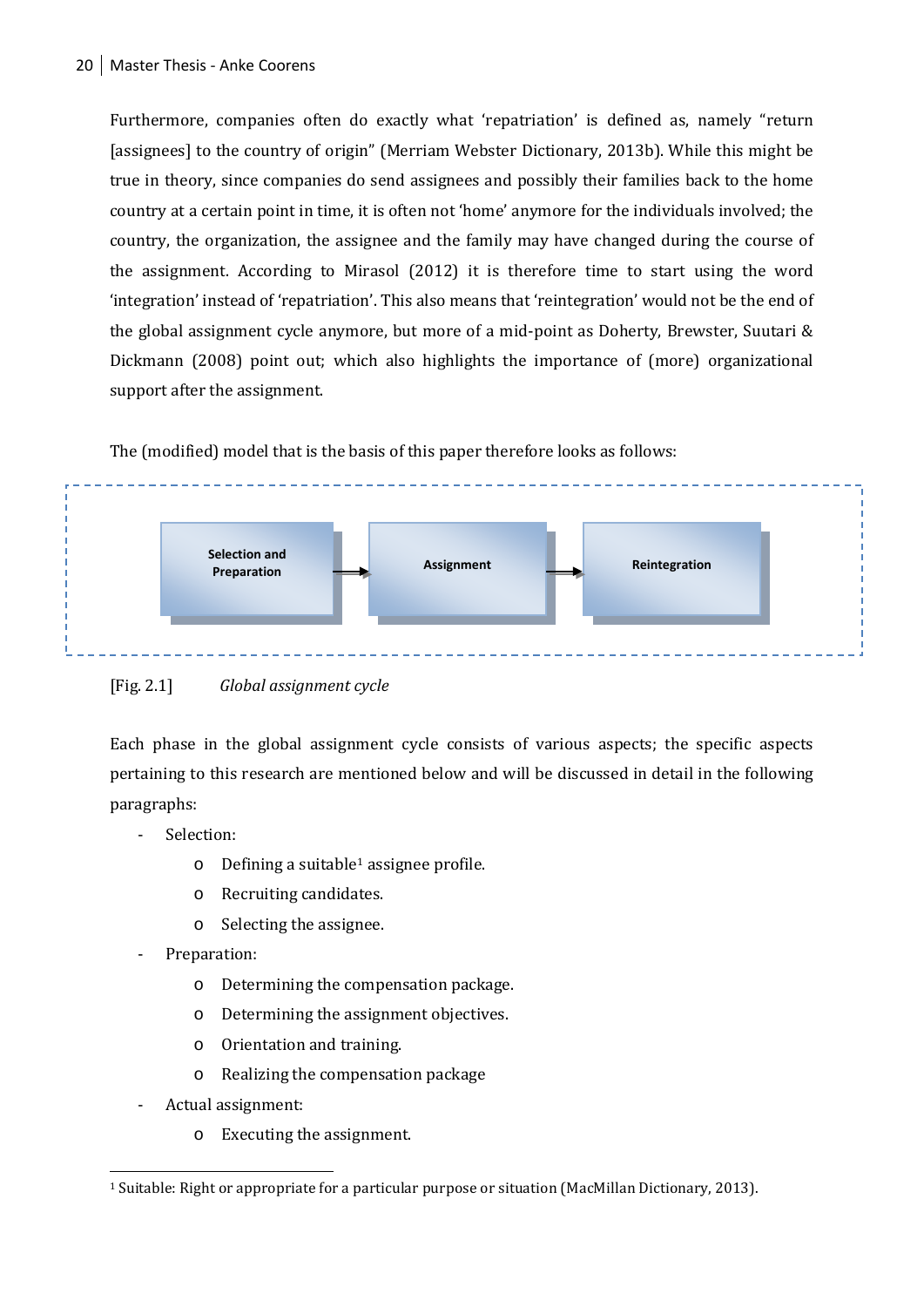- Reintegration:
	- o Reintegrating the assignee.

#### **2.3.2. Selection**



#### **2.3.2.1. Defining the assignee profile**

An active strategic approach towards international assignments Harris & Brewster (1999), which is necessary to properly align such assignments with the goals of the organization and assignees, can be adopted by first of all defining a suitable assignee profile that is based on criteria that the organization considers to be important; such as purpose and business drivers of the assignment, its rationale, certain assignee characteristics and possibly the duration of the assignment. The effective determination of the nature and type of assignment and therefore assignee will largely depend on how clear and well defined these criteria are (McKenna & Richardson, 2007). The criteria are to be defined by the International Mobility function, whereas the profile itself is ideally determined through cooperation between International Mobility and the business leader who is in charge of the specific assignment (Deloitte, 2010).

#### *Purpose and business drivers assignment*

To ensure successful and value adding international assignments, the purpose and business drivers of the assignment are important to be identified in relation to the company's business strategy and goals/objectives (McKenna & Richardson, 2007). International assignments can be used for various reasons and PriceWaterhouseCoopers (2006) identified three broad types of purposes which are in turn associated with several primary business drivers:

- Purpose: Control and coordination.
	- o Business drivers: control, transfer of corporate culture, knowledge/process/ technology transfer, launch of new initiatives.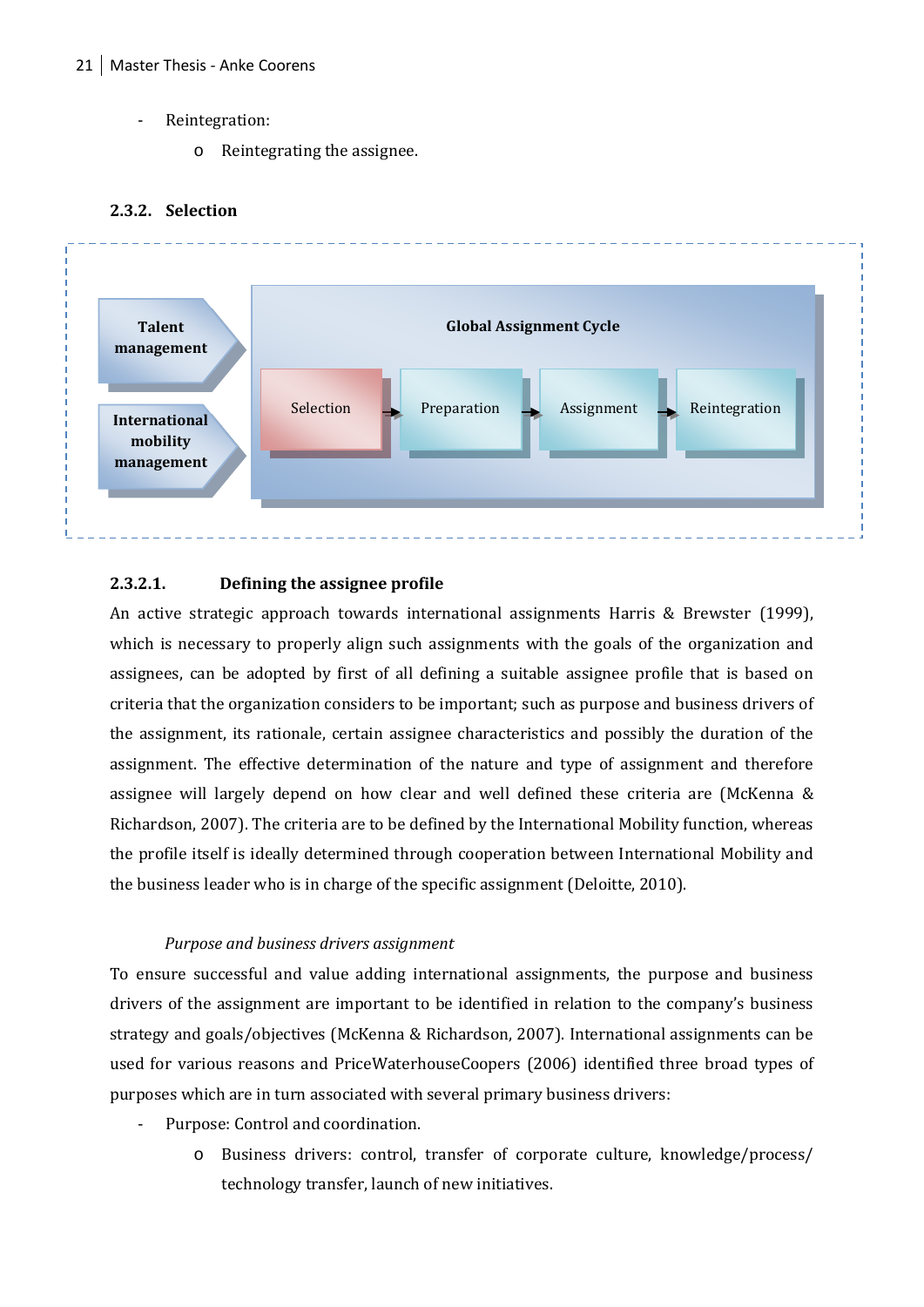- Purpose: Developmental.
	- o Business drivers: planned career development, global leadership.
- Purpose: Short term business needs.
	- o Business drivers: skills shortage, rapid deployment.

Once the general purpose and business drivers of an assignment are clear, the organization can determine its corresponding rationale and therewith set the first step in defining the assignee profile that suits the assignment.

#### *Rationale assignment*

According to Deloitte's (2007) 'Global Mobility Framework' there are four types of rationales that can characterize international assignments:

Strategic opportunities, or strategic assignments (Stahl, Chua, Caliguiri, Cerdin & Taniguchi, 2007), are a means for employees to gain strategic international experience and they should preferably be executed by the 'superstars' – the future leaders – of the company as these assignments have a "significant and lasting impact on the company" (Deloitte, 2007: p. 11); which is why the focus is not only development and experience, but also on retention of these assignees. These assignment are characterized by a high developmental as well as business value.

 $\rightarrow$  Purpose: control and coordination.

Learning experience, or developmental assignments (Stahl et al., 2007), are most suitable to the 'rising stars' of the company; employees with high potential that need investment in terms of gaining competencies and international experience. This sole focus on learning however means that the short term business value of such assignments is relatively low.

 $\rightarrow$  Purpose: developmental.

Skilled position, or functional assignments (Stahl et al., 2007), are used to execute a specialized job that cannot be done by a local – either on a management or technical level – as quickly and painless as possible, and are therefore reserved for employees with deeply specialized skills that have demonstrated to be performers. Since the assignees carrying out such assignments are highly specialized, the developmental value is low but the business value is high.

 $\rightarrow$  Purpose: short term business needs.

Commodity jobs are relatively simple assignments that are not really beneficial for the company or for the employee involved, but that just need to be done. The assignees selected for these assignments are therefore often 'volunteers' who want to work in a foreign country for personal rather than professional reasons. Such assignments may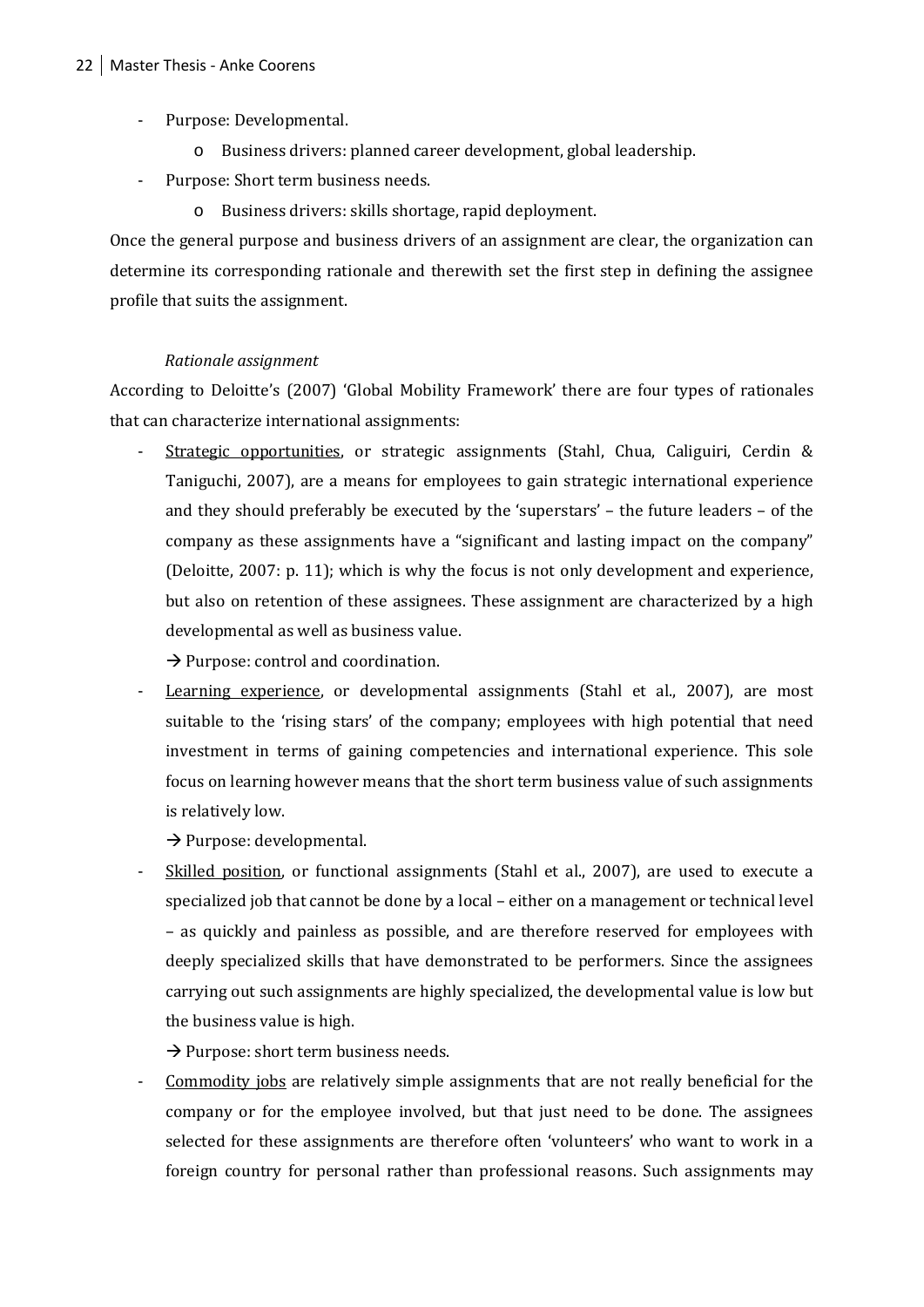produce some developmental or business value, but this is not part of the planned results.

 $\rightarrow$  Purpose: N/A.

The purpose, business drivers and the rationale behind an assignment thus influence the assignee selection criteria, as it is clear that not every type of employee is suited to carry out a certain assignment.

#### *Assignee characteristics*

In addition to the general type of assignee, such as 'superstar', 'rising star', 'highly specialized' or 'volunteer' it can be beneficial for a company to define several individual and/or situational characteristics that are considered to be important for the assignment. Individual characteristics are for example (technical) competence, years of employment with the company, cross-cultural suitability and family situation, whereas situational characteristics refer to country/cultural requirements, language and so forth.

Naturally, a person's (technical) competence to perform the required tasks is important to consider since assignees are often located at some distance from the company's headquarters and can therefore not always easily consult with peers and/or superiors (Tung, 1981; Dowling, Festing & Engle, 2008). Furthermore, years of employment with the company can be important to take into account because the assignment might ask for someone who is familiar with company affairs and its culture, or just the opposite. Depending on the host country and culture, assignees may require cross-cultural abilities that enable the person to "live and work with people whose value systems, beliefs, customs, manners and ways of conducting business may greatly differ from one's own" (Reiche & Harzing, 2009: p. 27) because the chances of completing the assignment successfully can greatly depend on this ability (Tung, 1981; Dowling, Festing & Engle, 2008). Finally, regarding the personal characteristics, the family situation is important to consider since carrying out an international assignment may impact the assignee and his or her family substantially; they either have to relocate or are frequently separated from each other (Dowling, Festing & Engle, 2008; Reiche & Harzing, 2009).

As for the situational characteristics, the country/cultural requirements are important to take in consideration because not all host governments easily issue entry visas and work permits for a 'parent country national' (PCN) or 'third country national' (TCN). International firms may be required to prove that there is no 'host country national' (HCN) available to carry out the assignment before the necessary documents are issued. It is therefore crucial that a company is aware of relevant legislation regarding the country the assignment will be taking place in (Dowling, Festing & Engle, 2008). To conclude, language skills may be viewed as important for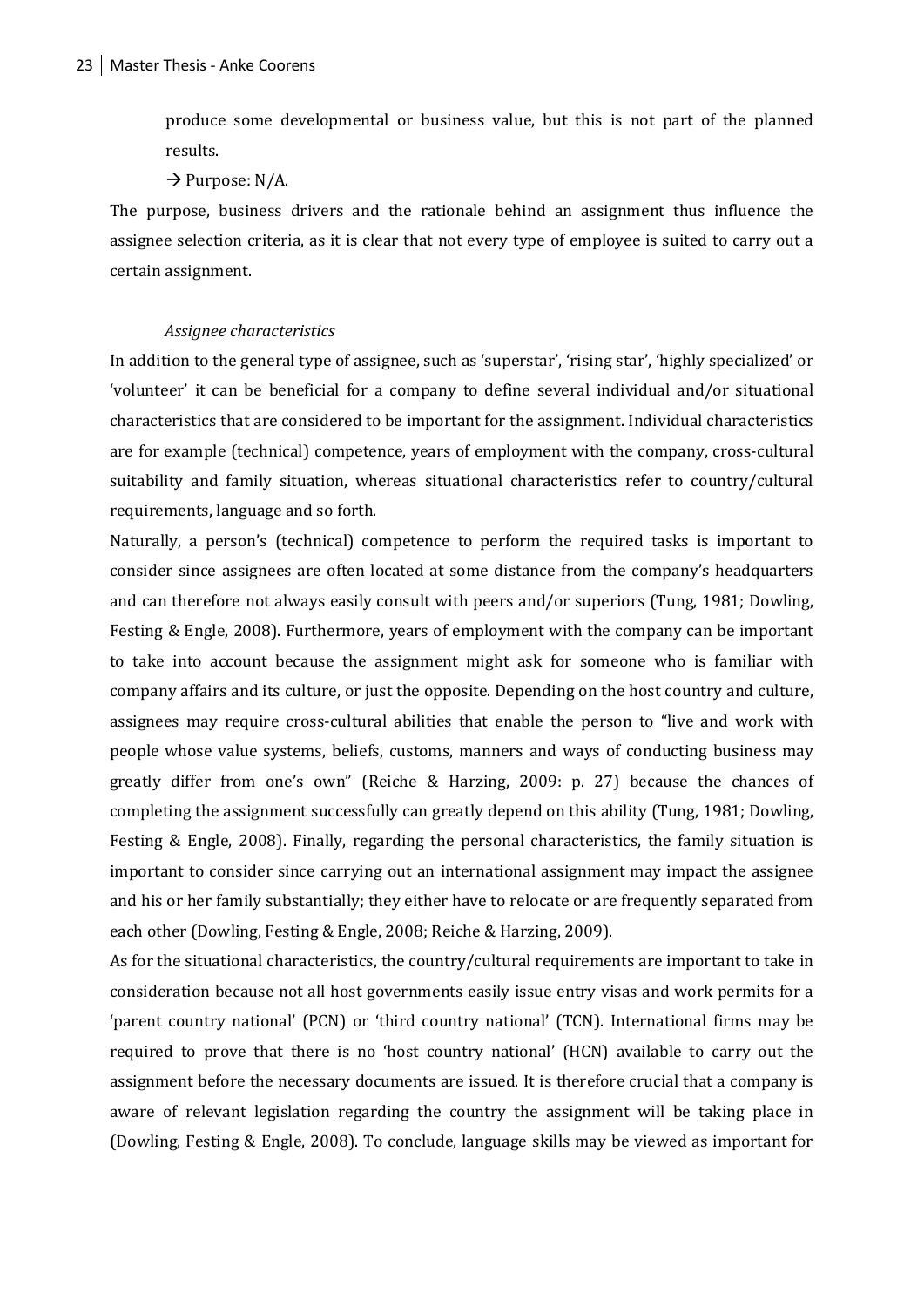some assignments; regardless of the level of position it is often considered to be more important for long term than short term or flexible assignments (Dowling, Festing & Engle, 2008).

Although it might not be as easy due to the difficult-to-measure nature of most characteristics, taking the, for the assignment, important characteristics into account during the process of defining a suitable assignee profile is beneficial for both the assignee and the company in terms of performance during the assignment.

#### *Duration*

The duration of an international assignment can fall into three broad categories (PriceWaterhouseCoopers, 2006):

- Short term assignments.
- Medium term assignments.
- Long term assignments.

The choice of duration primarily depends on the purpose, business drivers and consequently rationale of the assignment. A strategic assignment with the aim of transferring knowledge will for example most often be a medium to long term assignment since transferring knowledge takes time to do; whereas an acute skills shortage will likely result in a short term assignment to either resolve the issue in a short period of time or to bridge the time that it takes to find a (new) suitable HCN.

According to PriceWaterhouseCoopers (2006) it can be stated that short term assignments are related to short term business needs, medium to long term assignments to the purpose of control and coordination and long term assignments to developmental opportunities. This is however only a general guideline as it primarily depends on the specific purpose, business drivers and rationale pertaining to the assignment.

Once the suitable assignee profile is defined, the company can start to recruit candidates.

#### **2.3.2.2. Recruiting candidates**

The recruitment of individuals who might fit the defined assignee profile is preferably done by the business in charge of the particular assignment, in consultation with the International Mobility and Talent Management functions (Deloitte, 2010; Scullion, Collings & Caligiuri, 2010). The process starts out by determining in what manner the pool of possible assignees is created (Newell, 2005). There are various ways to obtain a – preferably broad and diverse – candidate pool; Ullman (1966) groups recruitment sources into two categories: formal and informal.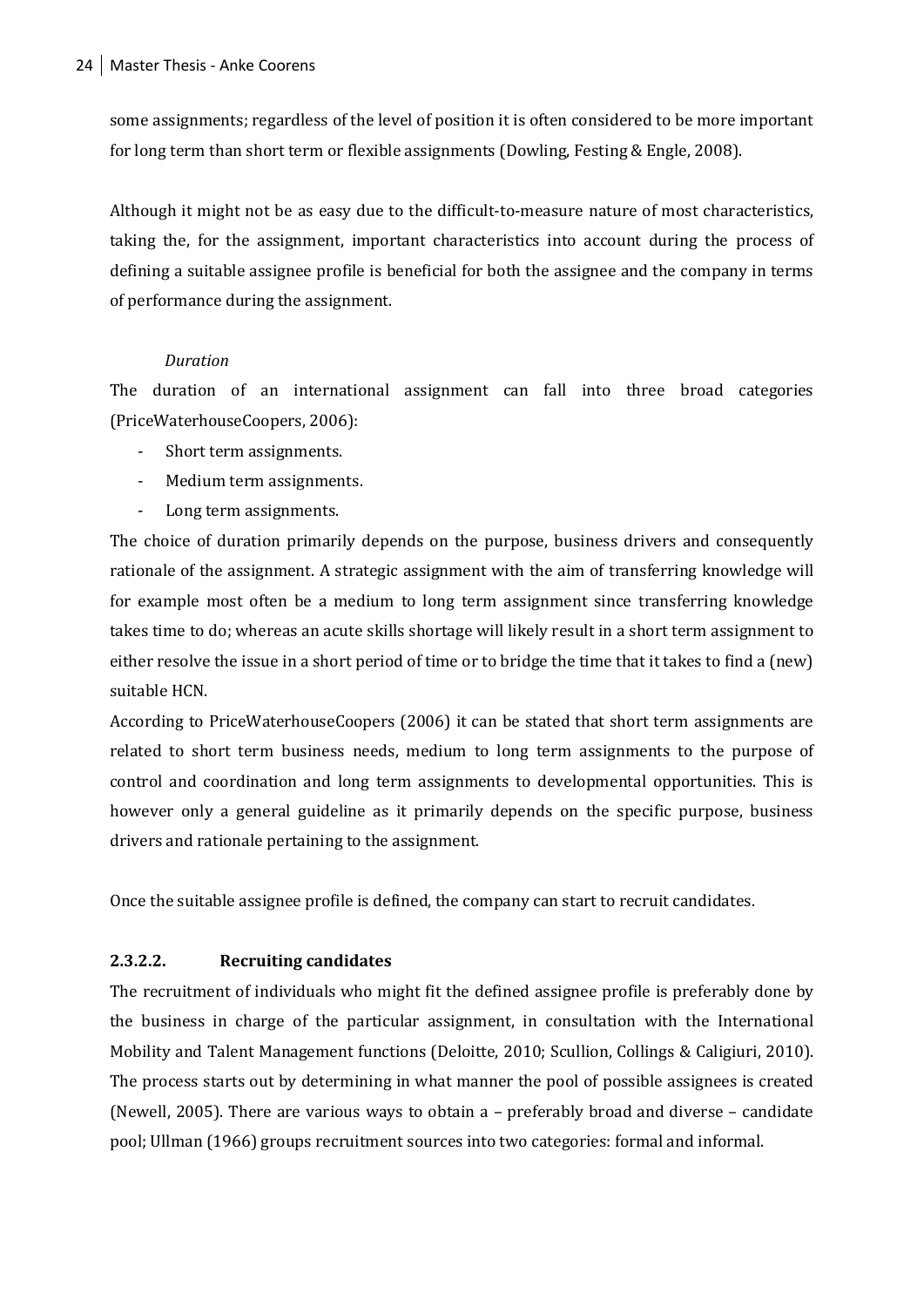Formal manners of recruitment include reaching people through public advertisements in newspapers, on the radio or on the internet, and using employments agencies; any person may choose to apply for the position (Werbel & Landau, 1996; Ibicioblu & Keklik, 2008). This method often ensures that the advertisement reaches a large amount of potential candidates, it however also has the risk of obtaining a relatively large amount of un-qualified applicants as the applicants may not exactly know what the job encompasses or may not meet the defined criteria but apply anyway (Worqplace, 2012).

Informal recruitment sources can include employee referrals, self-initiated applications such as walk- and write-ins, word of mouth advertisement, and addressing personal networks. The consequence of this method is that only a relatively small and selective group of people is informed about the vacancy, having the advantage however of minimizing the risk that unqualified candidates apply as the people who pass the message – such as employees and HR professionals – are often well aware of what the assignment specifications are and can match that to a person (Ibicioblu & Keklik, 2008).

Instead of formal and informal sources, recruitment can also be grouped into the two following categories: external and internal (Chan, 1996; McKenna & Richardson, 2007).

External recruitment takes place outside the organization. External manners of recruitment can include all kinds of public advertisements, using professional recruitment firms and personal networks (Ibicioblu & Keklik, 2008). External recruitment has the advantage of being able to choose between a relatively large amount of potential candidates, but is often also costly in comparison to internal recruitment (Chan, 1996).

Internal recruitment takes place within the organization itself, and includes methods such as performance-based promotion, seniority-based promotion, job enlargement and rotation or internal transfers (Ibicioblu & Keklik, 2008). Searching for candidates internally does not only have a cost advantage, it also ensures that the candidates will have firm specific-knowledge that outsiders do not have. Organizations will therefore rarely choose to recruit externally when they already have employees that are qualified for the job; an external candidate must often "show a significant margin of superiority" (Chan, 1996: p. 556) before they are chosen for a position and an existing employee is therefore passed over. This preference for internal solutions is even present in situations where firm-specific knowledge is rather unimportant for the assignment and reliable information about qualified external candidates is available; especially in large organizations that are structured in a bureaucratic manner and have institutionalized career ladders (Chan, 1996).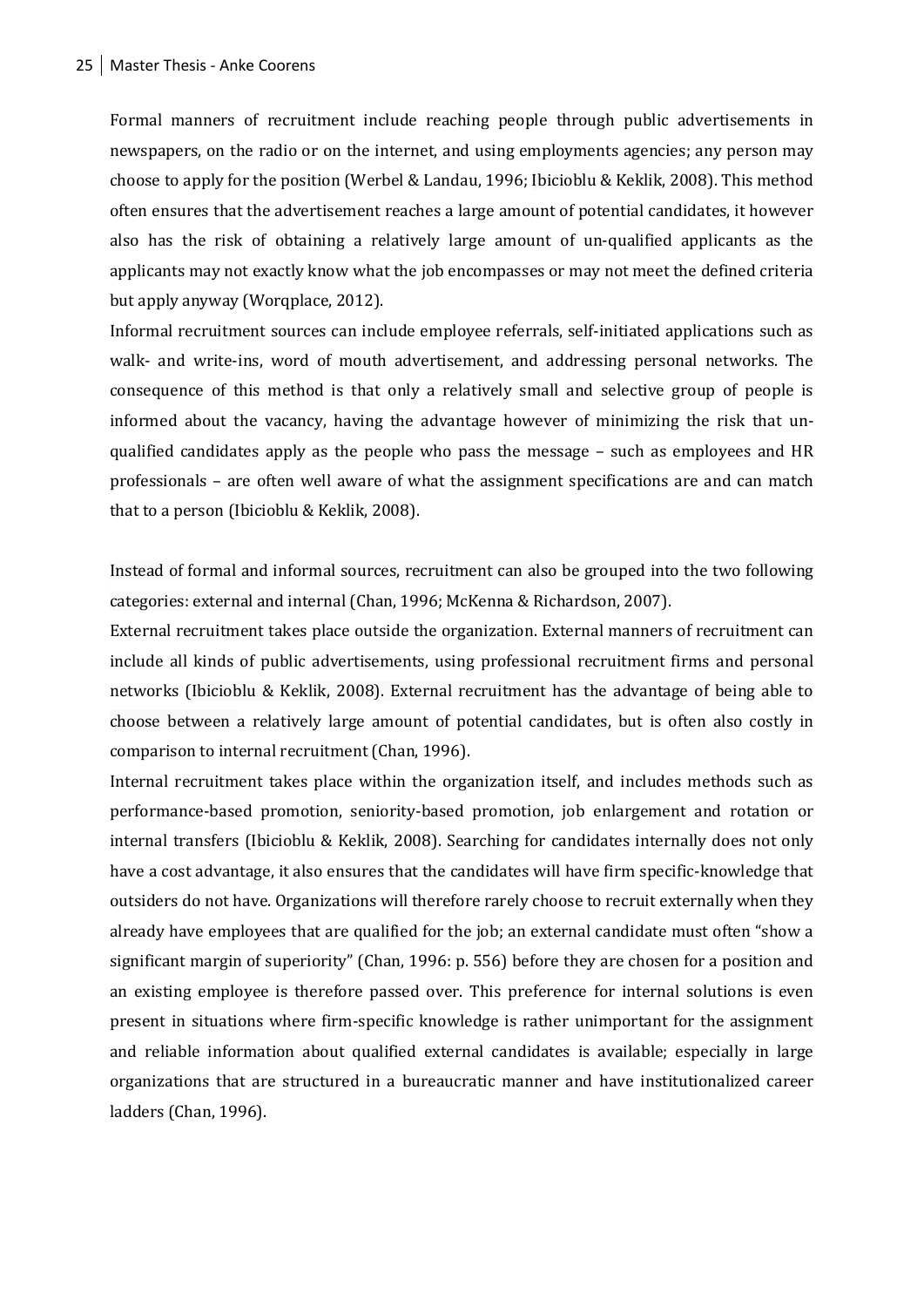International assignments may be carried out by employees that are recruited either way – internally, externally, formally or informally – however depending on the purpose, business drivers and rationale of an assignment, the type of recruitment may already be pre-determined. Developmental assignments that are used for career development for example, will usually only be carried out by the rising stars within the organization, as the objective is to develop those employees and retain them as they are seen as the future leaders of the company. When there is a short term business need due to a temporary skills shortage however, the position may in certain cases be filled with anyone – either from inside or outside the organization – who has the skills to perform the job.

When the method(s) of recruitment suited to the international assignment are determined and the recruitment process is completed, the company can proceed to the process of selecting an assignee.

#### **2.3.2.3. Selection of the assignee**

Placing employees abroad "can play a key role in innovation, organizational learning and corporate integration" (Collings, Scullion & Dowling, 2009: p. 1254) but to achieve this, suitable assignees have to be selected for the assignments.

"Selection is the process of measuring differences between [the recruited] candidates to find the person who has the profile which best matches the specification as indicated by the [defined assignee] profile" (Newell, 2005: p. 117). It is about "making a fair and accurate assessment of the strengths and weaknesses of applicants and how to identify the candidate who is most likely to perform well [during the assignment]" (Elearn, 2009: p. 1). This process as well is ideally carried out by collaboration between the business overseeing the assignment, International Mobility and Talent Management (Deloitte, 2010; Scullion, Collings & Caligiuri. 2010).

An organization is best able to optimize its operations and increase its value if it adopts a formal selection system that focuses on long term global talent needs instead of solely reacting to individual situations when they arise (Pulakos, 2005; Deloitte, 2007). Such formal selection systems, which should be developed by 'organizational decision makers and HR professionals (Pulakos, 2005) – no exact function is mentioned in the literature – make use of clearly defined criteria and measures and have someone who is trained for selecting employees, or assignees in particular, carry out this process.

There are two types of formal assessment methods: Knowledge, skills and ability (KSA) tests, and task-based tests. Both methods can be used for internal and external selection, although KSA tests often seem to be the preferred choice when assessing external candidates (Pulakos, 2005).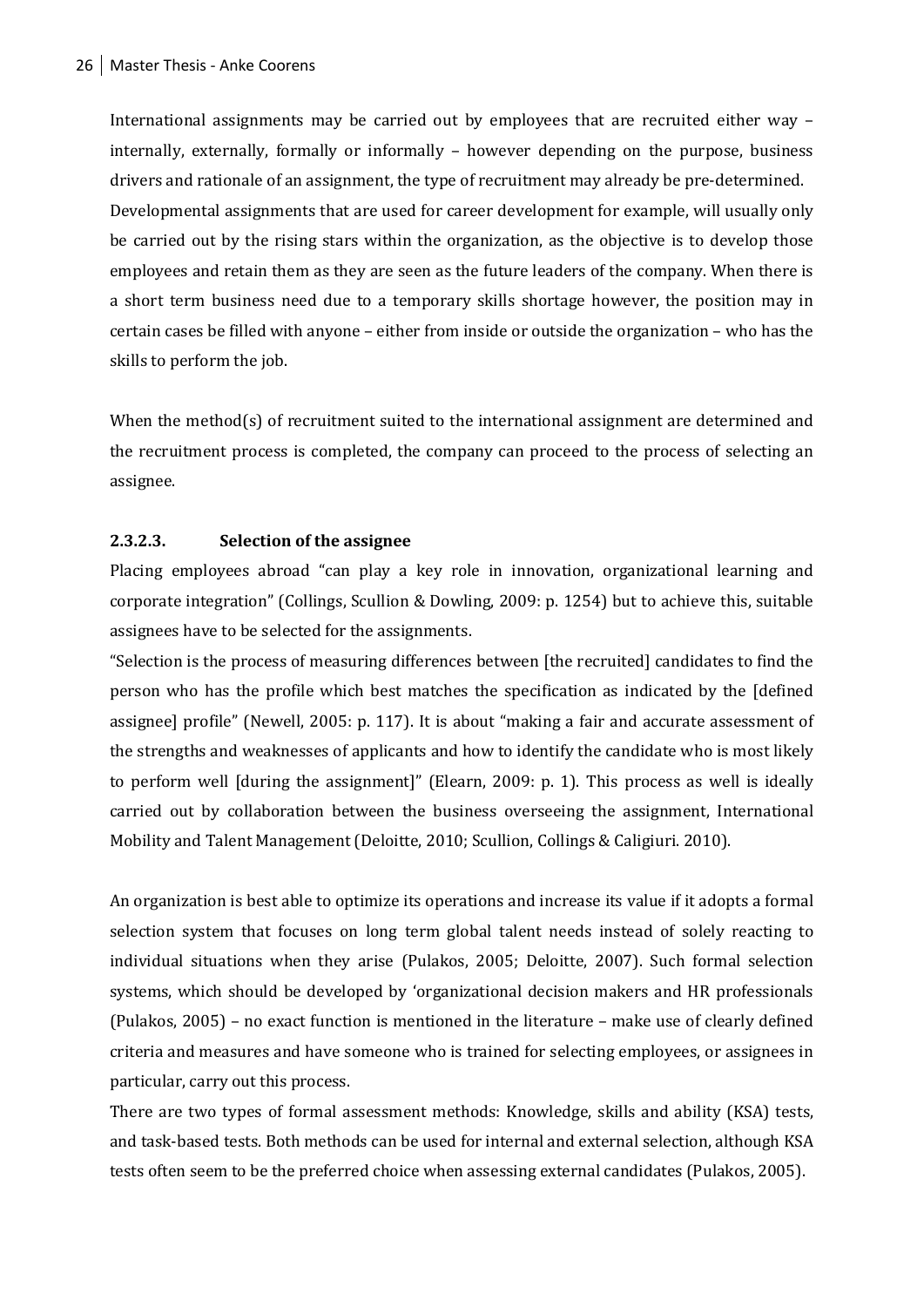KSA tests include:

- Cognitive ability tests: "These assessments measure a variety of mental abilities, such as verbal and mathematical ability, reasoning ability and reading comprehension" (Pulakos, 2005: 6). Such tests have proved to be extremely good predictors regarding job performance and are for that reason often used in the selection-making process of various job types (Gottredson, 1982; Hunter, 1986; Ree, Earles & Teachout, 1994).
- Iob knowledge tests: "These assessments measure critical knowledge areas that are needed to perform a job effectively" (Pulakos, 2005: 7). The knowledge areas that are measured generally represent some sort of technical knowledge and are therefore used in selection processes with candidates that already possess a certain amount of knowledge and do not need to learn that on the job (Pulakos, 2005).
- Personality tests: Personality factors that are typically assessed are conscientiousness, extraversion, agreeableness, openness to experience and emotional stability (Barrick & Mount, 1999; Costa & McCrae, 1992). Such tests have been proven to be effective predictors of job performance, provided that the measured traits are relevant to the job performance (Tett, Jackson & Rothstein, 1991; Raymark, Schmit & Guion, 1992). Conscientiousness appears to be the most useful predictor across a variety of jobs, however the other traits have also shown to be useful for job types (Hough, 1992).
- Biographical data: Such tests assess candidates based on their background and personal characteristics or interests. The reasoning behind it is that past performance is the best predictor of future performance, which has indeed been shown to be an effective performance predictor (Stokes, Mumford & Owens, 1994; Shoenfeldt, 1999; Pulakos, 2005).
- Integrity tests: Integrity tests are used to measure candidates' attitudes and experiences pertaining to his or her honesty, trustworthiness and dependability (Goldberg et al., 1991; Ones, Viswesvaran & Schmidt, 1993; Camara & Schneider, 1994; Sackett & Wanek. 1996).
- Structured interviews: These interviews are designed to determine important knowledge, skills and abilities that are required for a certain job, by using a specific set of questions (Campion, Pursell & Brown, 1988; Eder & Ferris, 1989; Judge, Higgins & Cable, 2000) Although structured interviews can be used for the measurement of all sorts of knowledge, skills and abilities, they are most often used to measure a person's 'softer skills' (i.e. interpersonal skills, leadership, planning and adaptability). A structured interview is only effective if it is equipped with standardized rating criteria, so that the interviewer can judge the quality and effectiveness of the received responses (Pulakos, 2005).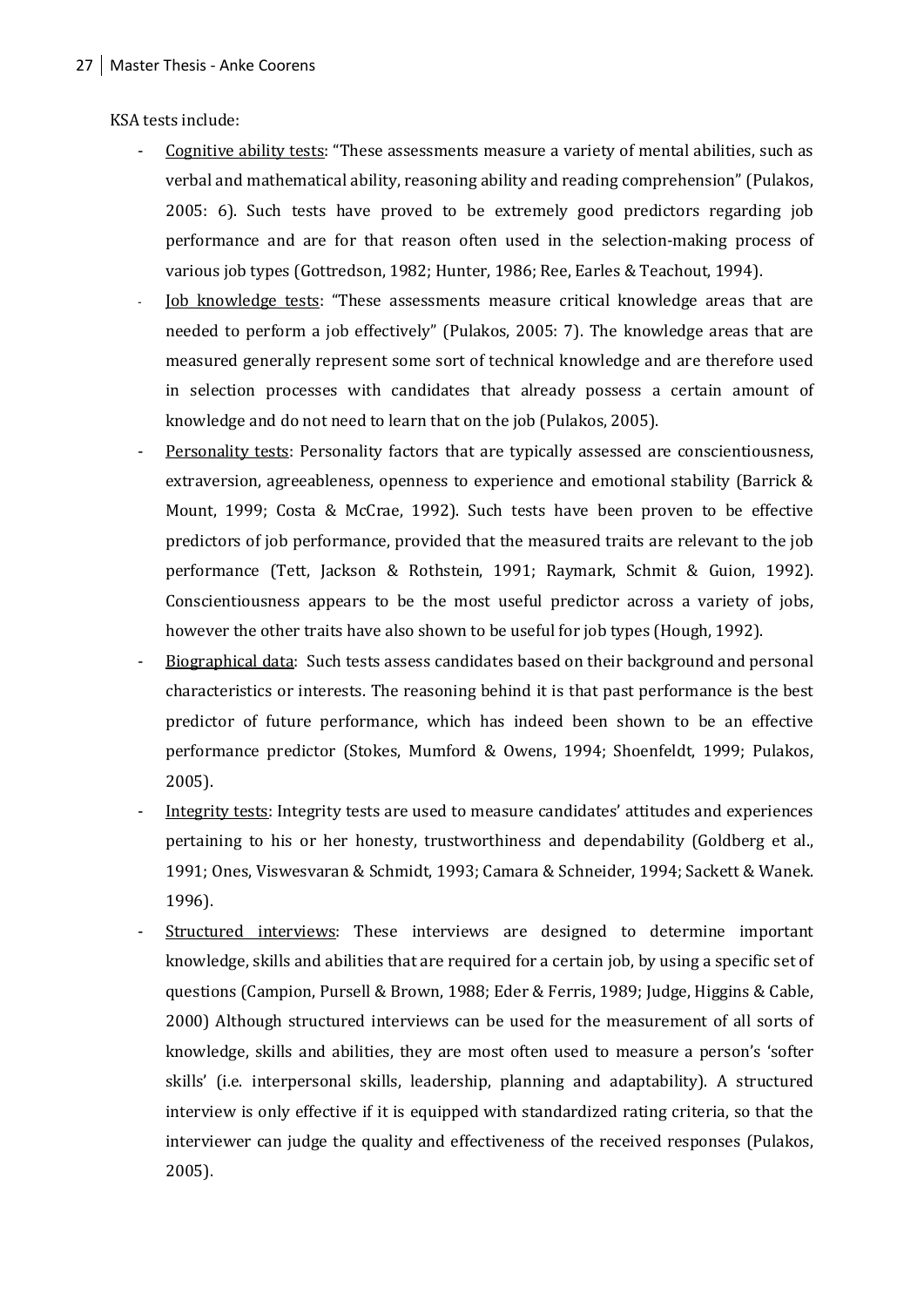Physical fitness test: These tests require the candidate to perform general physical activities as some jobs require an assessment of a candidate's physical fitness (Pulakos, 2005).

Task-based tests include:

- Situational judgment tests: Such tests assess candidates based on how they would handle the presented situations (Motowidio, Dunette & Carter, 1990; Chan & Schmitt, 1997; Weichmann, Schmitt & Harvey, 2001). Candidates are typically asked to select the most effective and least affective solutions to a particular issue; which makes the tests rather complicated to develop as it is difficult to develop scenarios with solutions that are all viable and then decide which ones are the most and least effective (Pulakos, 2005).
- Work sample tests: These tests are designed to mirror the tasks that an employee would be required to perform in the job that the candidate is applying for (Asher & Scairring, 1974; Howard, 1983; Hunter & Hunter, 1984). Work sample tests can measure almost any job task, but are often used to measure technical-oriented tasks. As is true for job knowledge tests, this one is also only to be used when the candidates already know how to perform the task prior to job entry (Pulakos, 2005).
- Assessment centers: This is similar to the work sample test however it focuses on the assessing the competencies of higher-level managers and supervisors (Thornton & Byham, 1982; Gaugler et al., 1987; Thornton, 1992). "Candidates are asked to complete a series of exercises that simulate actual situations, problems and tasks that they would face on the job for which they are being considered, and they are asked to handle these as if they were in the real situation" (Pulakos, 2005: 14).
- Physical ability tests: These tests are used to select employees that are applying for physically demanding jobs (Campion, 1983; Hogan, 1991; Blakely et al., 1994) Physical ability tests are like work sample tests in the sense that it is assessed if a candidate can indeed perform the job. This is also why it is different from a physical fitness tests: a physical ability test replicates a job (task) (Pulakos, 2005).

"It is important for HR professionals to understand the implications and tradeoffs involved in using different types of assessment methods. There is no simple, formulaic approach for selecting 'one best' assessment method, because all of them have advantages and disadvantages" (Pulakos, 2005: 17).

It should be noted that the test criteria may be clearly defined, but not all of these tests meet the criteria of validity and allow for objective measurement, which can make the selection process somewhat difficult; work sample tests are for example quite easy to measure, whereas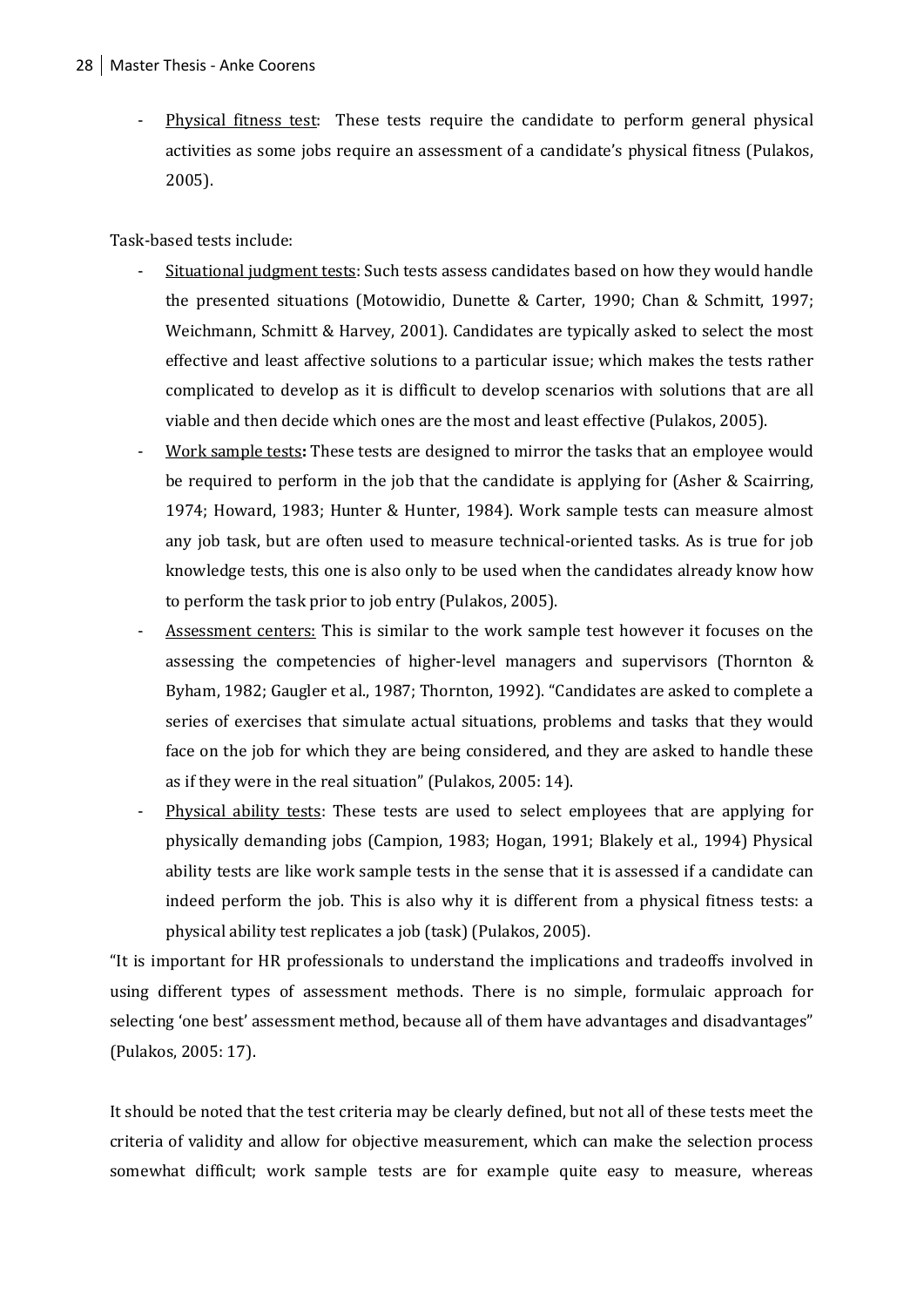personality tests are more difficult (Pulakos, 2005). However scholars as well as practitioners agree that personal characteristics are important with regards to international assignments (see § 2.3.2.1), so how should this be handled?

Even though a test may have low validity and does not allow for truly objective measurement, it can actually be of value in the sense that it provides some guidelines in the selection process for the person who has to decide whether or not a candidate is suitable for the assignment (Baliga & Baker, 1985). Furthermore it can ensure some consistency in the selection process if used throughout the entire company.

Consistency is very important because no matter how a company decides to assess potential assignees, it is crucial that selection process is perceived as consistent by applicants since that makes them more likely to view the organization as favorable and as a consequence they generally have stronger intentions to accept an assignment (Hausknecht, Day & Thomas, 2004).

Once the most suitable test and candidate for the job is chosen and he or she is still willing to take on the assignment – selection is a two-way process in which the candidate may also decide to reject the international assignment due to personal reasons or situational factors (Reiche & Harzing, 2009) – the preparation stage can be put in motion.



#### **2.3.3. Preparation**

#### **2.3.3.1. Determination of the compensation package**

To avoid the determination of the assignee's compensation package being a time intensive process that is done differently for every single assignment, it can best be determined by using a set of standard cost projections for a variety of assignment types, locations and durations, based on the organization's policies. Such a variety of standard cost projections cannot only help in determining whether or not an assignment is financially viable, it can also lead to the early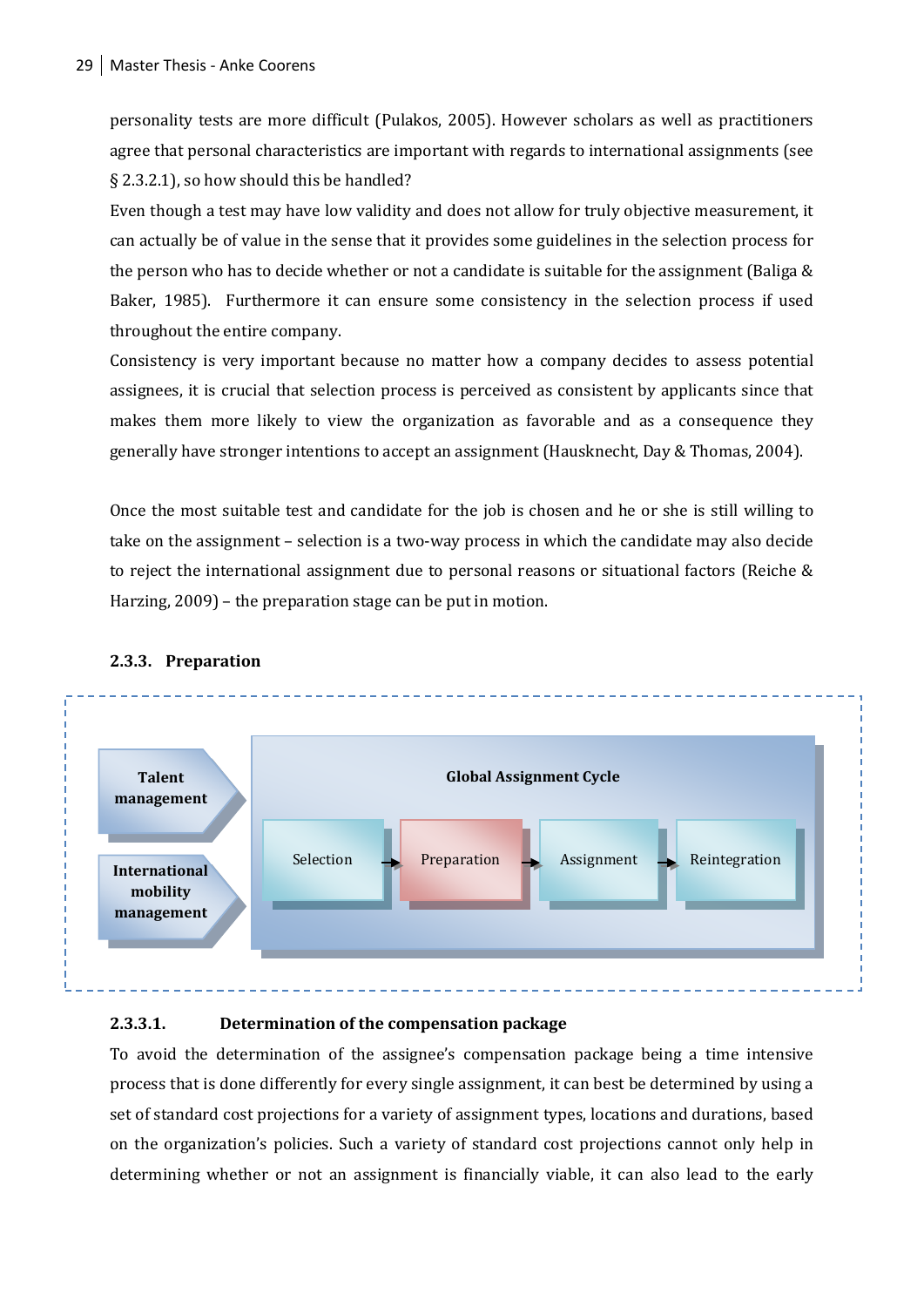discovery of less expensive alternatives (Mercer, 2013). The function that according to Deloitte (2010) should design these projections is International Mobility as they are aware of which (level of) compensation suits particular assignments, durations and locations.

Crucial components in international assignment cost projections are all compensation-related elements (i.e. base salary, expat-premium, mobility premium, cost of living allowance), relocation costs and an estimation of the worldwide tax and social security liability (RH Expat, 2010; Mercer, 2013). The base package – from which the variety of cost projections based on assignment type, location and duration can be derived – is usually based on one of the four following standards: Home-based, host based, local plus or international.

A home-based package means that the base salary is comparable to the base salary that is paid to employees in the assignee's home country. Host-based on the other hand refers to a base salary that is aligned with the base salary of employees in the host country (RelocationProcurement, 2012; Jones, 2013). A local-plus approach means that the base salary is derived from local salary levels, and that it is supplemented by benefits and allowances pertaining to the assignment. The international standard refers to a compensation package that is completely different from home, host or local-plus standards; it is usually determined against 'international standards' which allows for the quick movement of assignees between different countries (RH Expat, 2010).

It should be noted that all packages have their benefits and drawbacks, and that the person who ultimately chooses a certain projection for a specific assignment – ideally the business leader overseeing the assignment assisted by International Mobility (Deloitte, 2010) – should therefore carefully consider the (possible) consequences of each type in that particular situation.

A company may be willing to negotiate the compensation package with the assignee (within the boundaries of the chosen standard cost projection), however this is not stated in current literature as necessary or contributing to the alignment of the assignment with the organization's and assignee's goals.

When there is an agreement on the specific compensation package, the next steps to be carried out – possibly at the same time – are orientation and training, and determining the assignment objectives.

#### **2.3.3.2. Orientation and training**

Once the assignment is accepted by the assignee, many things that impact their daily lives, and those of their family members, will change. These changes and the uncertainty that goes along with it can be a great source of concern for all of the individuals involved. It is therefore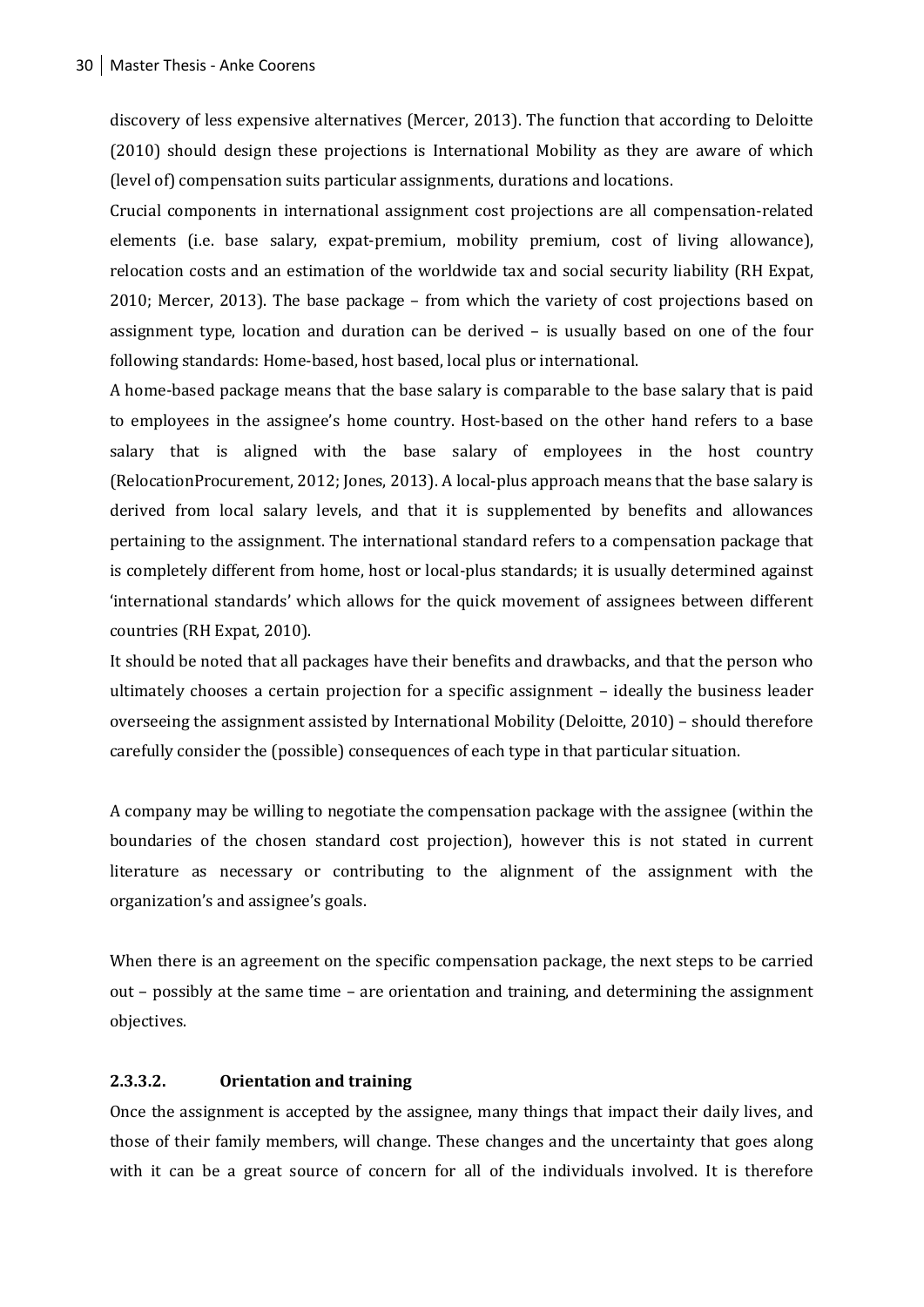important that the specific details of the assignment and the (possible) consequences are explained to the assignee as well as his or her family through an orientation; this process ensures that the disruption that is associated with the new situation is minimized (Stein, 2012) and the company can benefit from this in terms of professional performance from the assignee. Orientation sessions typically last anywhere between a few hours and a few days (Minter, 2008), and can for example include an explanation pertaining to "compensation, allowances, benefits, [possible] relocation issues [..] a security briefing" (Wilson, 2010: p. 78) and financial issues (Stein, 2012).

As taking on an international assignment – especially when it is an assignee's first one – usually means that working conditions change, training as a preparation to face these challenges is often appropriate. This type of preparation can be done through a variety of (cross-cultural) training programs (Tung, 1981; Harris & Brewster, 1999; Harvey & Miceli, 1999). These pre-departure trainings mostly focus on "soft skills" and cross-cultural competencies as those are required of an assignee to effectively perform during the assignment (Reiche & Harzing, 2009). The content of such training primarily focuses on: The assignee's cultural background, culture-specific features of the host-country, the assignee's degree of contact with the host environment, length of the assignment, language skills, tolerance for stress, communication skills, relational skills and the family situation (Parkinson & Morley, 2006; Ehnert & Brewster, 2008; Reiche & Harzing, 2009).

Pre-departure training, and a mentor or coach in specific (Feldman and Thomas, 1992; Mezias and Scandura, 2005), may however also serve the objective of assisting assignees developing accurate expectations regarding the assignment which can enhance their effectiveness even more (Black, Mendenhall, & Oddou, 1991).

The requirement for appropriate pre-departure training is even amplified because the primary selection criterion regarding international assignees is usually technical competence and this tends to be a poor predictor of effective performance during an international assignment (Kealey & Protheroe, 1996; Bonache et al., 2001).

Who should ideally be responsible for orientation and training is, except for 'HR' in general, not specifically mentioned in the scientific or the professional literature on this subject.

#### **2.3.3.3. Determining the assignment objectives**

International assignments can be mutually beneficial and value adding; the company can use it to gain competitive advantage and the assignee for individual (career) development (Spreitzer, McCall & Mahoney, 1997; Carpenter, Sanders & Gregersen, 2001; Collings et al., 2011), which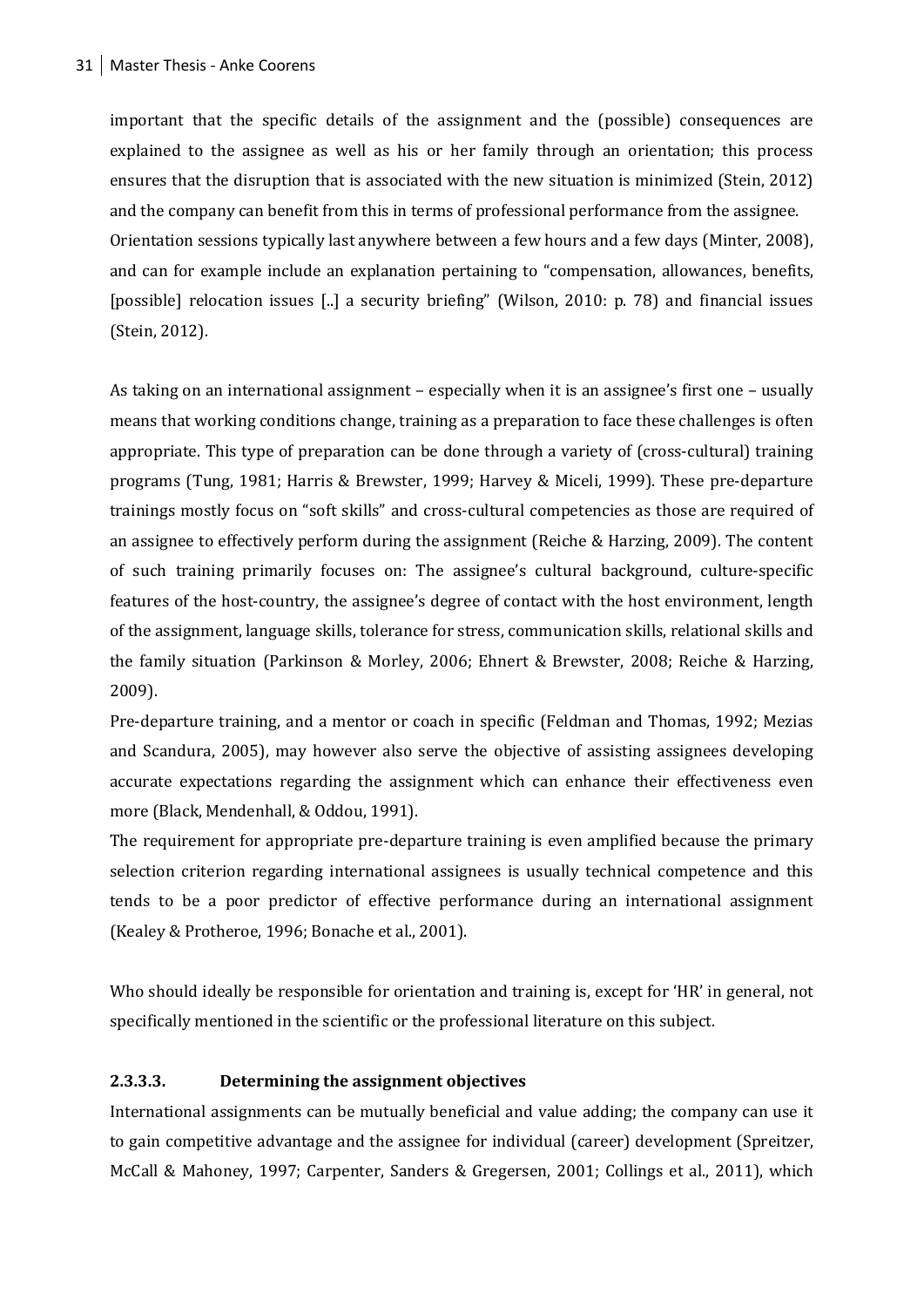also means that the company as well as the employee may have their own agenda regarding the assignment and its consequences; the company may for example plan for the assignee to implement the abroad gained knowledge in the home country after finishing the assignment, while the assignee is planning on making a career out of successive international assignments.

Collings et al. (2011) state that to ensure that an assignment is mutually beneficial and value adding, it is "crucial for the individual, and so by implication for the organization, to ensure that on both sides of the deal there is clarity of medium and long term goals, stretching beyond the assignment [so] the expectations for the assignment can be matched in order to position the deal" (p. 364). When the goals and expectations are not aligned during the preparation stage and the company as well as the assignee start the assignment with their own agenda's in mind, this can negatively influence the both of them (Collings et al., 2011) in terms of a failed assignment and/or not being able to leverage the newly gained competencies and international experience once the assignment has come to an end.

To ensure a successful international assignment for both the organization and the assignee – thus in terms of competitive advantage and (career) development – performance should be planned by defining it in terms of objectives in advance of the assignment (Cascio, 1996; Cascio, 2006). These performance objectives should be in line with the goals of the organization and the assignee (McKenna & Richardson, 2007) as well as the purpose, business drivers and rationale behind an assignment; the objectives should for example not mainly focus on learning when the purpose is 'short term business needs', the business driver is a 'skills shortage' and the rationale is therefore 'functional'. However, based upon the goals of the assignee and what is achievable within the time frame of the assignment a learning objective may be included in the set of objectives as long as 'learning' does not become the main focus of the assignment because this would lead to a discrepancy between the purpose, business drivers and rationale, and the objectives, which decreases the value of the assignment.



An overview of the aspects that influence the assignment objectives is displayed below: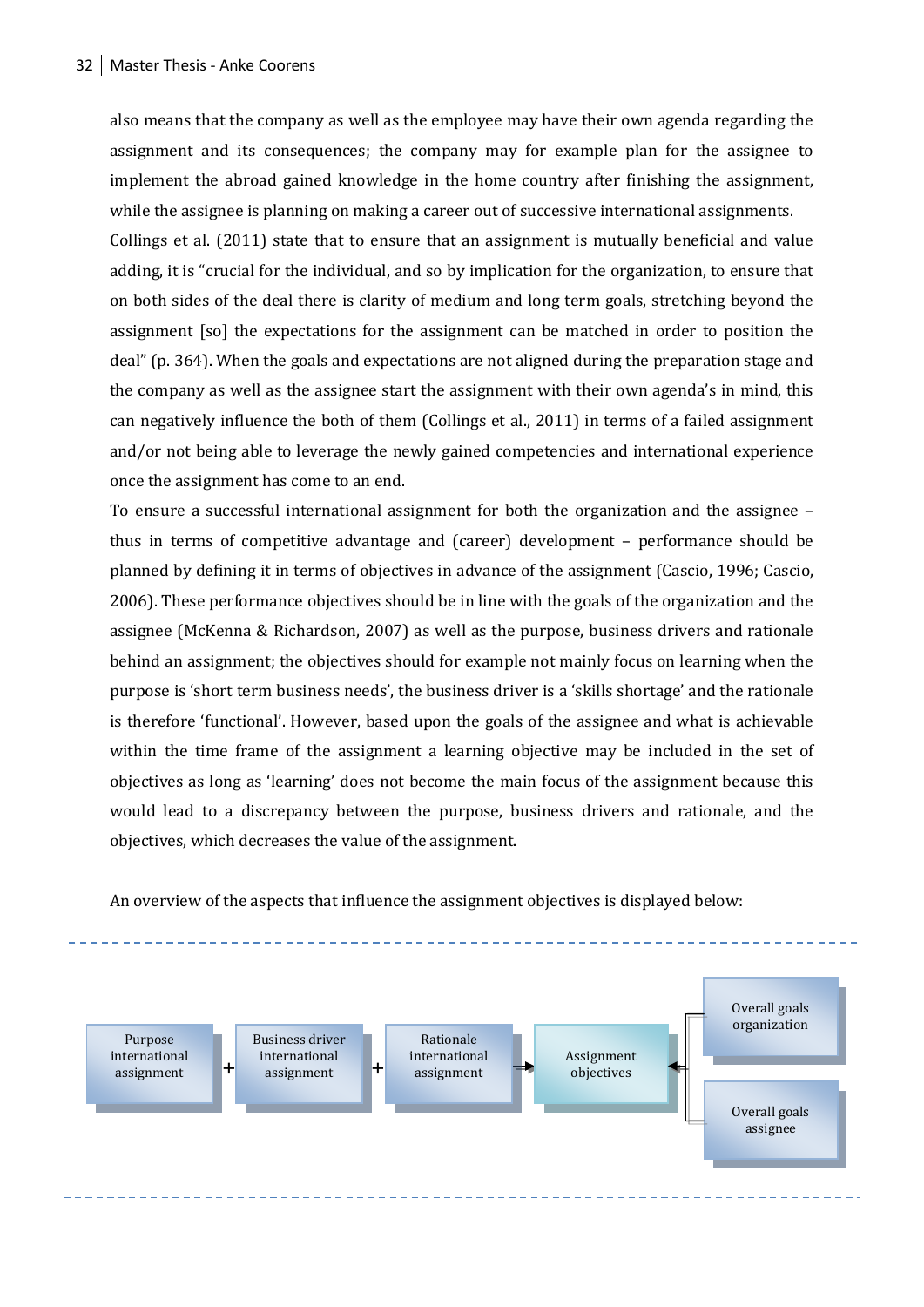#### [Fig. 2.2] *Aspects that influence assignment objectives*

Since research has shown that unilateral imposition of objectives is not effective in terms of performance because employees like to contribute to decisions that affect their jobs and career path, these objectives can best be set by the business leader in charge of the assignment – who should be assisted or at least be properly instructed about the goals over the organization by the International Mobility function (Deloitte, 2010) – in consultation with the assignee (Bridgespan, 2003).

There are several reasons why objectives can be beneficial for the employee as well as the company, or the business leader overseeing the assignment in specific (Bridgespan, 2003: p. 4):

Employee

- "Setting objectives with a supervisor provides the employee with the opportunity to contribute to the way the job is going to be done.
- The process of a collaborative effort to setting objectives increases the employee's commitment and motivation to those objectives.
- The process also ensures thorough understanding of what is expected.
- Setting objectives achieves a clear and concise understanding of how work will be measured and evaluated, enabling the employee to evaluate their own performance during the appraisal period, and make adjustments as necessary.
- Objectives clarify the employee's priorities and allow them to allocate their time and resources effectively.
- The process of setting objectives allows employees the opportunity to voice their problems, concerns and ideas about what is to be accomplished."

Business leader in charge of assignment

- "Setting objectives with employees defines how each employee will contribute to the achievement of the team objectives, and those of the supervisor.
- The process of setting objectives ensures that goals are congruent and that assignments and resources are clearly allocated among all employees.
- Setting objectives with employees commands a much greater commitment from employees to specific objectives.
- The process of setting objectives establishes the basis for the next performance appraisal and identifies the employee's concerns and needs for assistance and support."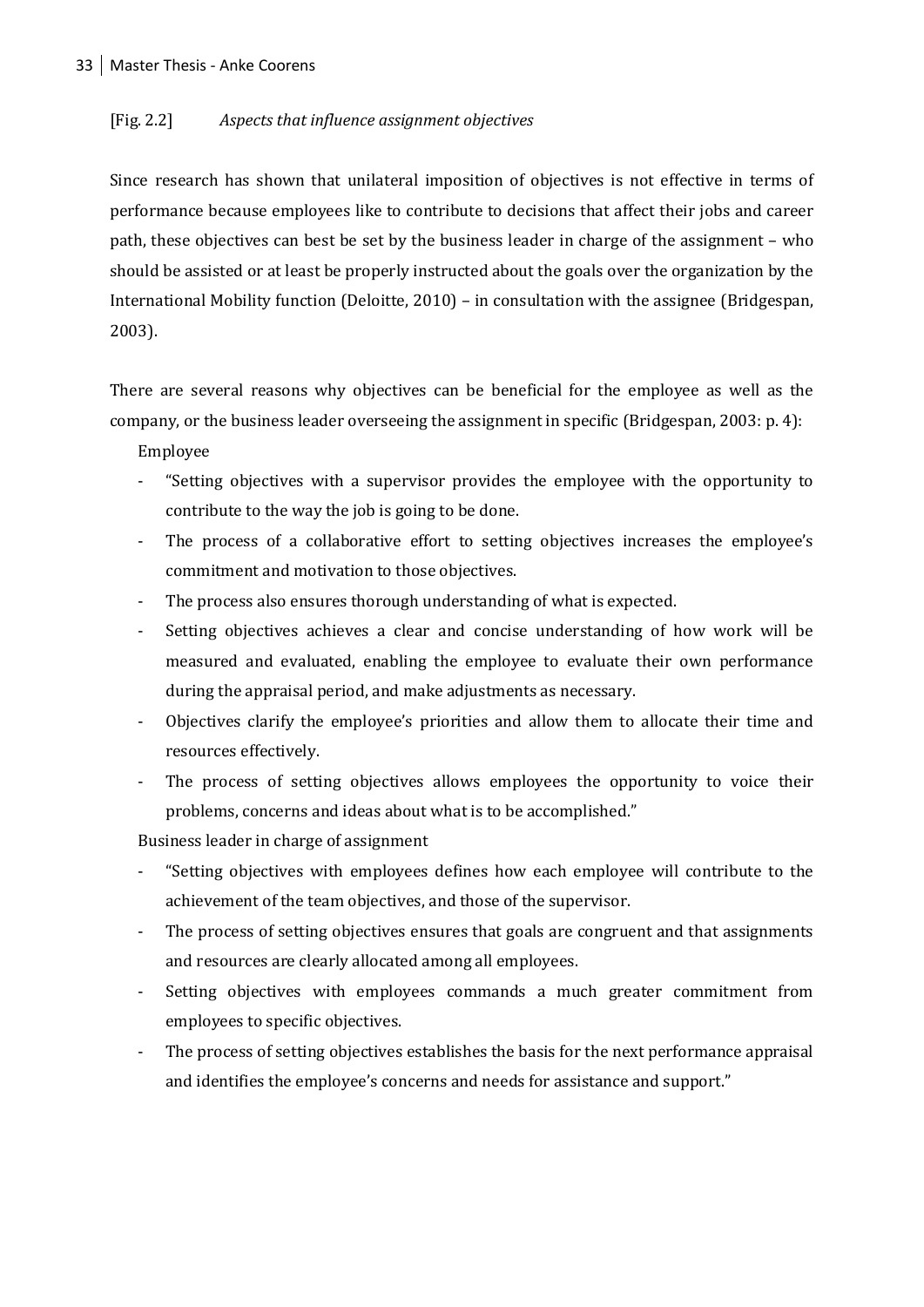Setting objectives can be done by using the 'SMART' principle; the letters broadly refer to words that represent general guidelines in the objective setting process, namely (Doran, 1981; Cothran & Wysocki, 2008):

- Specific: Objectives should be specific, clear, understandable and state exactly what is to be accomplished to avoid ambiguity surrounding the assignment.
- Measurable: To be able to determine the progress regarding attainment of the objectives, they should be quantified and include concrete measuring criteria, as well as targets and benchmarks.
- Attainable: Objectives have to be realistic and attainable in order to be effective, if they are out of reach or below standard assignees will consider them to be meaningless and put them aside.
- Relevant: The objectives of an assignment should be aligned with the goals of the organization and the assignee in order to be relevant; each objective should move the organization and/or the assignee closer toward these goals.
- Time-bound: It is important that a time frame is included because commitment to a deadline, and the sense of urgency that it creates, contribute to the focus on completion.

Although some objectives might include the goals of the organization as well as those of the assignee, there may also be separate objectives; ones that only serve the company and others that solely serve the assignee's goals. As long as the objectives do not interfere with each other they can be pursued side by side.

When the performance planning is finished and objectives are clear for both the company and the assignee, the company can start realizing the compensation package.

#### **2.3.3.4. Realizing the compensation package**

Before the assignee actually leaves the country to start the assignment, there are certain issues associated with immigration or travel aspects of an international assignment that have to be taken care of first. The expenses that are associated with this are usually included in the compensation package and often include services such as a relocation service for expatriates, assistance in obtaining visas and/or work permits if required by the host country, vaccinations when relocating or traveling to a destination for which that is mandatory, tax counseling and housing and possibly schooling solutions (Wilson, 2010; Ernst & Young, n.d.). This has traditionally been arranged by the International Mobility team, but can best be integrated with the standard HR infrastructure (Deloitte, 2010).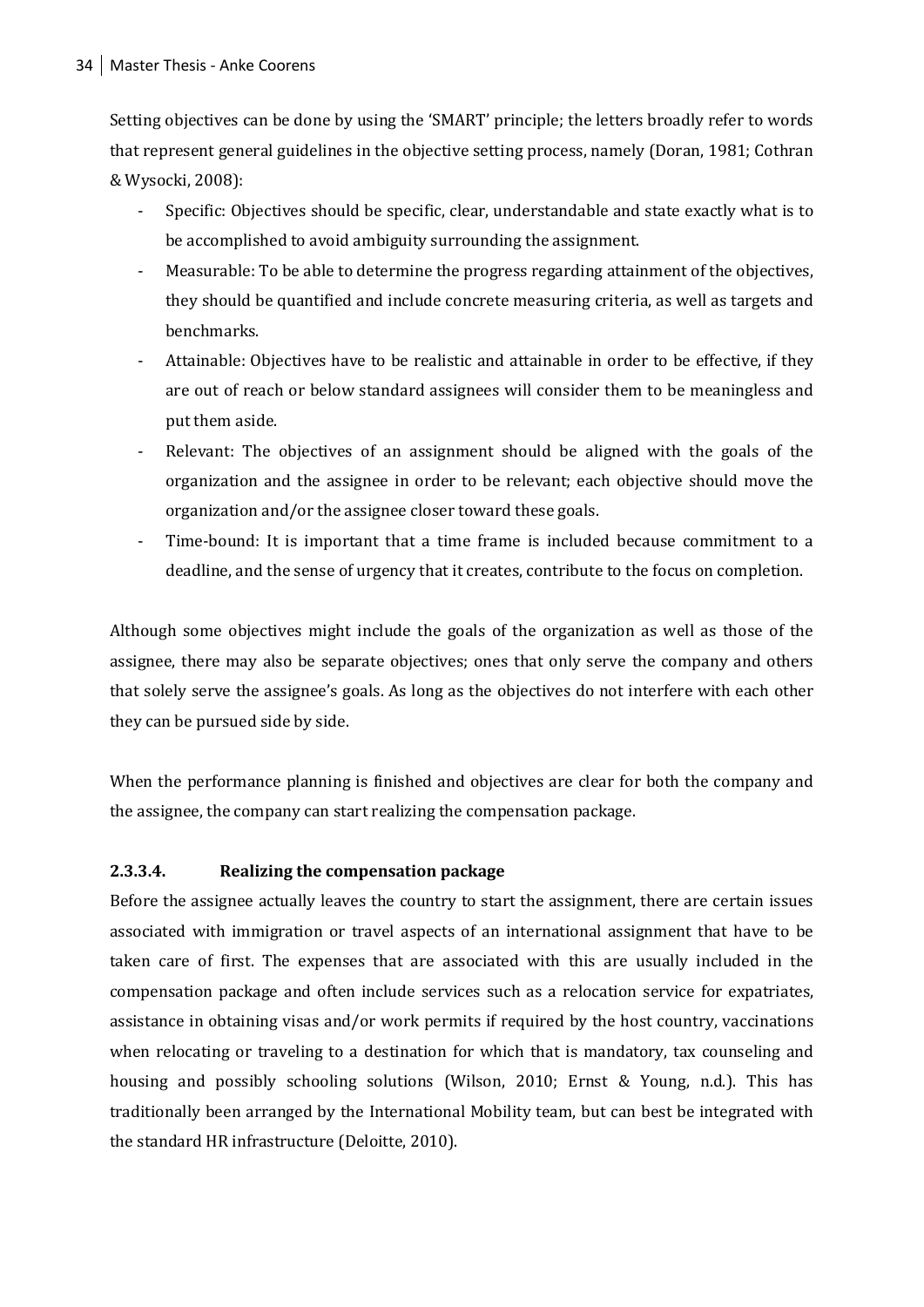Once these technical issues have been addressed, the focus shifts to the management and organizational support that is required during the assignment itself to ensure contribution to the goals.



#### **2.3.4. Assignment**

#### **2.3.4.1. Execution of the assignment**

There are several ways in which a company can facilitate assignees regarding the execution of the assignment and therewith increase the chances of a successful and value adding international assignment; the most important ones in this context being 'performance appraisal' and 'organizational support' (Dowling & Welch, 2004; McKenna & Richardson, 2007).

When managing international assignees it is, as mentioned in the 'objective setting' section, important to appraise their performance in a systematic manner in order to determine the progress regarding the objectives, give feedback to keep assignees on the right track, and revise the objectives if necessary; which can also reduce the risk of expensive mistakes (Plessis & Beaver, 2008).

Due to the globalization of business there is a growing need for MNC's HR policies, such as those pertaining to performance appraisal, to become global as well. However, this idea encounters great resistance because people, laws and labor markets are not all the same (Ryan, Wiechmann & Hemingway, 2003) which leads to the continued use of local or regional solutions. According to Chen (2005) the human resource management policies of MNC's should not solely be global or local, but be a blend of home country policies plus certain important host country and company specific factors to operate on a global level while maintaining some local responsiveness because every situation is different indeed. This is endorsed by PriceWaterhouseCoopers (2005) who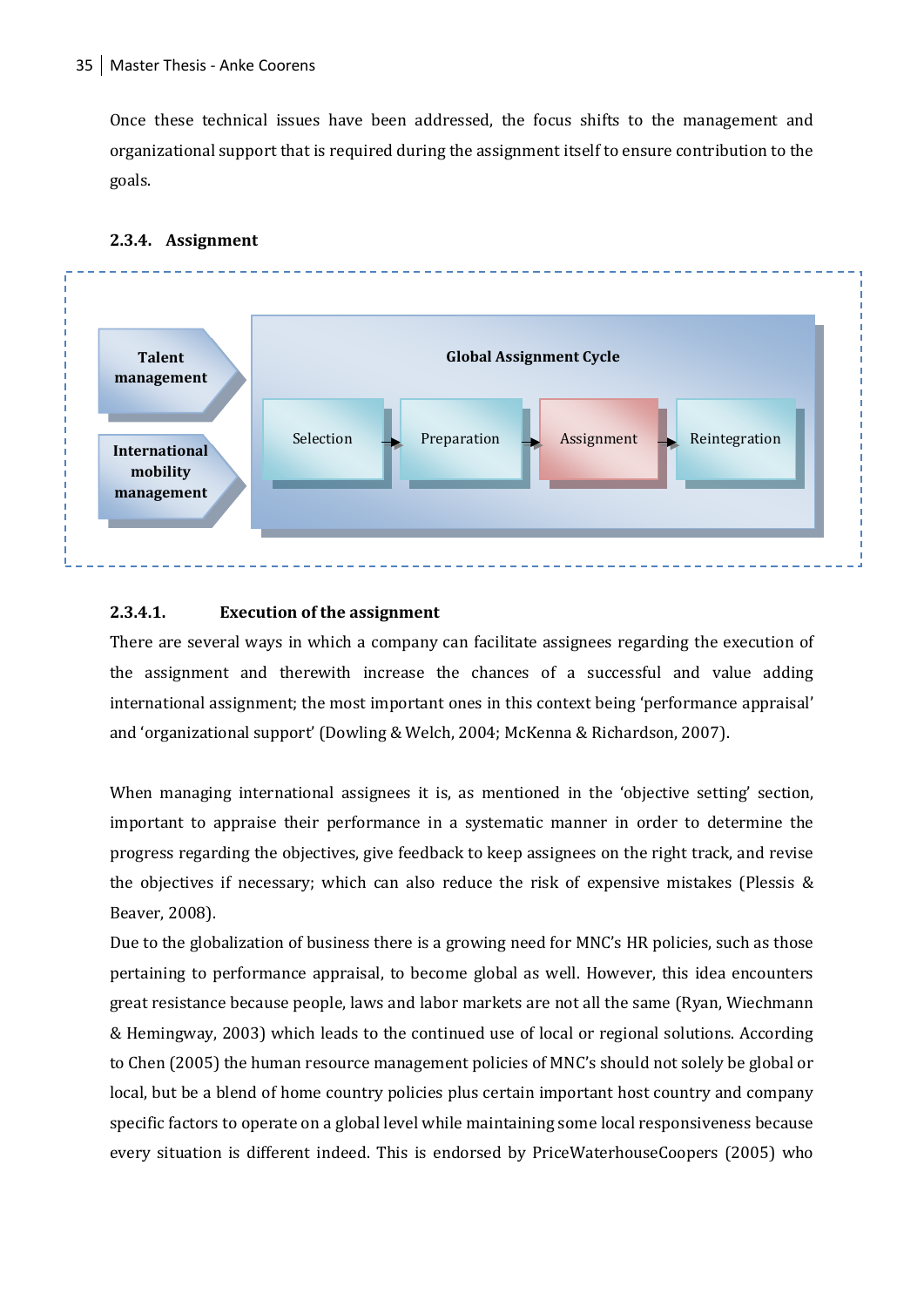state in their research report that many MNC's have policies in place that include performance appraisal based on involvement of the home as well as the host locations.

However, although these companies recognize the importance of global appraisal policies that include some local factors, in most of the MNC's only the host country management seems to be involved in the performance review and on-going objective-setting processes. This is quite risky as it can lead to a discrepancy between the global and local goals of the organization, and in turn to potentially neglecting the medium to long term objectives that are considered to be important by the home country (PriceWaterhouseCoopers, 2005). A further consequence may be that, due to insufficient interaction with the home country during the assignment, the assignee's newly acquired skills and experience are in the long run not as beneficial to the company and the assignee as they could have been.

This highlights the importance of interaction with the home country during the assignment. What appears to be an effective solution for this issue is organizational support in terms of a dedicated person in the home country – a mentor or coach – that keeps in contact with the assignee for the entire duration of the assignment and is therefore aware of the assignee's (newly acquired) competencies. At the same time, keeping at least one strong tie to the home country ensures that assignees do not feel 'out of sight out of mind' from the headquarters' point of view.

These are however not the only benefits a coach or mentor can offer. According to Feldman & Thomas (1992) and Mezias & Scandura (2005), such a person may also help the assignees developing accurate expectations regarding the assignment, which can enhance the effectiveness of the assignee (Black, Mendenhall, & Oddou, 1991). Furthermore, Wilson (2010) states that an ongoing mentoring program can greatly improve the efficiency with which the employee adjusts to the new situation; this allows for relatively quick integration and can benefit the assignee as well as the company because it may, among others, lead to faster development of local networks (Collings et al., 2011) and (consequently) to better performance. In addition, when problems arise during the assignment a mentor may be able to assist in adequately solving those problems leading to better performance and new competencies for the assignee.

The organization can however also choose to assign the assignee a home as well as host country mentor, as these persons can both be used as (career) development and psychosocial support functions during, and possibly after, the assignment (Feldman, Folks & Turnley, 1999; Ragins & Cotton, 1999).

Performance appraisal should thus ideally be carried out by the business leader overseeing the international assignment in the home country and the assignee's supervisor in the host country, but also on a regular basis by the Talent Management function to stay informed about the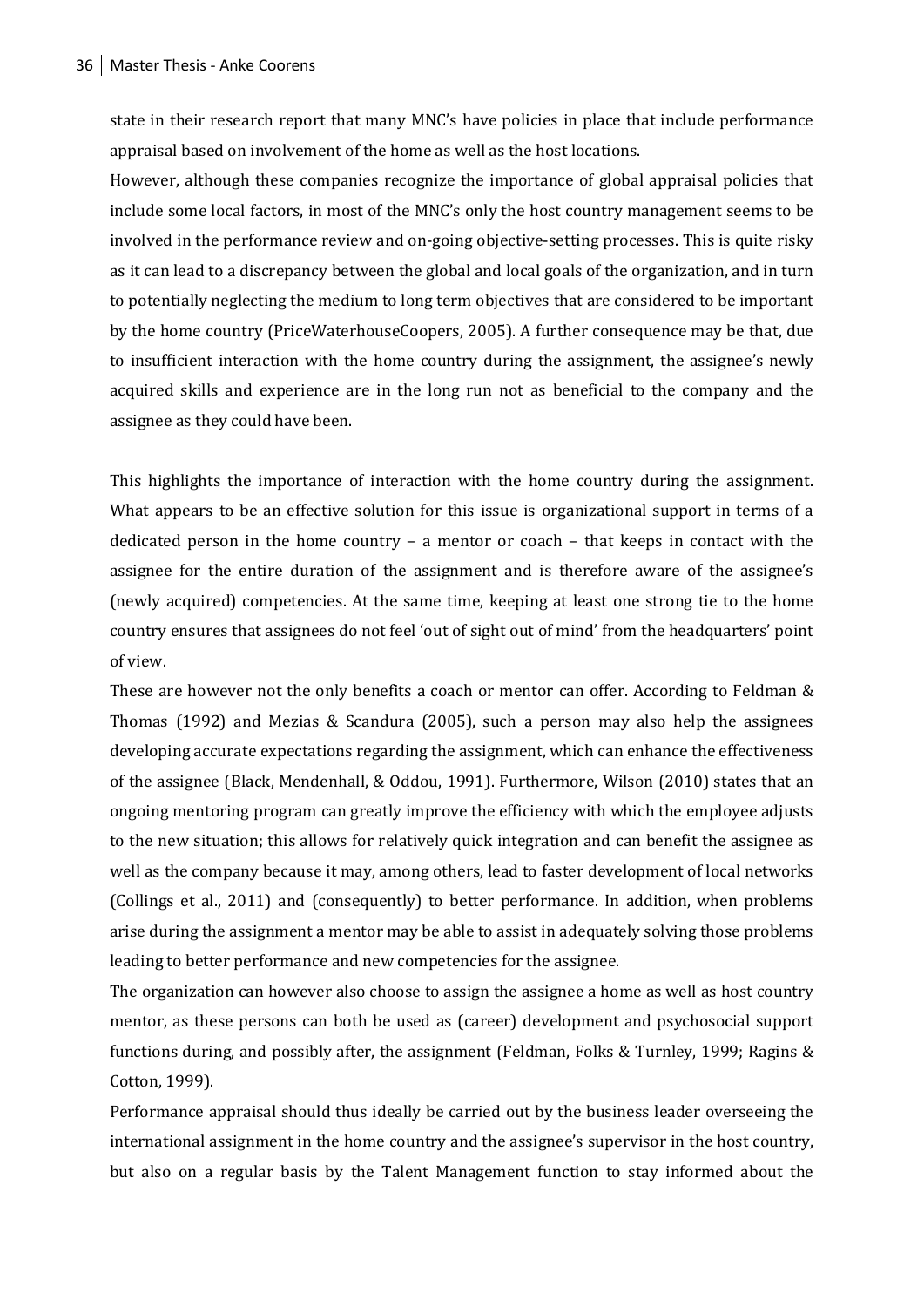assignee during the assignment and to avoid that he or she disappears from the Talent Management radar.

Other types of organizational support that can contribute to adjustment and therefore assignee performance in terms of executing the assignment are for example assistance in settling-in and assistance regarding professional and/or social integration in the host country (Society for Human Resource Management, 2004; Collings et al., 2011). These kinds of services may also apply to the assignee's family if they relocate to the host country; which is important since the family situation can have a significant impact on the assignee's professional performance (Shaffer, Harrison, Gilley & Luk, 2001). Such support should if it is something that cannot be covered by the general HR department, be overseen and delivered by the International Mobility function (Deloitte, 2010).

The specific nature of organizational support logically depends on the type of assignment (long term, short term, commuter etc.), but also on the drivers and rationale behind it; for example, assignees that are deployed based on technical skills may primarily require support for adjusting to a new environment in order to effectively carry out the assignment (Evans, Pucik & Bjorkman, 2011), whereas 'learning experience' assignees may be selected based on personal traits and require more assistance regarding the technical side of the job.

In general every assignment can be linked to certain organizational support services, however these should be adjusted to the specific situation since the nature of such support also depends on the individual assignee; he or she may for example already have work experience in the host country which may make the integration process easier than it would otherwise be.

Once the assignment comes to an end, either after a predetermined period of time or abruptly, the reintegration stage should be set in motion.



#### **2.3.5. Reintegration**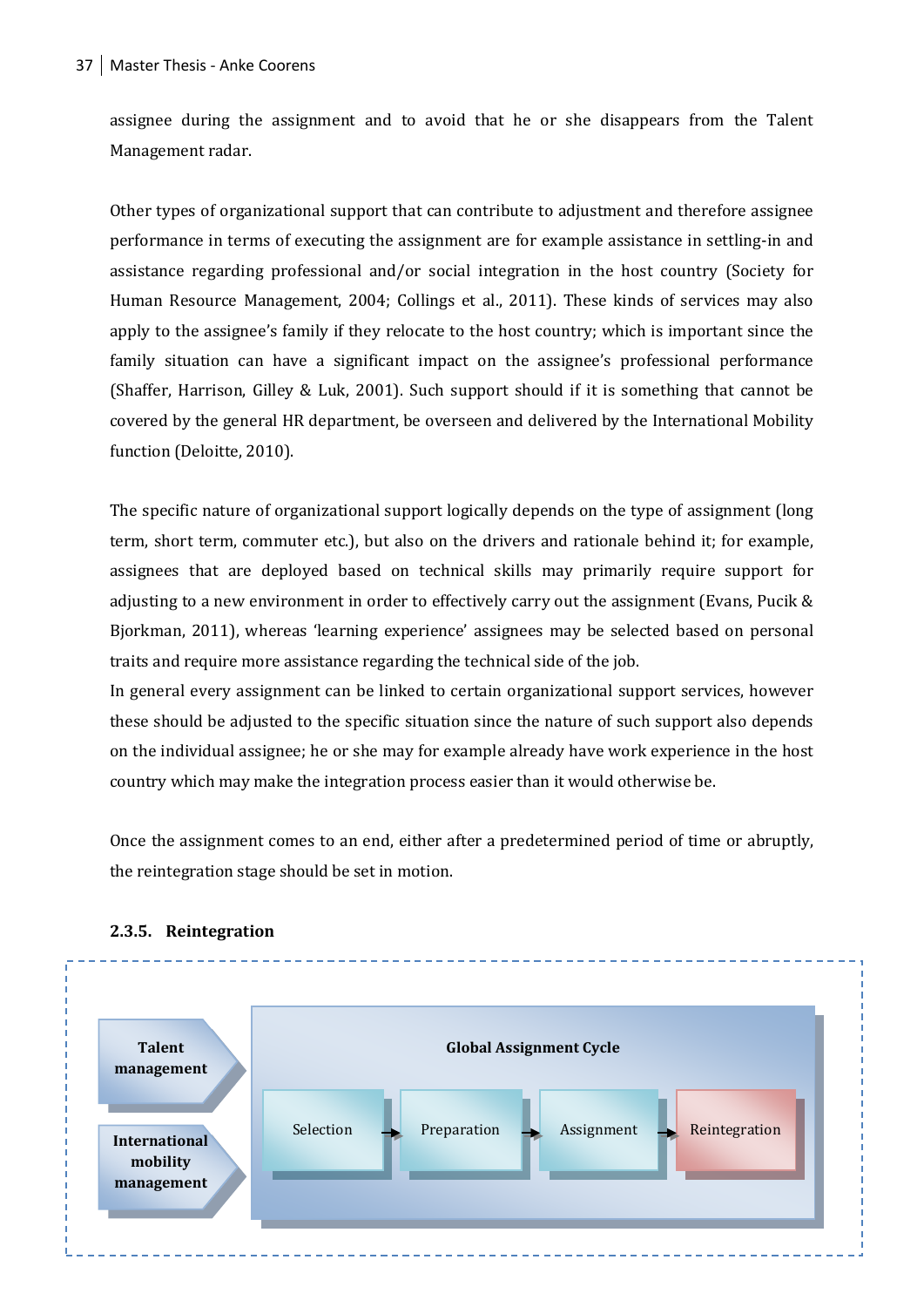#### **2.3.5.1. Reintegration of the assignee**

It has been described in several studies that readjusting to the non-international assignment life at home once the assignment is completed can be quite difficult because employees may return to a changed work as well as social situation (Black, 1992; Black, Gregersen & Mendenhall, 1992; Gregersen & Stroh, 1997; Stroh, Gregersen & Black, 1998; Osland, 2000; Sussman; 2001). The situation surrounding reintegration is logically not the same for every type of international assignment, but relevant for all but the 'localized transfers' nonetheless. Long term assignees may for example have to rebuild, or at least reinvest, in their professional network and social life at home, because they have not had the time and opportunity to maintain this, whereas assignees that have been carrying out commuter assignments may have to get used their 'stable' life again as they are not travelling (as much) anymore, and short term assignees that have only experienced the novelty of a new socio-cultural and professional life may become unsettled in the home situation (McKenna & Richardson, 2007). In addition, ending the assignment and 'coming back home' is often the choice of the company rather than the assignee which makes the transition even more difficult than it already is (Feldman, 1991). When employees are struggling with such a situation their professional performance may rapidly decrease, which is not beneficial for the company nor for the employee (Adler, 1981; Black et al., 1992).

Furthermore, international assignments are often perceived as having a positive impact on one's career (Miller & Cheng, 1978), so when career enhancement does not occur upon re-entry the employee may become professionally dissatisfied and very unproductive, or decide to seek employment elsewhere; especially when the company has given the assignee the idea that the assignment would result in a step up the corporate ladder (McKenna & Richardson, 2007).

To avoid employees becoming unproductive or leave the company after a substantial investment in the form of an international assignment has been made (Black, Morrison & Gregersen, 1999; Caligiuri & Lazarova, 2001), many researchers have suggested that companies – and in specific the International Mobility and Talent Management functions (Deloitte, 2010) – provide the assignees assistance in reintegration; assistance that may continue for anywhere between two and five years after the assignment has ended (Doherty, Brewster, Suutari & Dickmann, 2008; Collings et al., 2011). An effective reintegration process includes post-assignment services and "will enable the firm to leverage the most value from the expatriate's experience" (Mirasol, 2012).

These post-assignment services can for example include "training, realistic re-entry previews, re-orientation programs, financial and tax assistance" (Bolino, 2007: p. 828), "development and use of acquired career capital, the alignment of expectations, and career outcomes" (Collings et al., 2011: p. 367). This is where a mentor comes in handy again; not only can this person for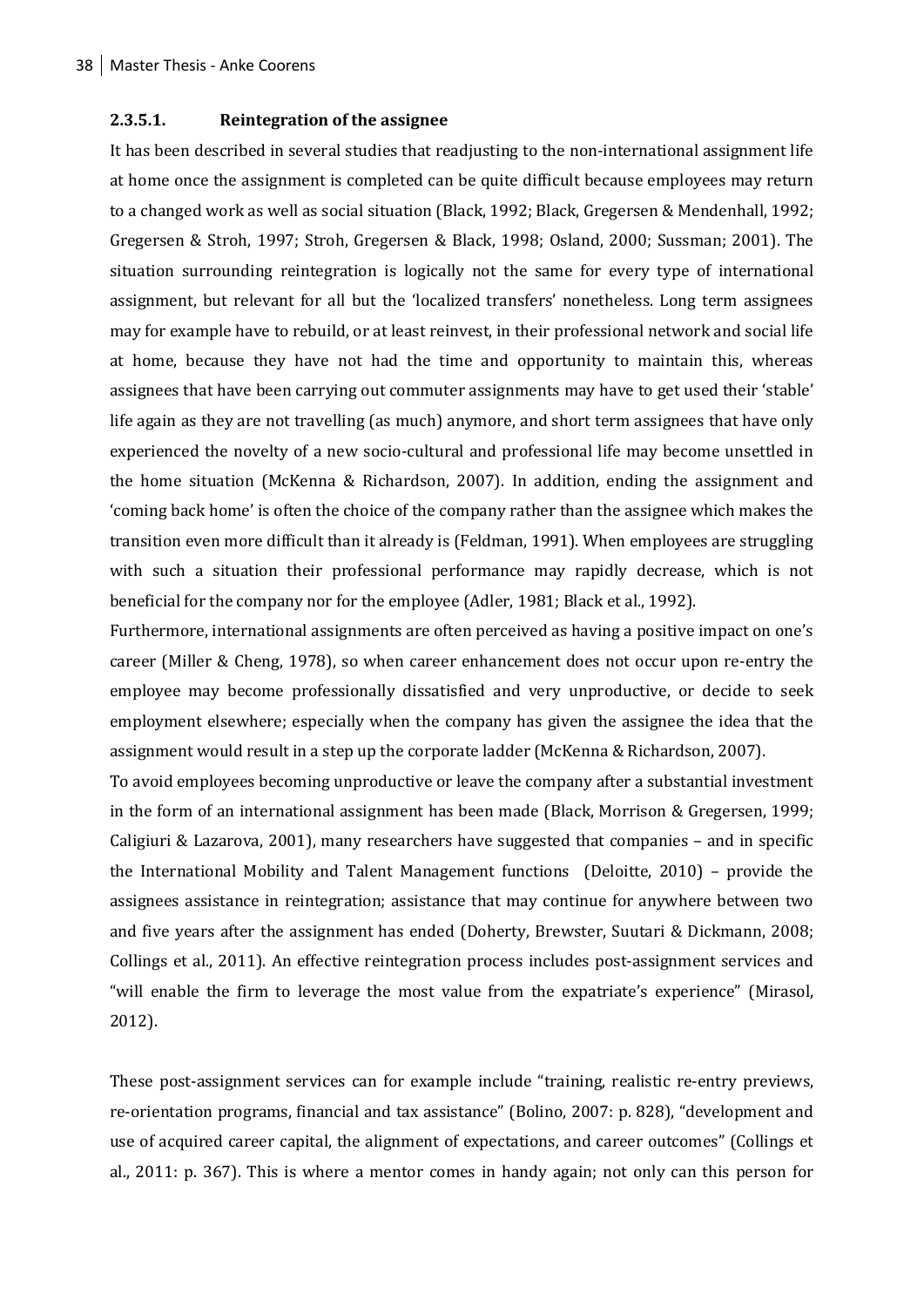example help in setting and communicating realistic re-entry previews, but because a mentor is aware of the assignee's (newly) acquired skills and experience and often of internal career opportunities in the home country as well, he or she can also assist in the career development of the assignee once the assignment comes to an end.

An assignee can thus by means of careful planning, received organizational support and a mentoring program "make a successful exit from the assignment and return to the home country to provide the skills and experience gained during the assignment; maximizing knowledge and retaining the talent as a key international business leader within the corporation" (HCR, 2012: p. 1).

#### **2.4. Policy guidelines (theoretical)**

An overview of the, from the theoretical framework derived, policy guidelines for aligning international assignments with the goals of the organization and assignee are displayed and summarized in the figure and table below.

The combination not only gives an overview of the most important guidelines per stage of the global assignment cycle, it also concisely answers the sub questions of this research as described in §1.1.1:

- What should the alignment process look like?
- How should the stages of the process be filled in?
- Which organizational functions should be involved in every stage?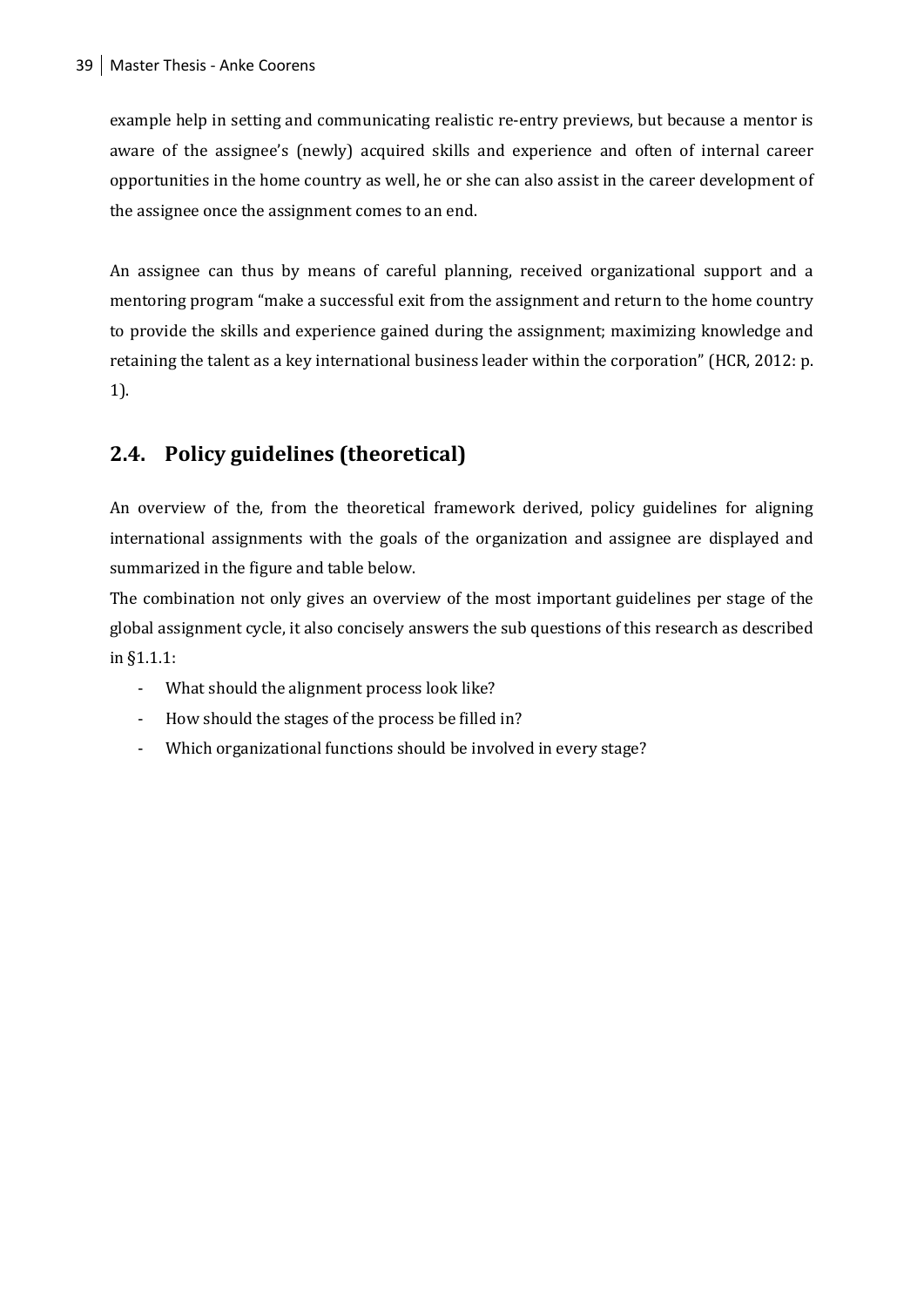

[Fig. 2.3] *Global assignment cycle (based on: scientific and professional literature)*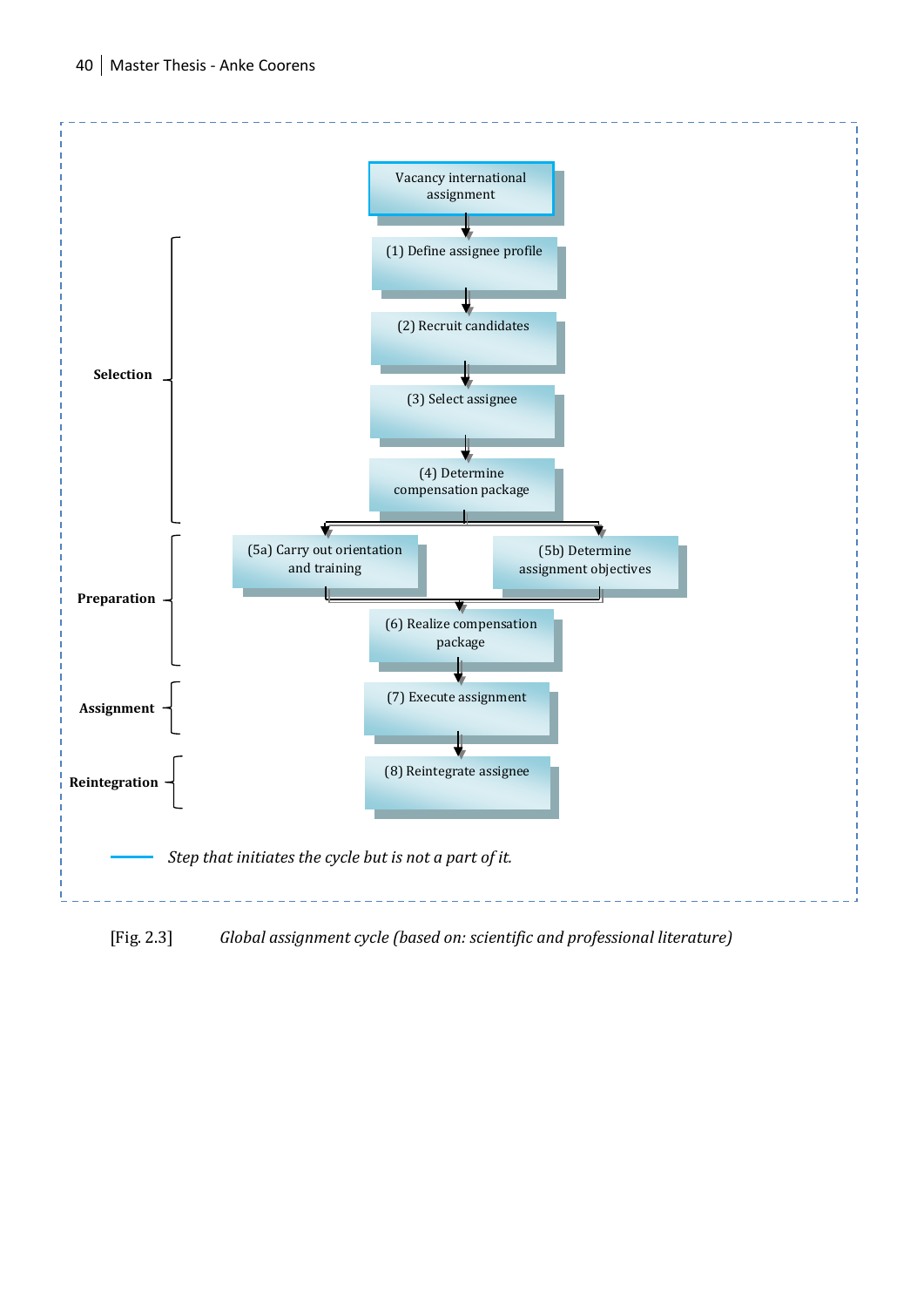<u>e e e e e e e e</u>

| <b>Stage of assignment cycle</b> | <b>Involved functions</b> | How the stage is filled in                                  |
|----------------------------------|---------------------------|-------------------------------------------------------------|
| (1) Define assignee              | * Business                | * Determine the purpose, business drivers                   |
| profile                          | * International Mobility  | and rationale of assignment                                 |
|                                  |                           | * Determine the duration of the                             |
|                                  |                           | assignment                                                  |
|                                  |                           | * Determine suitable assignee                               |
|                                  |                           | characteristics                                             |
| (2) Recruit candidates           | * Business                | * Create a candidate pool through formal                    |
|                                  | * International Mobility  | internal/external recruitment                               |
|                                  | * Talent Management       |                                                             |
| (3) Select assignee              | * Business                | * Consistently use formal selection                         |
|                                  | * International Mobility  | methods (i.e. task-based and/or                             |
|                                  | * Talent Management       | knowledge, skills and abilities tests)                      |
| (4) Determine                    | * Business                | * Use a set of standard cost projections to                 |
| compensation package             | * International Mobility  | determine the (basis of) the                                |
|                                  |                           | compensation package                                        |
| (5a) Carry out                   | * Unclear                 | * Explain the specific details of the                       |
| orientation and training         |                           | assignment (i.e. compensation,                              |
|                                  |                           | allowances, relocation issues, financial                    |
|                                  |                           | issues)<br>* Give a (cross-cultural) training               |
|                                  |                           | applicable to the specific type of                          |
|                                  |                           | assignment and location                                     |
|                                  |                           | * Assign a mentor/coach                                     |
| (5b) Determine                   | * Business                | * Set assignment objectives based on the                    |
| assignment objectives            | * International Mobility  | goals of the organization and the assignee,                 |
|                                  |                           | and on the purpose, business drivers and                    |
|                                  |                           | rationale of an assignment                                  |
|                                  |                           | *Set the objectives based on the 'SMART'                    |
|                                  |                           | principle                                                   |
| (6) Realize                      | * General HR              | * Obtaining the necessary documents (i.a.                   |
| compensation package             |                           | visa, work permit) to ensure legal                          |
|                                  |                           | compliance                                                  |
|                                  |                           | * Provide services such as tax counseling,                  |
|                                  |                           | housing (assistance), schooling solutions                   |
|                                  |                           | etc.                                                        |
| (7) Execute assignment           | * Business (home)         | * Performance appraisal based on home                       |
|                                  | * Business (host)         | and host location                                           |
|                                  | * Talent Management       | * Appraise performance in systematic                        |
|                                  | * International Mobility  | manner, give feedback, and revise                           |
|                                  |                           | assignment objectives if necessary                          |
|                                  |                           | * Keep in touch with the assignee (i.e.                     |
|                                  |                           | through a mentor/coach)                                     |
|                                  |                           | * Offer professional/personal integration                   |
|                                  |                           | support if necessary                                        |
| (8) Reintegrate assignee         | * International Mobility  | * Plan for return of the assignee in terms                  |
|                                  | * Talent Management       | of career                                                   |
|                                  |                           | *Provide a reintegration process if                         |
|                                  |                           | applicable (incl. re-entry previews, re-                    |
|                                  |                           | orientation programs, financial and tax<br>assistance etc.) |
|                                  |                           |                                                             |
|                                  |                           | * Include the mentor/coach in the process                   |

<u> Antonio de la caractería de la </u>

<u>. . . . . . . . . . . . . .</u>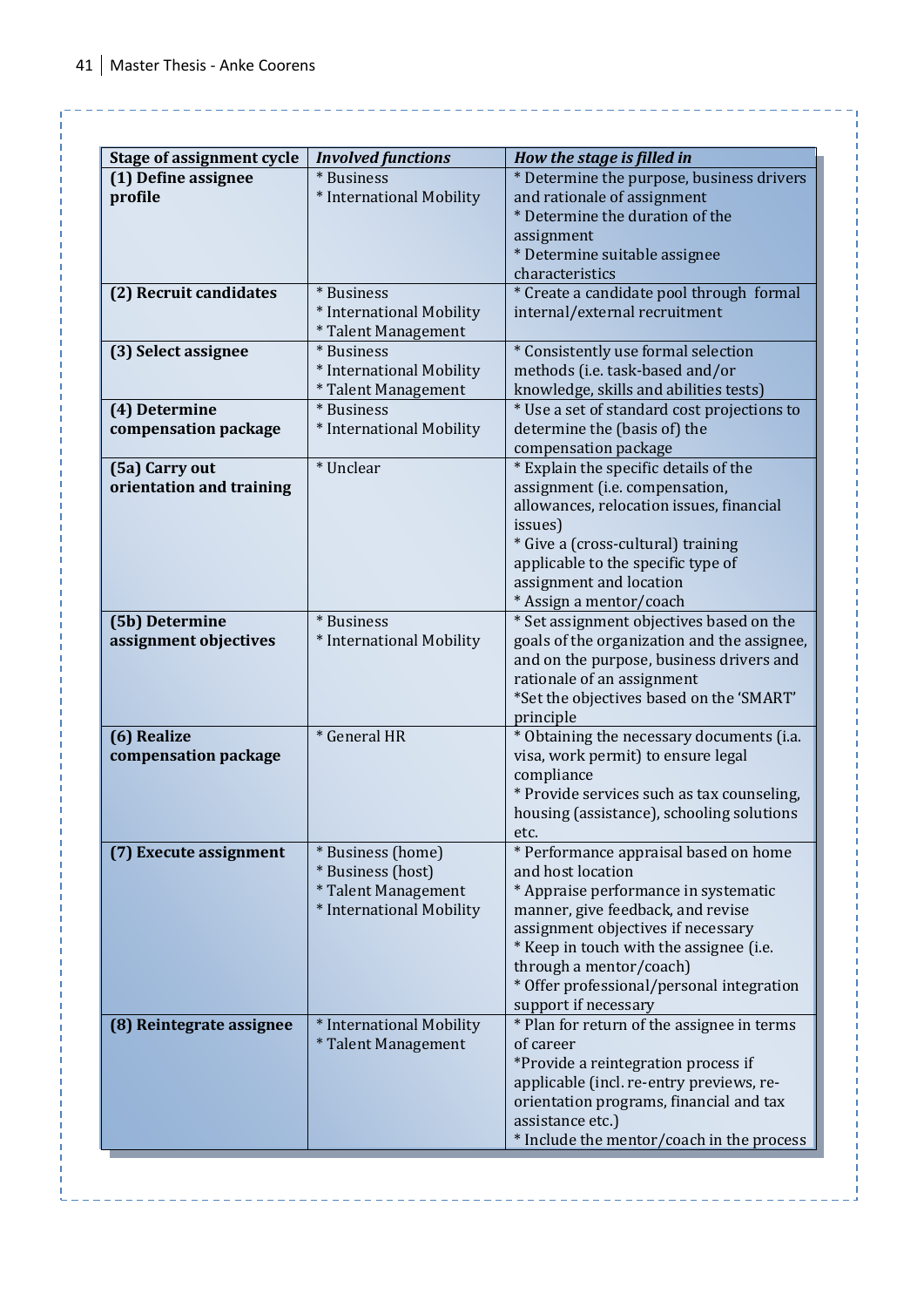#### [Table 2.2] *Content/policies each global assignment cycle stage (based on: scientific and professional literature)*

Increasing the effectiveness of international assignments can thus be achieved by following the global assignment cycle and the guidelines as presented in figure 2.3 and table 2.2, as this displays how, according to the current literature, international assignments should be aligned with the goals of the organization and assignees.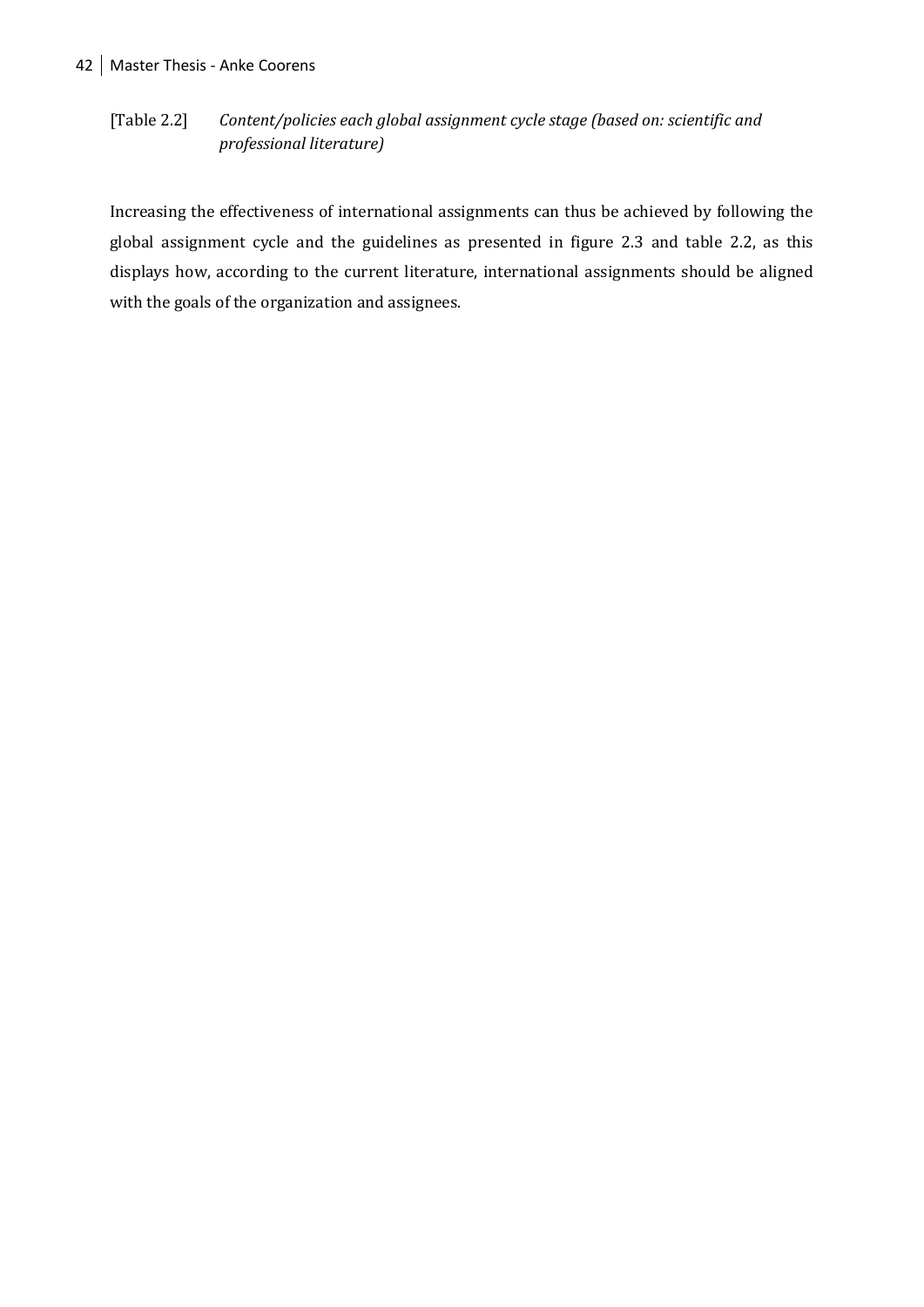# Chapter 3: Research.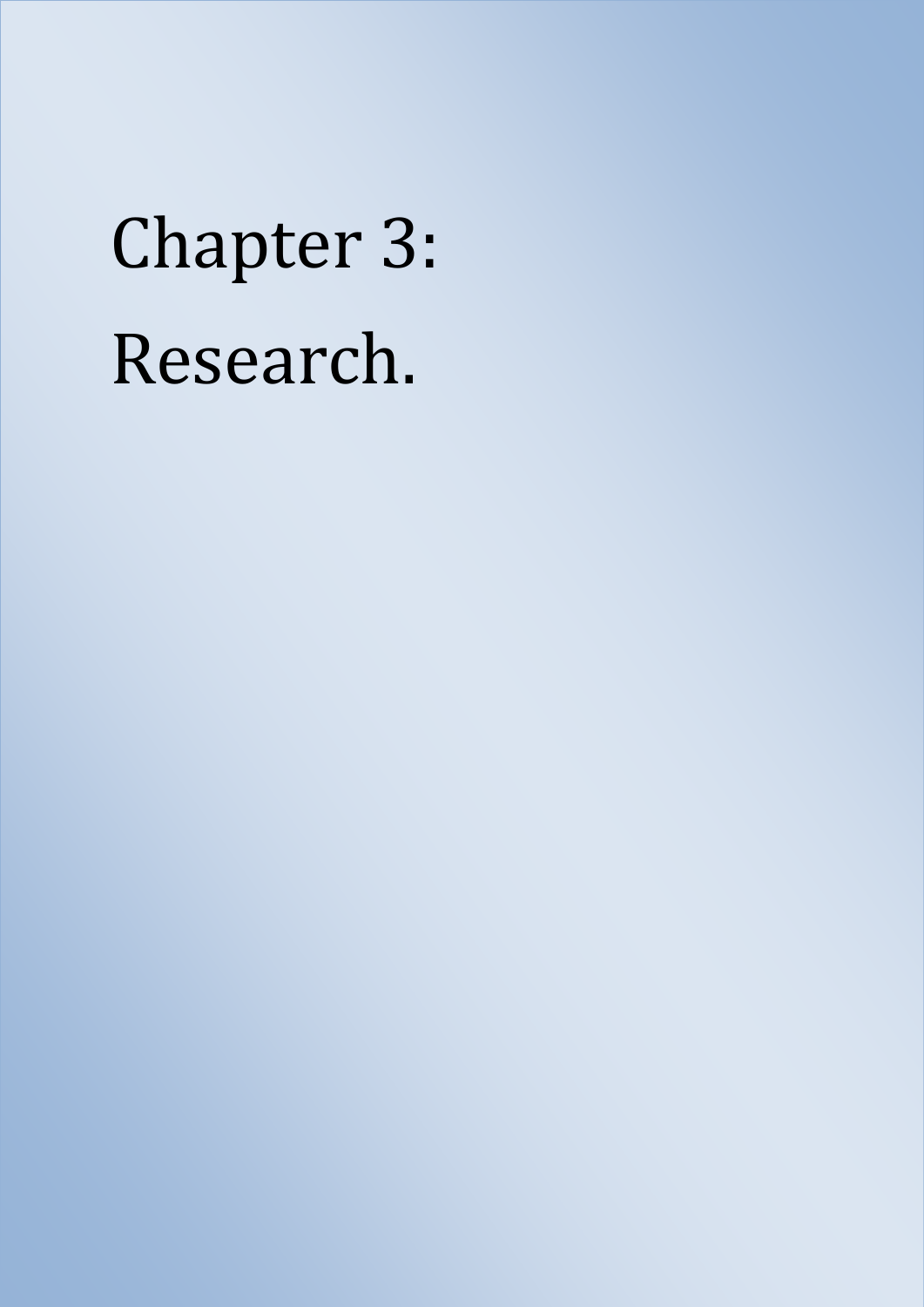#### **3. Research**

To assess if the ideal theoretical process is – and if not, can be – used in practice, a single extended case study that is based on exploratory action research and a qualitative design is carried out at a multinational company. and combined with qualitative and quantitative data on the subject that is provided by PricewaterhouseCoopers. The purpose of this research is to gather detailed information about the current process at the company (what does it look like, how are the stages filled in and which organizational functions are involved?) to be able to determine if the company is using the same process and guidelines to align its international assignments with the goals of the organization and assignees as described in scientific and professional literature. And if not, to what extent can this ideal theoretical process serve as a blue print for the company to increase the effectiveness of their international assignments?

The chapter starts out by describing and explaining the type of research, followed by the research design, the type of study, the data collection, data analysis and ends with a short overview of the company at which the research is carried out.

#### **3.1. Research methodology**

#### **3.1.1. Type of research**

As this research first of all aims at determining if the ideal theoretical process on how to align international assignments with the goals of the organization and assignees is used in this particular practical situation, and why or why not, it can be classified as exploratory research. Exploratory research is observational; its purpose is to gain insight and comprehension of an issue or situation, in this case 'learn about the current process' (Babbie, 2007) as opposed to simply describing it (Given, 2008). This in order to subsequently determine to what extent the theoretical process can serve as a blue print for the company should theory and practice not match; and at the same time possibly solving a "practical real-world problem in the organization" (Lancaster, 2005: 124) – making this action research then as well.

According to Crowther & Lancaster (2008) this type of research often relies on secondary research such as reviewing literature and/or data that has been previously collected by someone else, and qualitative methods which can include informal approaches such as discussions with stakeholders or more formal approaches such as in-depth interviews, focus groups or guided small discussions (Lancaster, 2005; Babbie, 2007).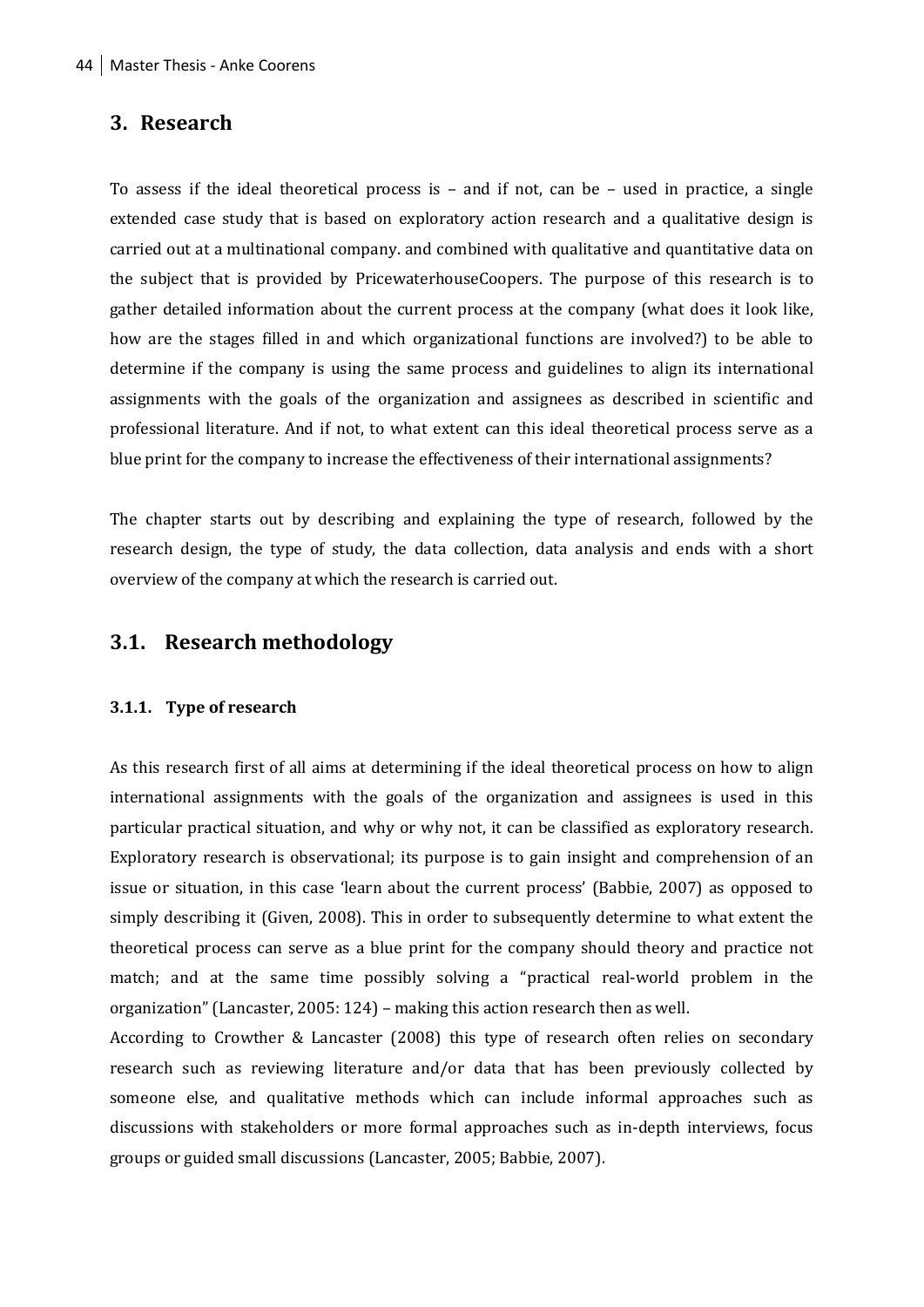#### **3.1.2. Research design**

The exploratory research in this thesis is based on a qualitative design as this is best suited to gather in-depth understanding of processes since it does not just answers the 'what', 'where' and 'when' questions but also 'how' and 'why' (Yin, 2003); which is crucial here as the process cannot be accurately presented, and if necessary re-designed, when it is unclear how the current process works and why in that specific manner.

#### **3.1.3. Type of study**

The research is carried out at a single company which makes this a single case study: "The indepth examination of a single instance of some [..] phenomenon" (Babbie, 2007: p. 298). This is in line with the aim of acquiring in-depth knowledge since this is better achieved through small focused samples than large samples (Freagin, Orum and Sjoberg, 1991).

As a case study usually only seeks to understand a certain phenomenon, Buroway (1991) has suggested the 'extended case method'; a method that not only has the purpose of understanding but also of finding gaps or flaws in, and then modifying, a certain process. As the purpose of this part of the thesis is to determine if there is a match between theory and practice, and if not to what extent the theoretical process can serve as a blue print for the company – thus 'closing the gap' – this research can be classified as an extended case study.

#### **3.1.4. Data collection**

Qualitative data can be acquired in various manners, such as (participant) observation, interviews, focus groups and so forth (Lancaster, 2005). The first part of this research focuses on understanding a certain process, which mainly consists of human actions, in a short amount of time and the method that is best suited to acquire this knowledge is conducting interviews with the people/functions that are involved in the process – which in this case are:

- Rewards: concerning global mobility processes, policies & practices.
- International Assignments: concerning the practical side of international assignments.
- Talent Acquisition: concerning the selection process and link with international assignments in this process.
- Talent Management: concerning the preparation, assignment and reintegration stages.
- Business leaders: concerning the complete process from a business perspective.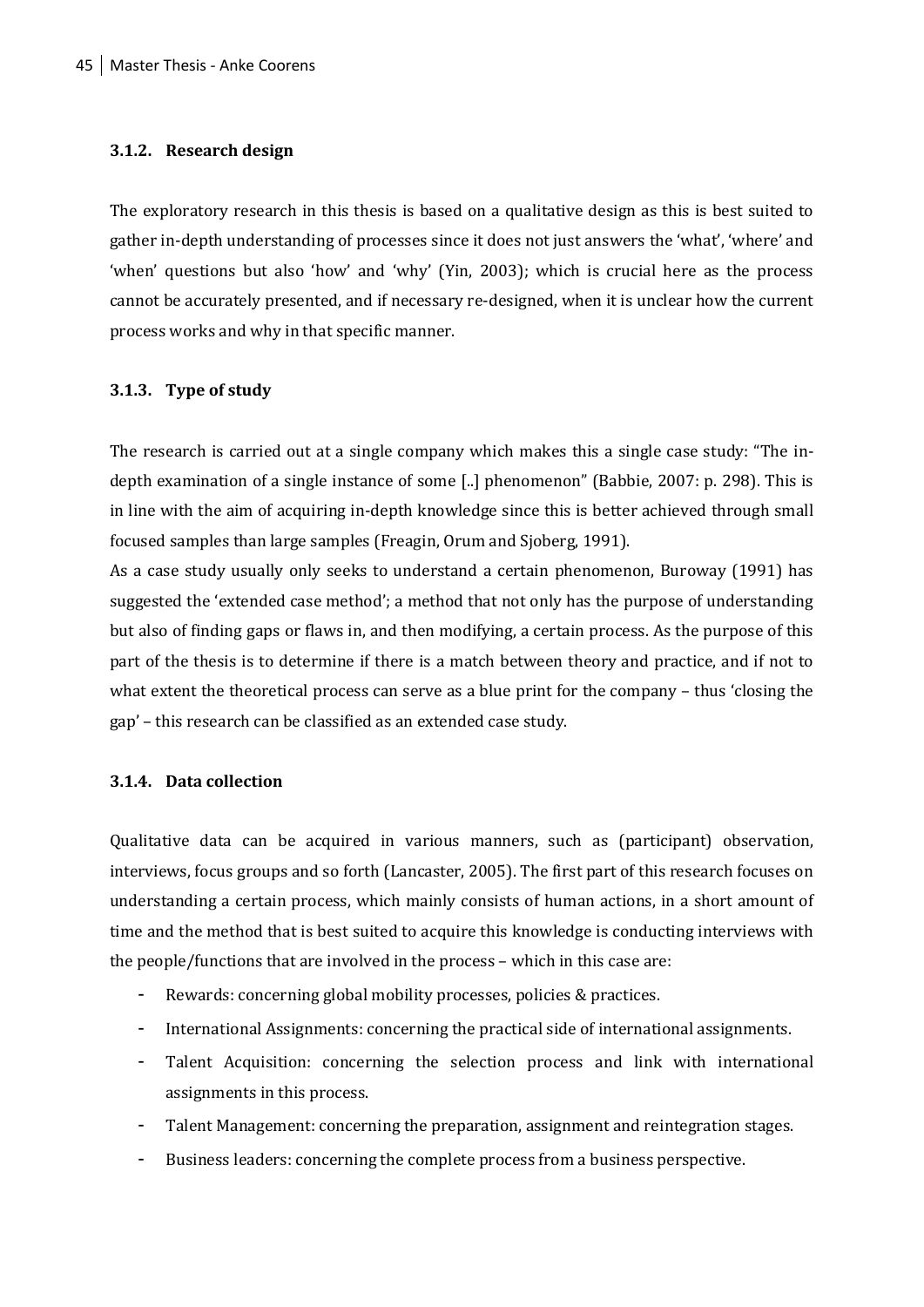- Consultancy company: concerning their practices/knowledge regarding the complete process.

There are two rounds of interviews to acquire the necessary data. The first round is mainly in a structured manner as it serves the purpose of understanding the current process but it also leaves some room for interviewees to freely mention, or talk about, aspects that they find important in the light of the research. The second round of interviews is semi-structured as it is intended to confirm the understanding of the current process and if necessary, due to a discrepancy between the theoretical and practical process, inquire about (specific) thought and ideas concerning the company tailored blue print that will in that case be designed.

Besides the qualitative data that is gathered via interviews, PricewaterhouseCoopers (2012a) has carried out interviews with a selection of executives at the company on the subject of international assignments, and the results from these interviews will be used to shed some additional light on the current situation.

In addition to the qualitative data, the quantitative results of a survey that is conducted by PricewaterhouseCoopers among international assignees at the company is used to incorporate the assignee's point of view pertaining to this subject in this research as well.

#### **3.1.5. Data analysis**

Data is essential to exploratory research because it can be transformed in to the necessary information during the data analysis stage. Information is "data that has been collected, interpreted and communicated" (Lancaster, 2005: 69) in a form that is suitable for answering the research question.

The interview data pertaining to the current process that results from the first round of interviews are analyzed by reading the transcripts and categorizing the answers based on 'organizational function' and 'process stage' (of the global assignment cycle) to be able to accurately define what the process looks like, how the stages are filled in and which organizational functions are involved. The qualitative and quantitative data regarding the current situation stemming from secondary research at the company are combined with the data from the primary research by categorizing the results based on 'organizational function' and 'process stage' as well. These findings are subsequently be displayed in an overview that allows for a comparison between the theoretical and practical situation, and thus for determining if the theoretical and practical processes match. If they do not, the transcripts are read again but this time with the purpose of determining why the current process works the way it does, since that information is important to consider when designing a company specific blue print.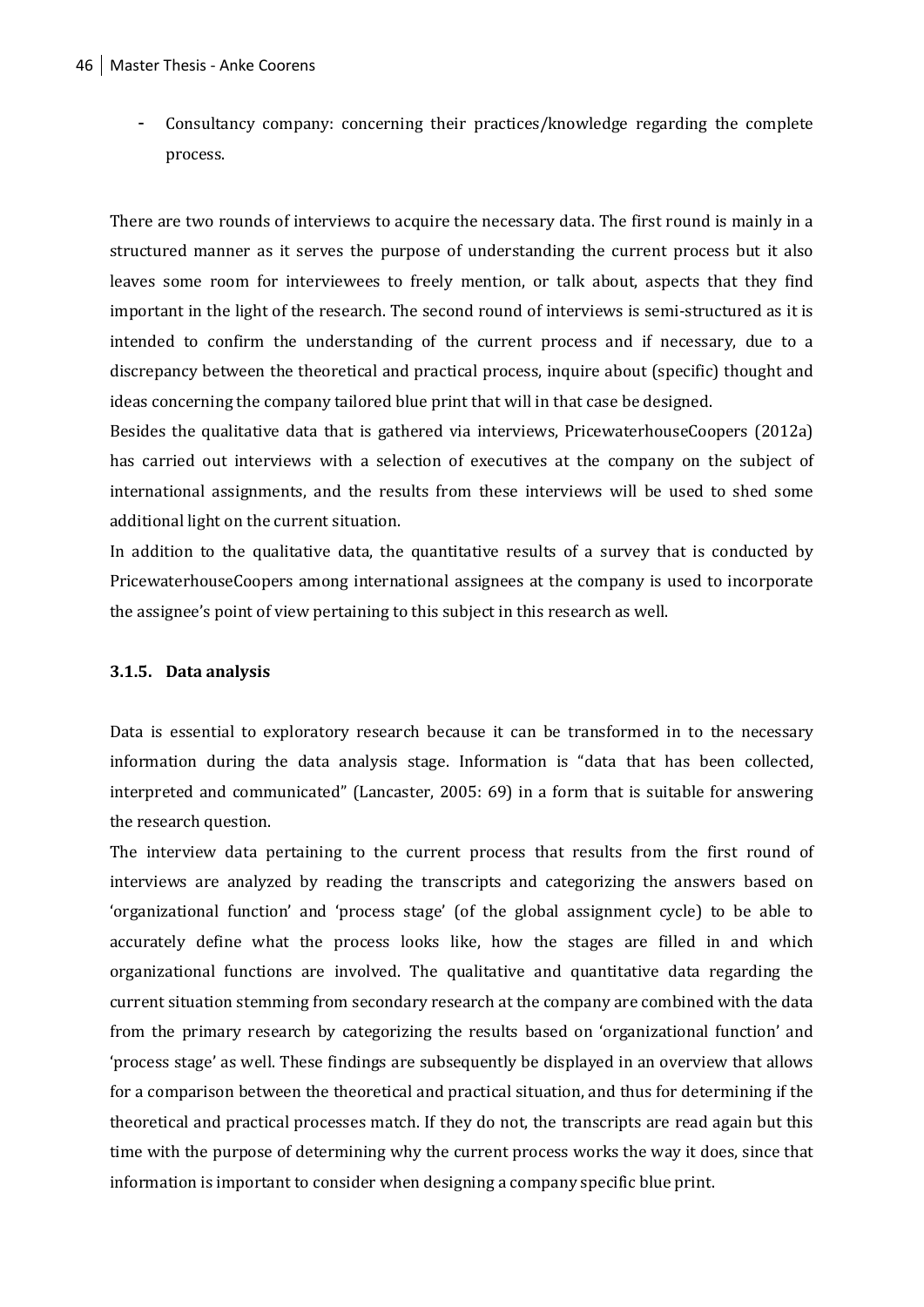The data that results from the second round of interviews is analyzed by reading the transcripts and categorizing the answers based on 'process stage'. However, in this case with the goal of creating an overview that displays the array of stakeholder thoughts and ideas regarding every stage of the process as this can provide assistance in designing the blue print.

The qualitative information stemming from scientific literature and consultancy reports on the subject, that are used as a basis for the new process, is analyzed by reading the materials to again apply categorizing based on 'process stage' in order to combine the interview data with this secondary data and obtain a complete overview of the information that is necessary to create a company tailored blue print that allows for increased effectiveness of international assignments by aligning them with the goals of the organization and assignees.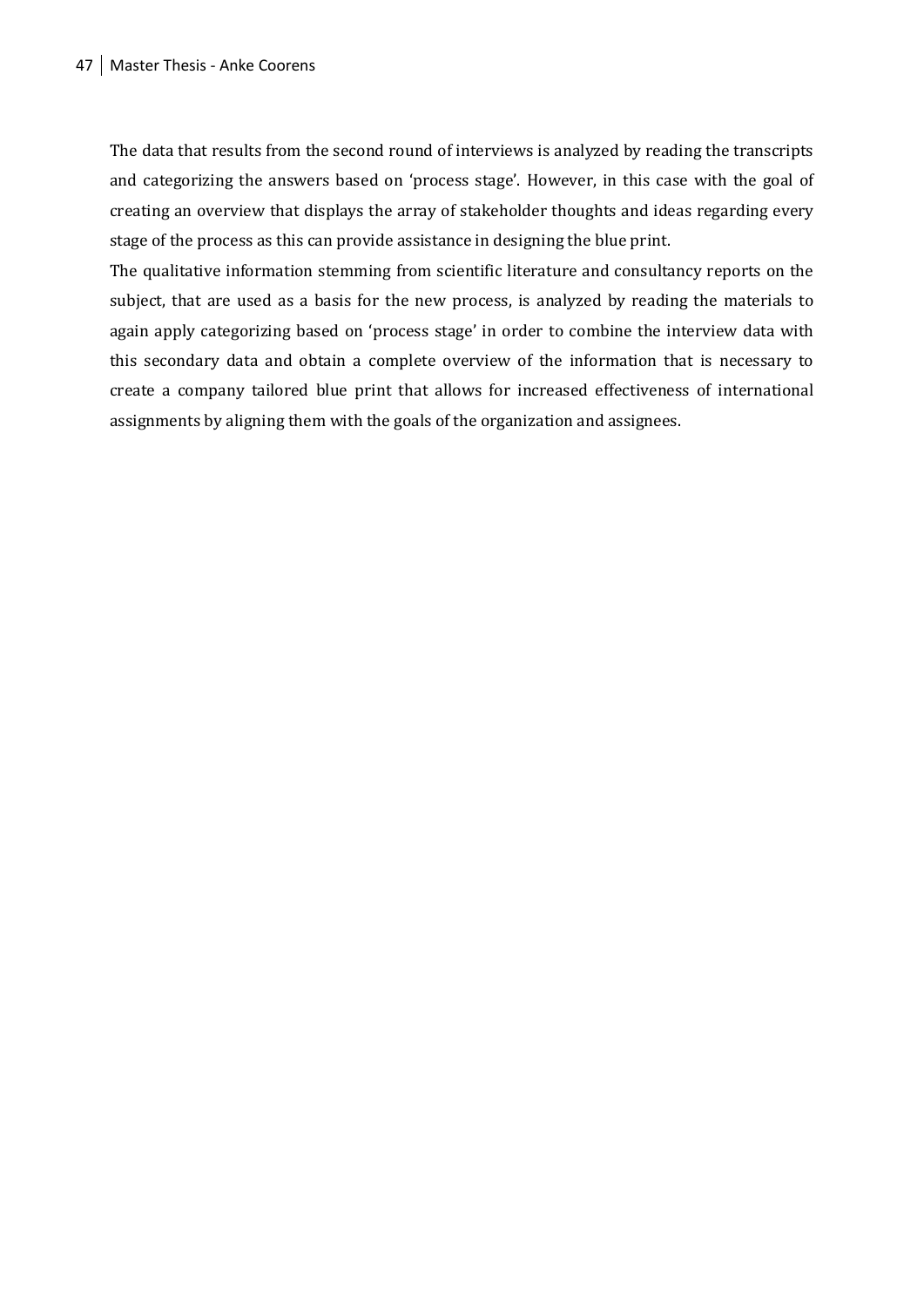.

### **[Due to confidentiality some**

**pages are omitted from this thesis]**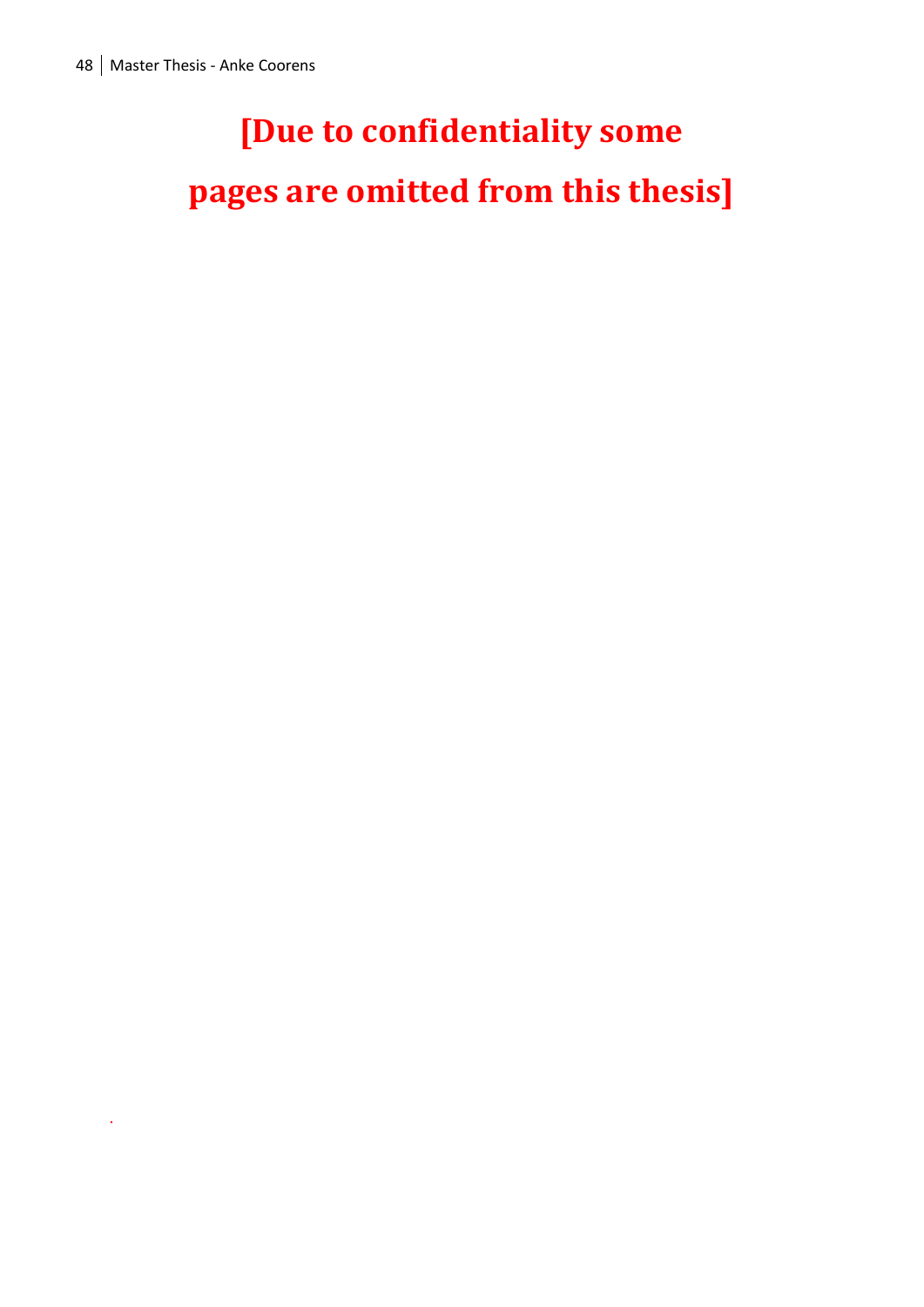# Chapter 6: Conclusion, recommendations & further research.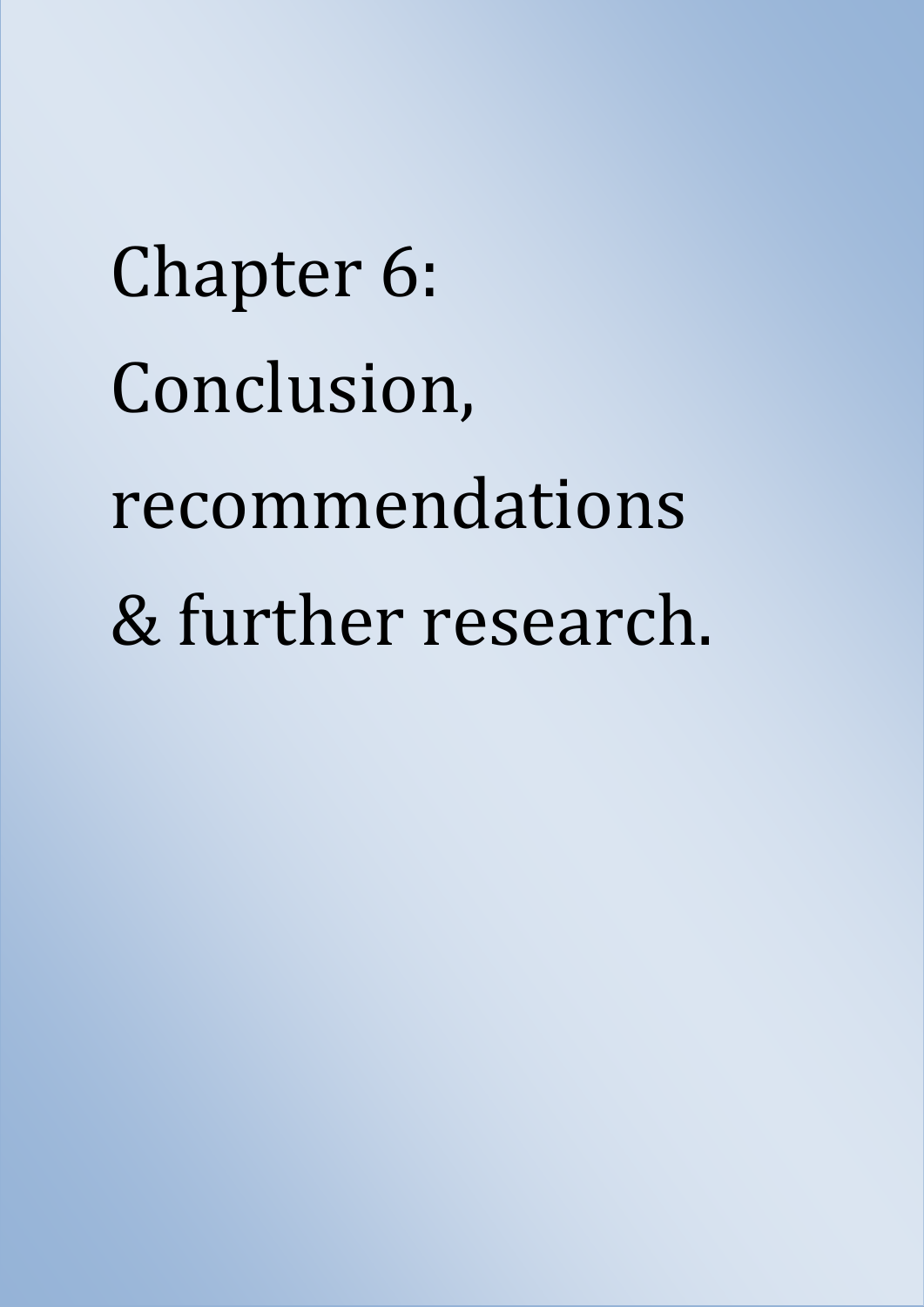#### **6. Conclusion, recommendations & further research**

This chapter will answer the research questions as formulated in §1.1.1, describe the most important recommendations and present some options for further research.

#### **6.1. Conclusion**

The research question central to this thesis was: *'how should international assignments be aligned with the goals of the organization and the assignee?*, as this is an important step towards increasing the effectiveness of international assignments.

The theory pertaining to this alignment process indicated – often indirectly – what it should look like, how the process stages should be filled in and which organizational functions should be involved by describing it in small parts that are divided over many different articles and papers; so first of all, all these small pieces of the puzzle were combined and integrated to create a complete overview of the theoretical alignment process (Chapter 2).

According to the literature, international assignments should be aligned with the goals of the organization and assignee by following the 'global assignment cycle' and carrying out all but two of its stages in a consecutive manner; furthermore, strong cooperation between the International Mobility and Talent Management functions is emphasized and mentioned as crucial in the alignment process. The keywords that describe this entire process are: 'strategic', 'formal' and 'repeatable'.

To determine if this ideal theoretical process is used in practice, in-depth research was carried out at a multinational company that makes use of international assignments (Chapter 3), to determine how their process was designed and if it was the same as the theoretical one (Chapter 4).

The process at this specific company was in general the opposite of how it was described in theory; although the company also follows the global assignment cycle and its stages in a consecutive manner, the most important step in view of aligning international assignments with the goals of the organization and assignee is skipped: 'determining assignment objectives'. Furthermore, there is little to no cooperation between International Mobility and Talent Management and in contrast to the theory the business has the most important role in the process. Keywords that describe the process at the company are: 'ad hoc' and 'informal', making the process also quite 'fast' and 'flexible'.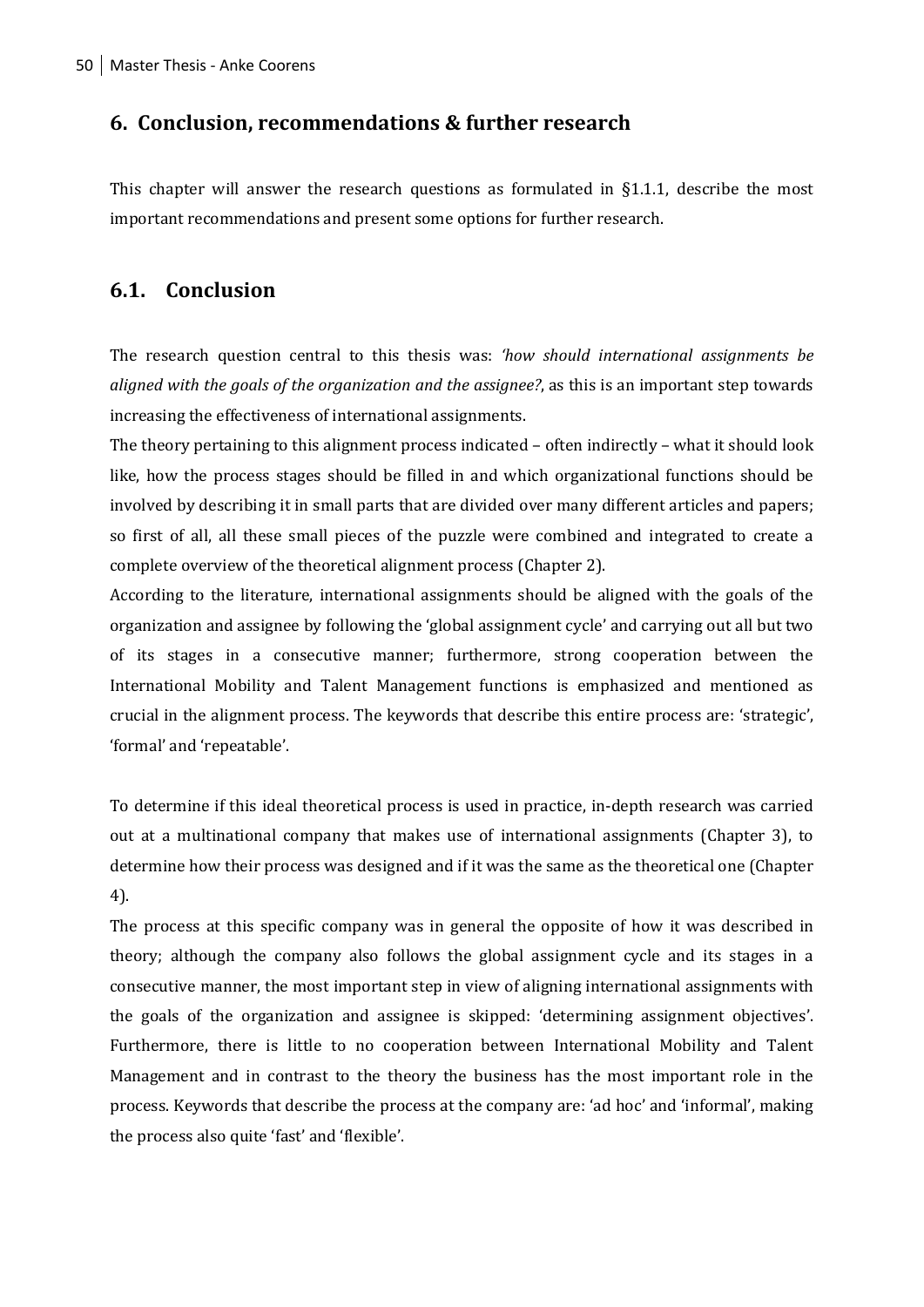As is clear there was a major discrepancy between the theoretical and practical situation, so the question became: How should international assignments be aligned with the goals of the organization and assignees in this particular practical situation? With the underlying question being: To what extent can the ideal theoretical alignment process serve as a blue print for this design? (Chapter 5).

The theory is strategic, formal and repeatable, and the company wanted their process to be characterized as such as well, however in contrast to the, what turns out to be, relatively rigid process as described in the literature it also had to be fast and flexible since the company is operating in a fast-paced environment. Thus all of the elements from the literature could be used in the blue print for the company provided that the process, and the involved functions, were designed in such a way that is was still fast and flexible where necessary.

To achieve this, first of all the primarily involved functions (Talent Management, International Mobility, Business and International Assignments) and the stages of the assignment cycle were designed and filled in in a manner that ensures strategic and formal decision-making.

Second, speed and flexibility was mainly created by a solution that is not mentioned in the literature or in practice: shortening the basis of the global assignment cycle. Although the newly designed cycle contains two additional stages and a feedback loop to encourage strategic decision-making, it was modified in such a way that it allows for certain stages to be carried out simultaneously rather than in a consecutive manner which provides some flexibility while also being time-saving. In addition, in light of speed and flexibility, an overview for several types of assignments was made indicating which stages are important, less important or even unimportant since some assignments need to be arranged very quickly while for others there is enough time to go through the entire cycle.

Thus, the effectiveness of international assignments at the company can be increased by aligning them with the goals of the organization and assignees which can best be accomplished by following this company tailored global assignment cycle and its associated guidelines.

The feedback loop that is implemented in the company tailored blue print is also a valuable addition to the literature as this allows for even more effective international assignments, and it also makes the global assignment cycle an actual 'cycle'.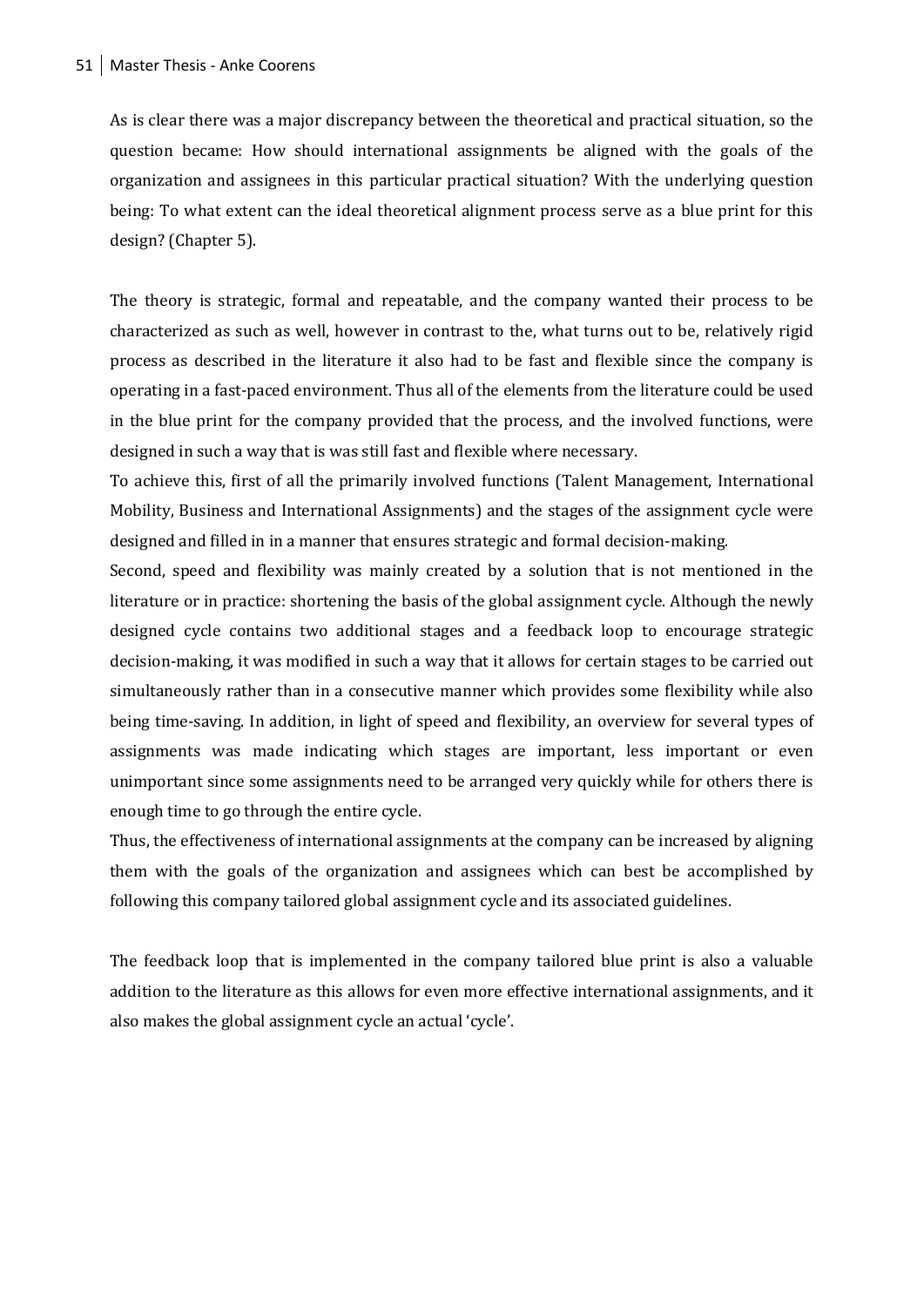### **[Due to confidentiality some**

**pages are omitted from this thesis]**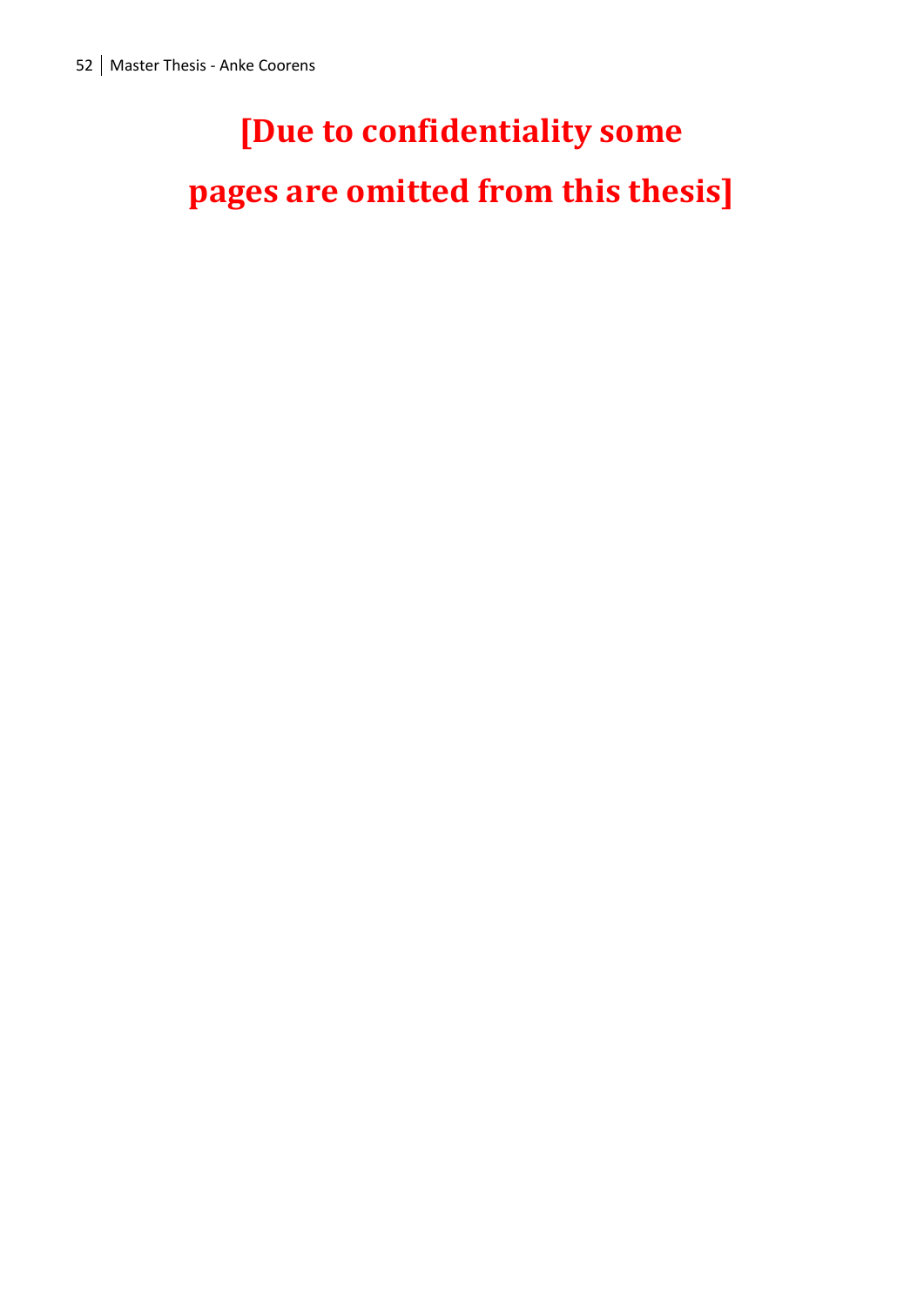#### **6.2. Further research**

The most important research to be carried out based on this thesis is research that answers the question: does the modified alignment process work in practice? The newly designed process is ideal for the company on paper, but does not determine if it does in fact work in practice.

Furthermore, the company would benefit from a decision tree pertaining to international assignments, one that passes through each stage and takes the fact that not every type of assignment and assignee have to pass through each step into account; for example a strategic assignment will probably never last for less than a year which rules out the choice of a short term assignment, while in the case of a localized transfer the reintegration stage can be skipped in its entirety, and someone who is on a short term specialized skills assignment does not need a mentor.

This decision tree can then be transformed into a computer program that allows for even faster, more flexible and more easily repeatable decision-making as the people making the decisions are guided through the necessary steps and made aware of when cooperation with a certain function is necessary or advised, while all the functions/employees that are involved in the assignment can keep track of the process.

Regarding scientific literature, the global assignment cycle should be examined as it is in fact not a cycle at this moment because there is no loop back to the beginning of the process. This loop can also ensure even better alignment of international assignments with the goals of the organization and assignees.

In general there is a lot of scientific research to be done regarding international assignments as there is only a limited amount of research on the subject; in addition it primarily focuses on expatriates (or long term assignments) while nowadays the global mobility program of organization consists of many different types of international assignments that all have their own characteristics, needs and consequences.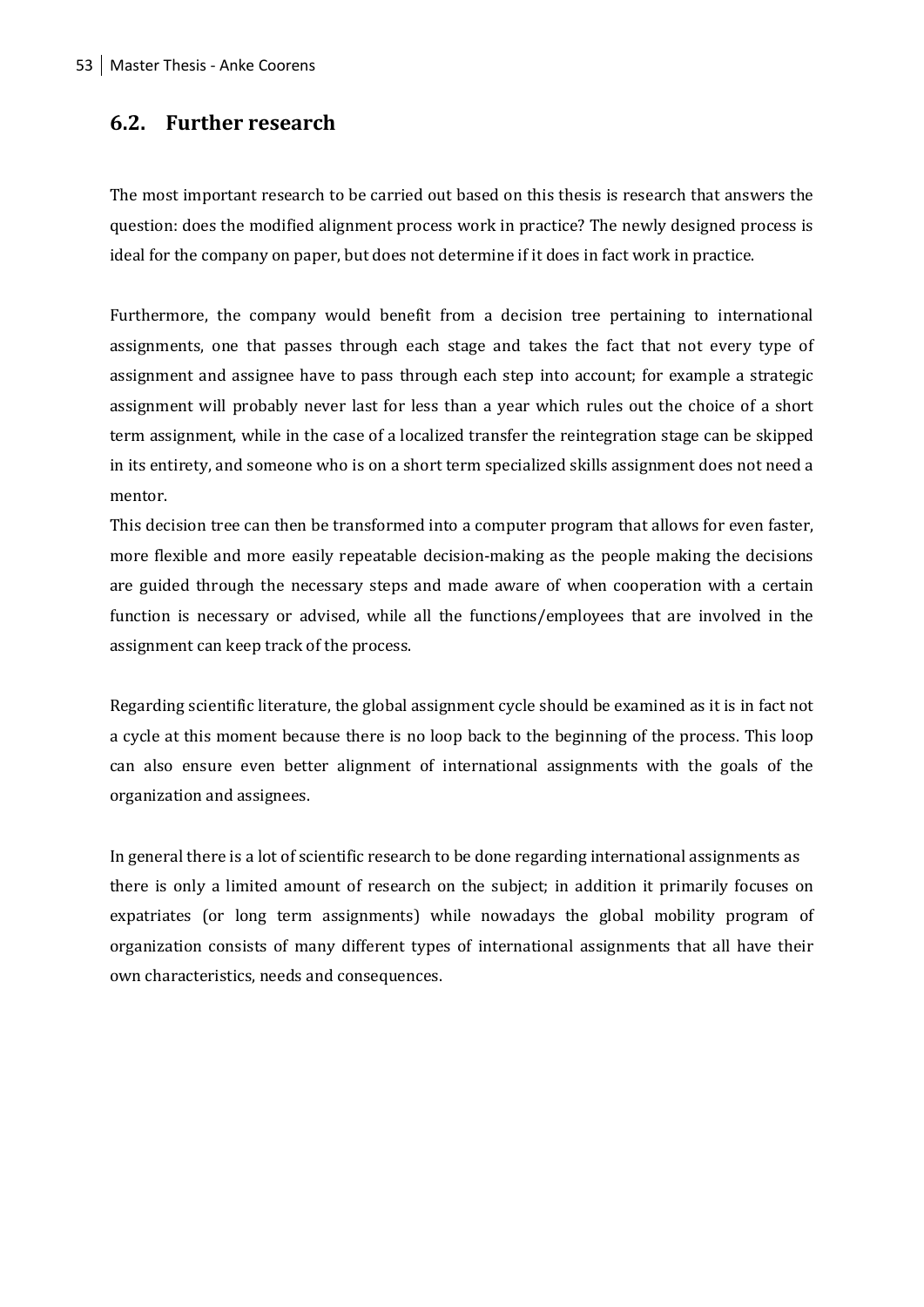## References.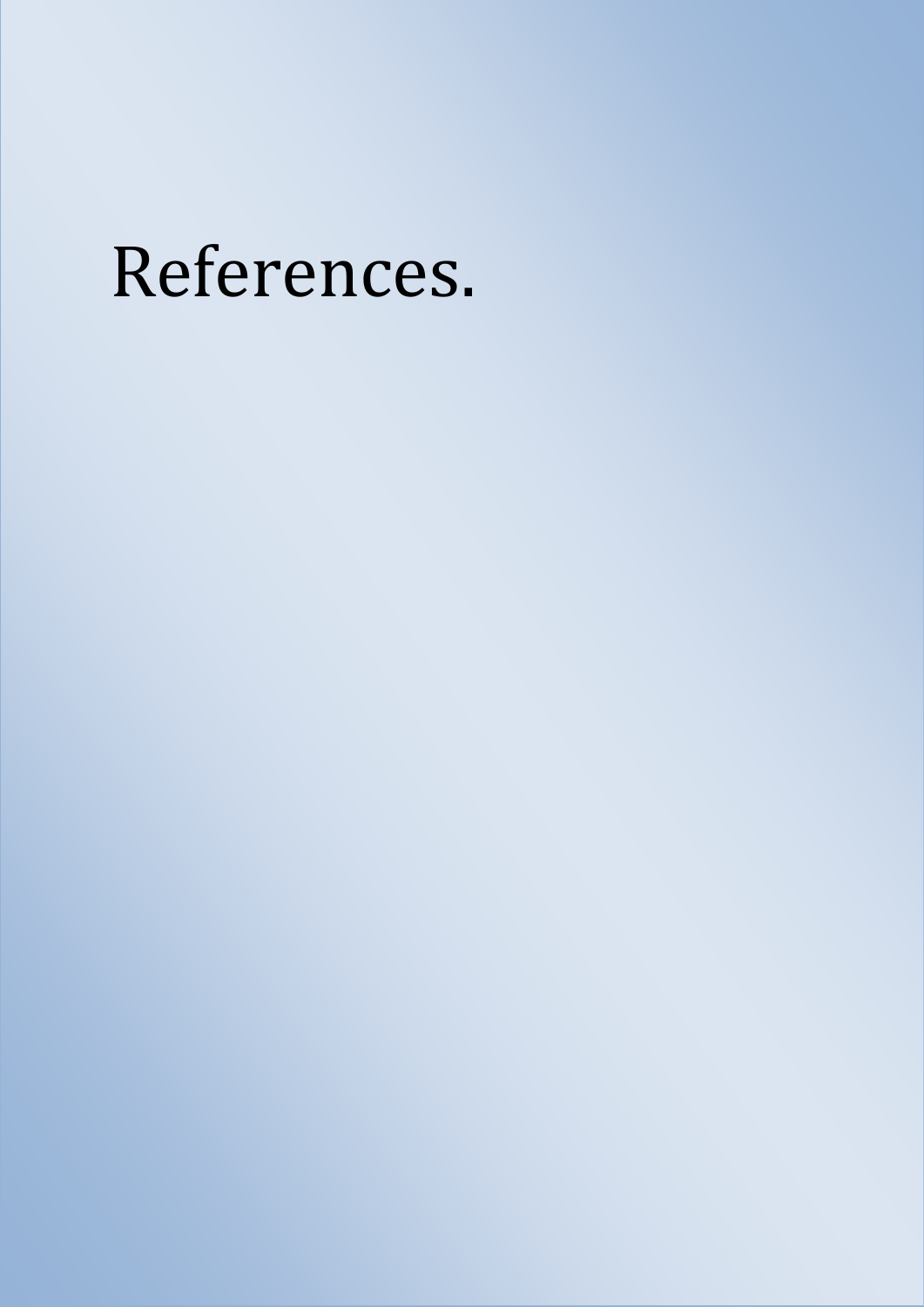- Adler, N.J. (1981). Re-entry: Managing cross-cultural transitions. *Group and Organization Studies*, 6(3), 341-356.
- Aguiléra, A. (2008). Business travel and mobile workers. *Transportation Research Part A*, 42(8), 1109-1116.
- Asher, J.J., Sciarrino. J.A. (1974). Realistic work sample tests: A review. *Personnel Psychology, 27,*  519-533.
- Babbie, E. (2007). *The Practice of Social Research*. Boston, NY: Wadsworth Cengage Learning.
- Baliga, G.M., Baker, J.C. (1985). Multinational Corporate Policies for Expatriate Managers: Selection, Training, Evaluation. *Advanced Management Journal*, 50(4), 31-8.
- Barrick, M.R., Mount, M.K. (1991). The big five personality dimensions and job performance: A meta-analysis. *Personnel Psychology, 91,* 1-26.
- Baughn, C. (1995). Personal and Organizational Factors Associated with Effective Repatriation. In Selmer, J. (Ed.). *Expatriate Management: New Ideas for International Business* (215- 230). Westport, CT: Quorum.
- Bjorkman, I., Lervik, J. E. (2007). Transferring HR practices within multinational corporations. *Human Resource Management Journal*, 17, 320-335.
- Black, J.S. (1992). Coming home: the relationship of expatriate expectations with repatriation adjustment and job performance. *Human Relations*, 45(2), 177-192.
- Black, J.S., Gregersen, H.B., Mendenhall, M.E. (1992). Toward a theoretical framework of repatriation adjustment. *Journal of International Business Studies*, 23(4), 737-760.
- Black, J.S., Mendenhall, M., Oddou, G. (1991). Toward a comprehensive model of international adjustment: An integration of multiple theoretical perspectives. *Academy of Management Review*, 16(2), 291-317.
- Black, J.S., Morrison, A.J., Gregersen, H.B. (1999). *Global Explorers. The Next Generation of Leaders.* New York, NY: Routledge.
- Blakley, B.R., Quinones, M.S., Crawford, M.S., Jago, I.A. (1994). The validity of isometric strength tests. *Personnel Psychology, 47,* 247-274.
- Bolino, M.C. (2007). Expatriate assignments and intra-organizational career success. Journal of *International Business Studies*, 38, 819-835.
- Bonache, J., Brewster, C., Suutari, V. (2001). Expatriation: A developing research agenda. *Thunderbird International Business Review*, 43(1), 3-20.
- Bonache, J., Brewster, C., Suutari, V. (2007). Preface: Knowledge, international mobility, and careers. *International Studies of Management & Organization*, 37(3), 3-15.
- Bossard, A.B., Peterson, R.B. (2005). The repatriate experience as seen by American expatriates. *Journal of World Business*, 40(1), 9-28.
- Boston Consulting Group (2007). *The Future of HR: Key Challenges Through 2015*. Dusseldorf,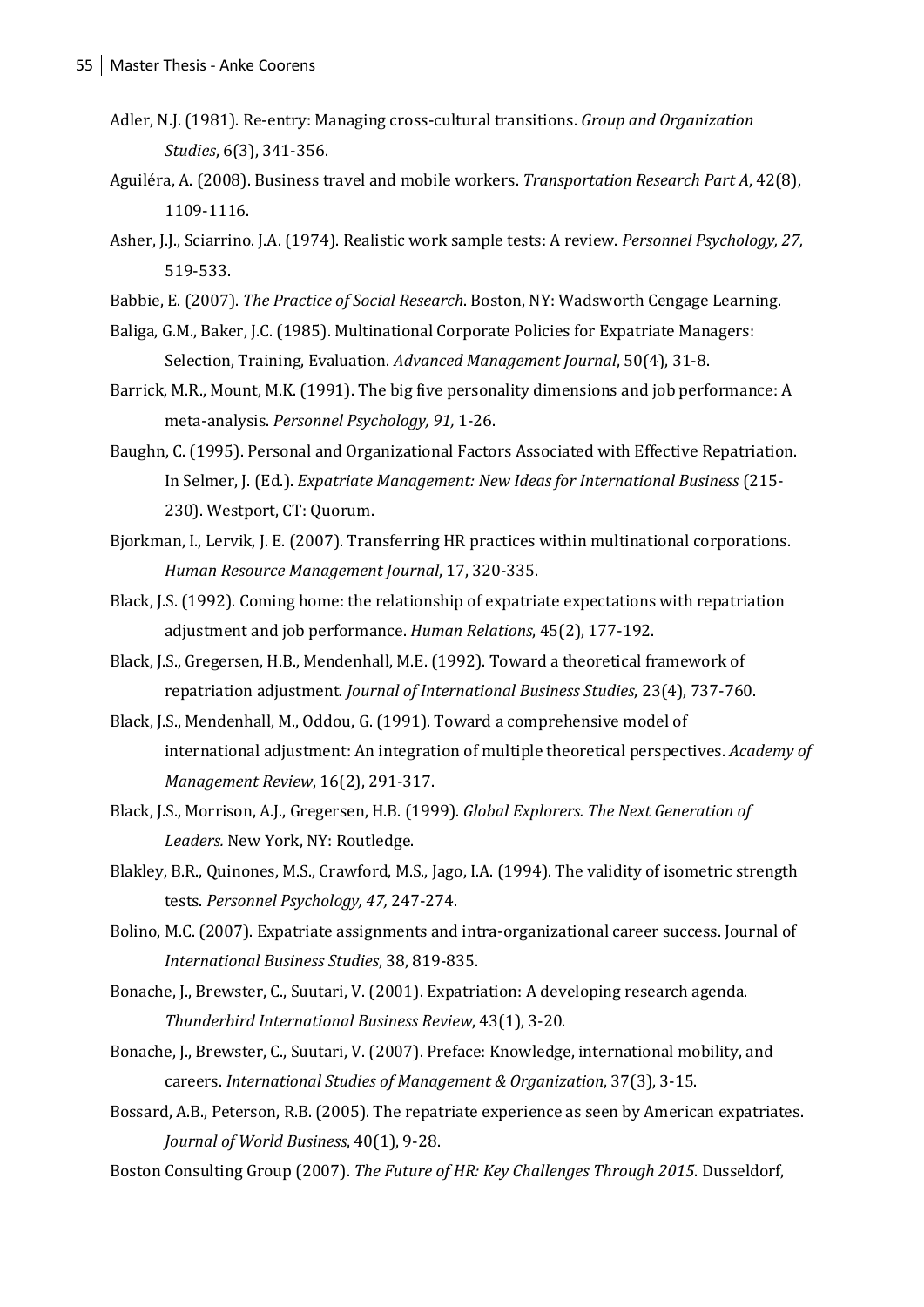Germany: Boston Consulting Group.

- Boudreau, J. W., Ramstad, P. M. (2007). *Beyond HR: The new science of human capital*. Boston, MA: Harvard Business School Press.
- Brewster, C., Harris, H., Petrovic, J. (2001). Globally mobile employees: Managing the mix. *Journal of Professional HRM,* 25, 11-15.
- Bridgespan (2003). Setting Objectives, Leader Guide. Retrieved on 18 April, 2013, from: http://www.webconceptsunlimited.com/Samples/SettingObjectivesLeaderGuide.pdf
- Buroway, M. (1991). The extended case method. *Sociological Theory,* 16(1), 4-33.
- Business Dictionary (2013). *Talent*. Retrieved on 30 April, 2013, from:

http://www.businessdictionary.com/definition/talent.html

- Camara, W.J., Schneider, D.L. (1994). Integrity tests: Facts and unresolved issues. *American Psychologist, 49,* 112-119.
- Caligiuri, P.M., Colakoglu, S. (2007). A strategic contingency approach to expatriate assignment management. Human Resource Management Journal, 17(4), 393-410.
- Caligiuri, P.M., Lazarova, M. (2001). Strategic repatriation policies to enhance global leadership development. In Mendenhall, M.E., Kuhlmann, T.M., Stahl, G.K. (Eds.), *Developing global business leaders* (243-256). Westport, CT: Quorum.
- Caligiuri, P. (2009). The Necessary Collaboration Between Global Mobility and Talent Management for Developing Global Leaders. Retrieved on 24 May, 2013, from: http://www.worldwideerc.org/Resources/MOBILITYarticles/Pages/1109-caligiuri.aspx
- Campion, M.A. (1983). Personnel selection for physically demanding jobs: Review and recommendations. *Personnel Psychology, 36,* 527-550.
- Campion, M.A., Pursell, E.D., Brown, B.K. (1988). Structured interviewing: Raising the psychometric properties of the employment interview. *Personnel Psychology, 48,* 289- 308.
- Capelli, P. (2008). Talent Management for the Twenty-First Century. *Harvard Business Review*, March, 1-8.
- Carpenter, M.A., Sanders, W.G., Gregersen, H.B. (2001). Bundling human resource capital with organizational context: The impact of international assignment experience on multinational firm performance and CEO pay. *Academy of Management Journal,* 44(3), 493-512.
- Cascio, W.F. (1996). Managing for maximum performance. *HR Monthly (Australia)*, September, 10-13.
- Cascio, W.F. (2006). *Managing human resources: productivity, quality of work life, profits (7th ed.).* Burr Ridge, IL: McGraw-Hill-Irwin.
- Chan, W. (1996). External Recruitment versus Internal Promotion. Journal of Labor Economics,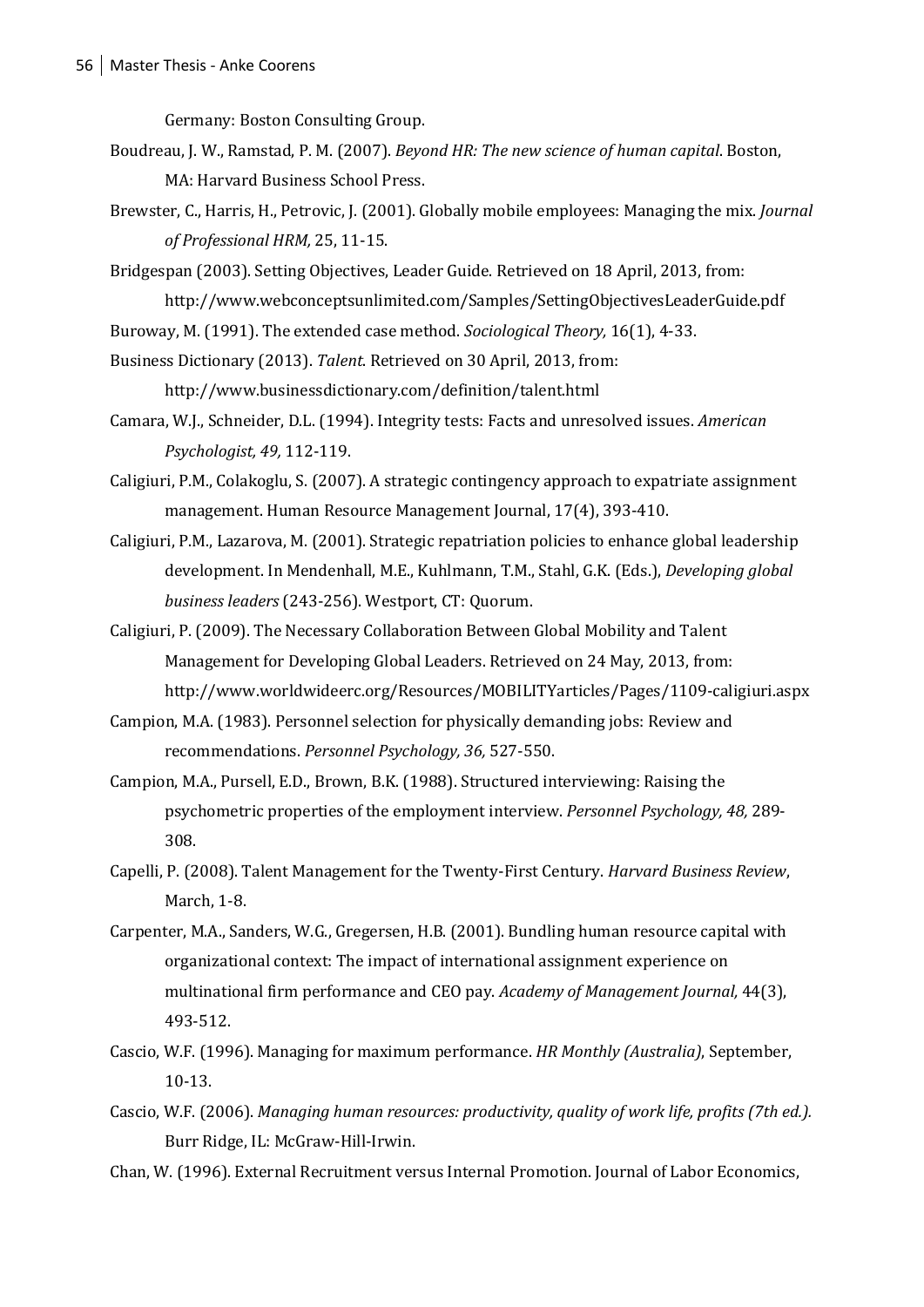14(4), 555-570.

- Chan, D., Schmitt, N. (1997). Video-based versus paper and pencil method of assessment in situational judgment tests: Subgroup differences in test performance and face validity perceptions. *Journal of Applied Psychology, 82,* 143-159.
- Chartered Institute of Personnel and Development (2007). *International Assignments*. Retrieved on 20 May, 2013, from: http://www.cipd.co.uk/NR/rdonlyres/DCA00F88-7581-4BC5- 97C2-6D68A224709B/0/Rewardsamplechapter.pdf
- Chartered Institute of Personnel and Development (2012). *Talent Management: An Overview.* Retrieved on 5 May, 2013, from: http://www.cipd.co.uk/hr-resources/factsheets/talentmanagement-overview.aspx
- Chew, J. (2004). Managing MNC Expatriates through Crises: A Challenge for International Human Resource Management, *Research and Practice in Human Resource Management*, 12(2), 1- 30.
- Cohn, J. M., Khurana, R., & Reeves, L. (2005). Growing talent as if your business depended on it. *Harvard Business Review*, 83(10), 62-70.
- Collings, D.G., Doherty, N., Luethy, M., Osborn, D. (2011). Understanding and supporting the career implications of international assignments. *Journal of Vocational Behavior*, 78, 361- 371.
- Collings, D.G., Mellahi, K. (2009). *Strategic talent management: A review and research agenda.* Human Resource Management Review, 19, 304-313.
- Collings, D. G., Scullion, H. (2008). Resourcing international assignees. In Dickman, M. Brewster, C., Sparrow, P. (Eds.), *International human resource management: A European Perspective* (87-106). Abingdon, United Kingdom: Routledge.
- Collings, D.G., Scullion, H. (2012). Global staffing. In Stahl, G.K., Bjorkman, I., Morris, S. (Eds.), *Handbook of Research in International Human Resource Management*. Cheltenham, United Kingdom: Edward Elgar Publishing Limited.
- Collings, D.G., Scullion, H., Dowling, P.J. (2009). Global staffing: a review and thematic research agenda. *The International Journal of Human Resource Management*, 20(6), 1253-1272.
- Collings, D.G., Scullion, H., Morley, M.J. (2007). Changing patterns of global staffing in the multinational enterprise: Challenges to the conventional expatriate assignment and emerging alternatives. *Journal of World Business*, 42, 198–213.
- Collins Dictionary (2013). *Talent*. Retrieved on 30 April, 2013, from: http://www.collinsdictionary.com/dictionary/english/talent
- Costa, P.T., McCrae, R.R. (1992). Four ways five factors are basic. *Personality and Individual Differences, 13,* 653-665.
- Crowther, D., Lancaster, G. (2008). *Research Methods (2nd ed.).* Oxford, United Kingdom: Elsevier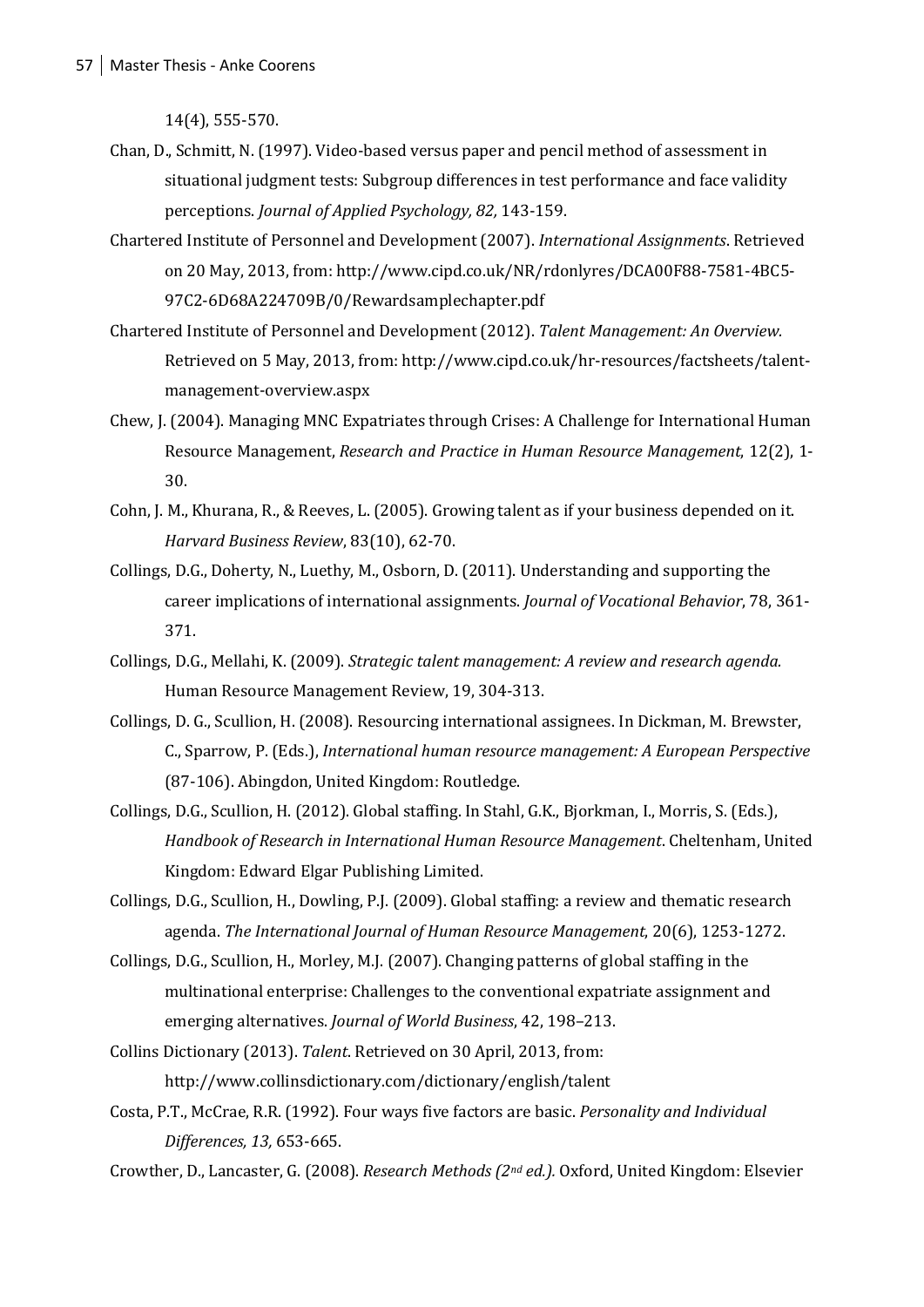Butterworth-Heinemann.

- Deloitte (2007)*. Smart Moves: A New Approach to International Assignments and Global Mobility.*  CHRO Strategist and Steward Series, 1-49.
- Deloitte (2010). Smarter Moves: Executing and integrating global mobility and talent programs. *Global Mobility and Talent Series*, 1-23.
- Deloitte (2011). *Strategic Moves: A new direction for global mobility*. 1-21
- Demel, B., Mayrhofer, W. (2010). Frequent Business Travelers Across Europe. Career Aspirations and Implications. *Thunderbird International Business Review*, 52(4): 301-312.
- Dickmann, M., Doherty, N. (2008). Exploring the career capital impact of international assignments within distinct organizational contexts. *British Journal of Management*, 19, 145-161.
- Doherty, N., Brewster, C., Suutari, V., Dickmann, M. (2008). Repatriation: The end or the middle? In Dickmann, M. Brewster, C., Sparrow, P. (Eds.), *International HRM: Contemporary issues in Europe* (174-191). London, United Kingdom: Routledge.
- Doran, G.T. (1981). There's a S.M.A.R.T. way to write management's goals and objectives. *Management Review,* 70(11), 35-36.
- [Dowling,](http://www.google.nl/search?hl=nl&tbo=p&tbm=bks&q=inauthor:%22Peter+J.+Dowling%22) P.J.[, Festing,](http://www.google.nl/search?hl=nl&tbo=p&tbm=bks&q=inauthor:%22Marion+Festing%22) M.[, Engle, A.D.](http://www.google.nl/search?hl=nl&tbo=p&tbm=bks&q=inauthor:%22Allen+D.+Engle+(Sr)%22) (2008)*. International Human Resource Management: Managing People in a Multinational Context.* Melbourne, Australia: Thomson.
- Dowling, P.J., Welch, D.E. (2004). *International Human Resource Management: Managing People in a Global Context (4th ed.)*. London, United Kingdom: Thomson Business Press.
- Edstrom, A., Galbraith, J.R. (1977). Transfer of managers as a coordination and control strategy in multinational organizations. *Administrative Science Quarterly*, 22, 248-263.
- Earley, P.C., Ang, S. (2003). *Cultural intelligence: Individual interactions across cultures*. Stanford, CA: Stanford University Press.
- Eder, R.W., Ferris, G.R. (1989). *The employment interview: Theory, research, and practice.*  Newbury Park, CA: Sage Publishing.
- Ehnert, I., & Brewster, C. (2008). An integrative framework for expatriate preparation and training. In Dickmann, M., Brewster, C., Sparrow, P. (Eds.). *International human resource management: A European perspective (2nd ed)*, 107-129. New York, NY: Routledge.

Elearn (2009)[. Recruitment and Selection Revised Edition.](http://www.sciencedirect.com/science/book/9780080557434) Oxford, United Kingdom: Elsevier Ltd.

- Evans, P., Pucik, P., Bjorkman, I. (2011). *The global challenge: International human resource management (2nd ed.).* New York, NY: McGraw-Hill.
- Expatriate Foundation (2013). *Modern Expatriates: Global Executive Managers*. Retrieved on 17 January, 2013, from: http://expatriatefoundation.com/Modern-Expatriates.html
- Farndale, E., Scullion, H., Sparrow, P. (2010). The role of the corporate HR function in global talent management. *Journal of World Business*, 45, 161-168.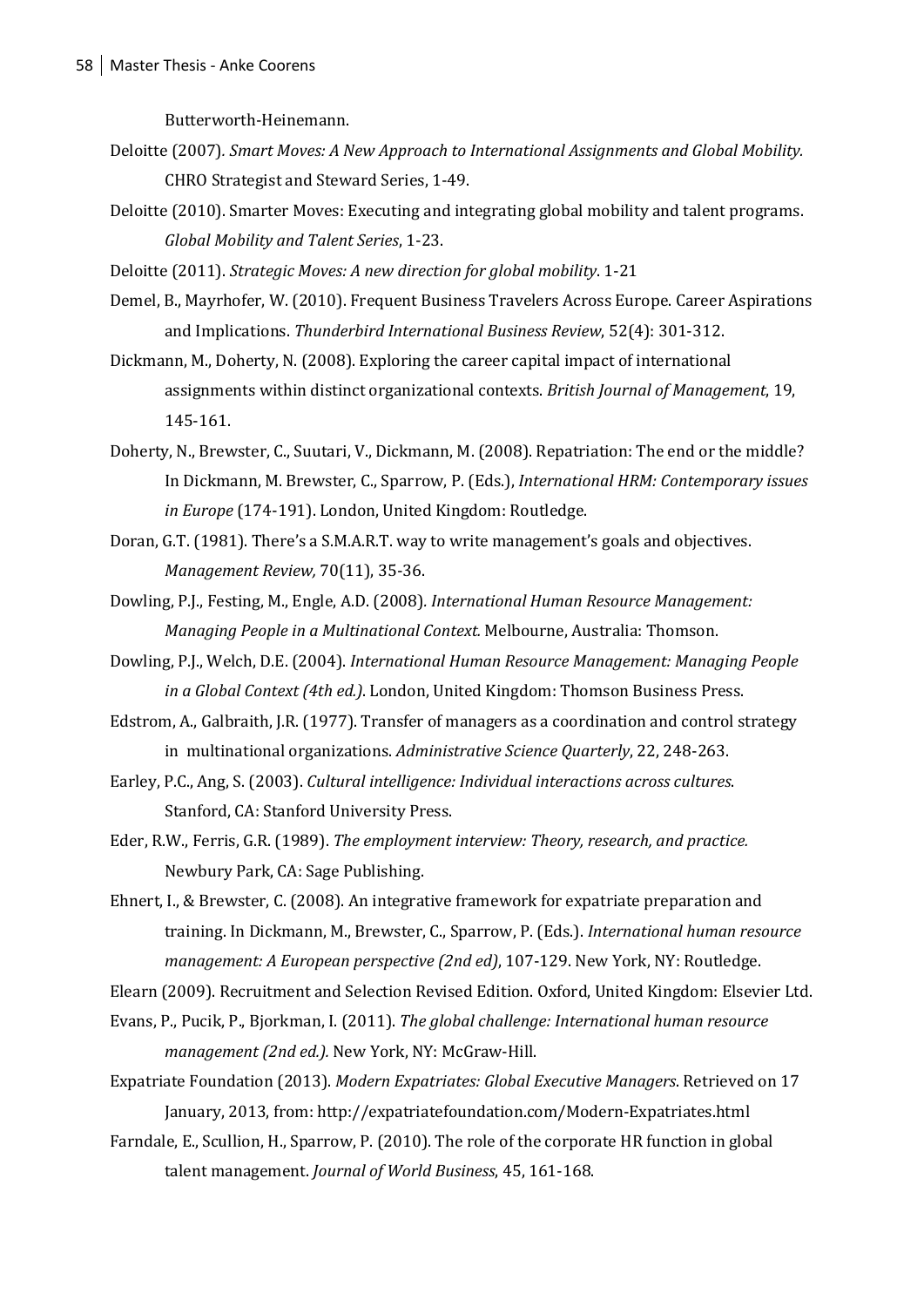- Faulconbridge, J.R., Beaverstock, J.V., Derudder, B., Witlox, F. (2009). Corporate ecologies of business travel in professional service firms: working towards a research agenda. *European Urban and Regional Science Studies*, 16(3), 295-308.
- Feagin, J., Orum, A., Sjoberg, G. (Eds.). (1991). *A case for case study*. Chapel Hill, NC: University of North Carolina Press.
- Feldman, D. C. (1991). Repatriate moves as career transitions. *Human Resource Management Review*, 1, 163-178.
- Feldman, D.C., Folks, W.R., Turnley, W.H. (1999). Mentor-protégé diversity and its impact on international internship experiences. *Journal of Organizational Behavior*, 20, 597-611.
- Feldman, D.C., Thomas, D.C. (1992). Career management issues facing expatriates. *Journal of International Business Studies*, 23, 271-294.
- Fenwick, M. (2004). On international assignment: Is expatriation the only way to go? *Asia Pacific Journal of Human Resources*, 42, 365-377.
- Forster, N. (2000). The myth of the international manager. *International Journal of Human Resource Management*, 11, 126-142.
- Forster, N. (2006). Expatriates and the impact of cross-cultural training. *Human Resource Management Journal,* 10(3), 63-78.
- Frase, M.J. (2007). Are your overseas assignments creating risky 'stealth-pats'?. *HR Magazine*, 52(3).
- Friedman, B. (2010). *Effective Strategies for Expatriate Cost Management*. Retrieved on January 23, 2013, from: http://www.articles.totallyexpat.com/effective-strategies-for-expatriatecost-management/
- Gaugler, B.B., Rosenthal, D.B., Thornton, G.C., Bentson, C. (1987). Meta-analyses of assessment center validity. *Journal of Applied Psychology, 72,* 493-511.
- Given, L.M. (2008)[. The SAGE Encyclopedia of Qualitative Research Methods.](http://knowledge.sagepub.com/view/research/SAGE.xml) London, United Kingdom: SAGE Publications Inc.
- Goldberg, L.R., Grenier, R.M., Guion, L.B., Sechrest, L.B., Wing, H. (1991). *Questions used in the prediction of trustworthiness in pre-employment selection decisions: An APA Task Force Report.* Washington, D.C.: American Psychological Association.
- Gottredson, L.S. (1982). The g factor in employment. *Journal of Vocational Behavior, 29(3)*.
- Gregersen, H.B., Stroh, L.K. (1997). Coming home to the arctic cold: antecedents to Finnish expatriate and spouse repatriation adjustment. *Personnel Psychology*, 50(3), 635-654.
- Gustafson, P. (2012). Managing Business Travel: Developments and Dilemmas in Corporate Travel Management. *Tourism Management*, 33, 276-284.
- Harris, H., Brewster, C. (1999). An integrative framework for pre-departure preparation. In Brewster, C., Harris, H. (Eds.), *International HRM: Contemporary issues in Europe, 223-*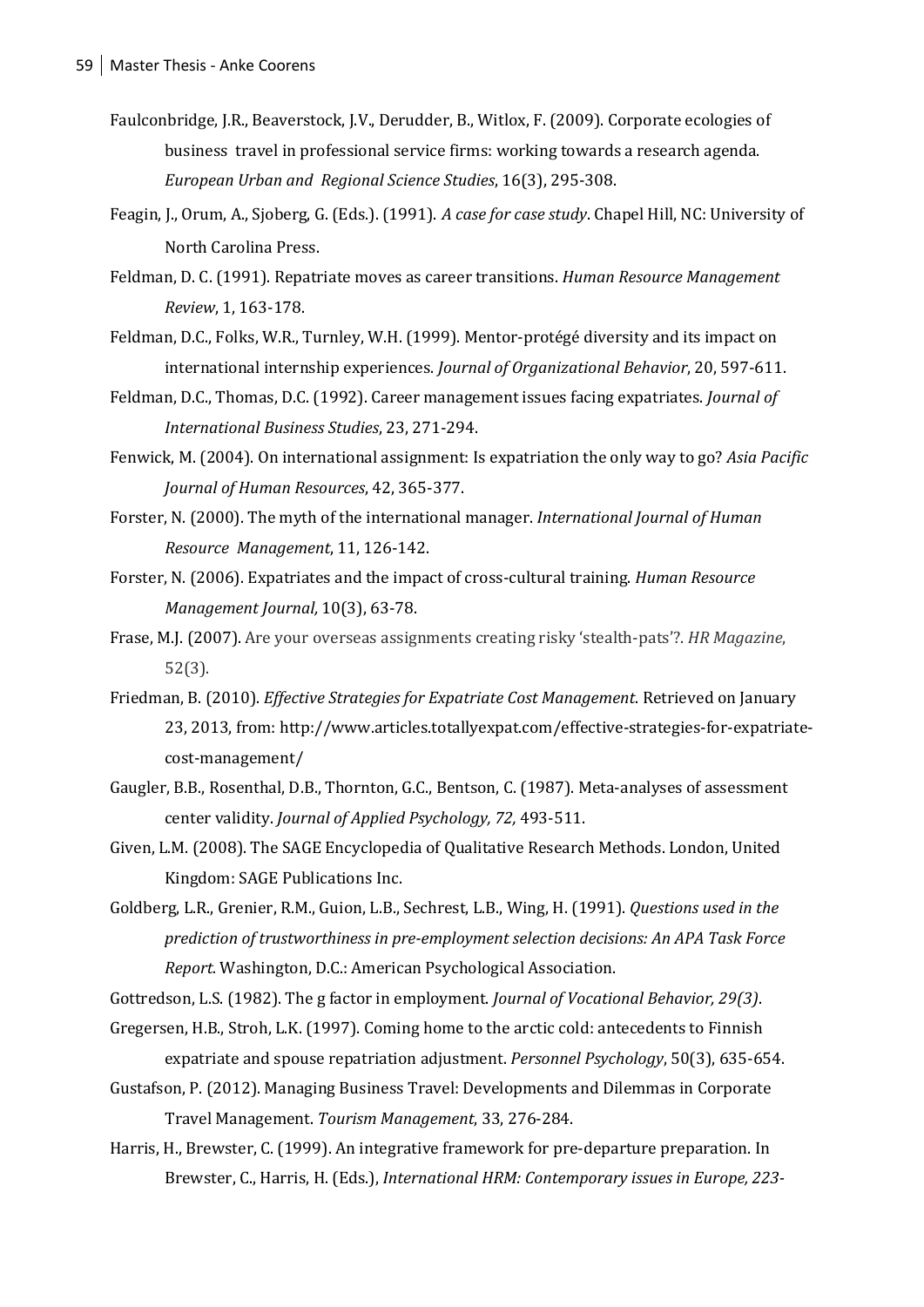*240*. London, United Kingdom: Routledge.

- Harvey, M., Miceli, N. (1999). Exploring inpatriate manager issues: An exploratory empirical study. *International Journal of Intercultural Relations*, 23(3), 339-371.
- Hausknecht, J.P., Day, D.V., Thomas, S.C. (2004). Applicant Reactions to Selection Procedures: An Updated Model and Meta-Analysis. *Personnel Psychology*, 57, 639-683.
- HCR (2012). *Recruiting the right candidate for an international assignment*. Retrieved on 22 April, 2013, from: https://www.hcr.co.uk/?page=BlogandNews&article=332
- Hogan, J. (1991). Physical abilities. In Dunnette, M.D., Hough, L.M. (Eds.), *Handbook of industrial and organizational psychology,* vol. 2, 753-831. Palo Alto, CA: Consulting Psychologists Press.
- Hogan, T. (2009). *Global Talent Management and Global Mobility.* Retrieved on 20 May, 2013, from: http://www.worldwideerc.org/resources/mobilityarticles/pages/ 0209hogan.aspx
- Hough, L.M. (1992). The big five personality variables-construct confusion: Description versus prediction. *Human Performance, 5,*135-155.
- Howard, A. (1983). Work samples and simulations in competency evaluation. *Professional Psychology: Research and Practice, 14*, 780-796.
- Hunter, J., Hunter, R.F. (1984). Validity and utility of alternative predictors of job performance. *Psychological Bulletin, 96,* 72-98.
- Hunter, J. (1986). Cognitive ability, cognitive aptitudes, job knowledge, and job performance. *Journal of Vocational Behavior,* 29, 340-362.
- Huselid, M.A., Beatty, R. W., & Becker, B. E. (2005). 'A Players' or 'A Positions'? The strategic logic of workforce management. *Harvard Business Review*, December, 110-117.
- Ibicioblu, H., Keklik, B. (2008). *In SME's Using Internet as A Recruitment Tool*. Retrieved on 26 July, 2013, from: [http://ces.epoka.edu.al/icme/SME\\_Internet\\_rec\\_tool.pdf](http://ces.epoka.edu.al/icme/SME_Internet_rec_tool.pdf)
- Jones, E. (2013). *The local plus approach to reducing assignment costs*. Retrieved on 28 July, 2013, from: http://www.eca-international.com/news/articles/show\_article?ArticleID =7860#.UfUmxY2kzDU
- Judge, T.A., Higgins, C.A, Cable, D.M. (2000). The employment interview: A review of recent research and recommendations for future research. *Human Resource Management Review,* 10, 383-406.
- Lancaster, G. (2005). *Research methods in management: A concise introduction to research in management and business consultancy.* Burlington, MA*:* Elsevier Butterworth Heinemann.
- Lazarova, M., Tarique, I. (2005). Knowledge transfer upon repatriation. *Journal of World Business*, 40, 361-373.
- Lewis, R.E., Heckman, R.J. (2006). Talent management: A critical review. *Human Resource Management Review*, 16(2), 139-154.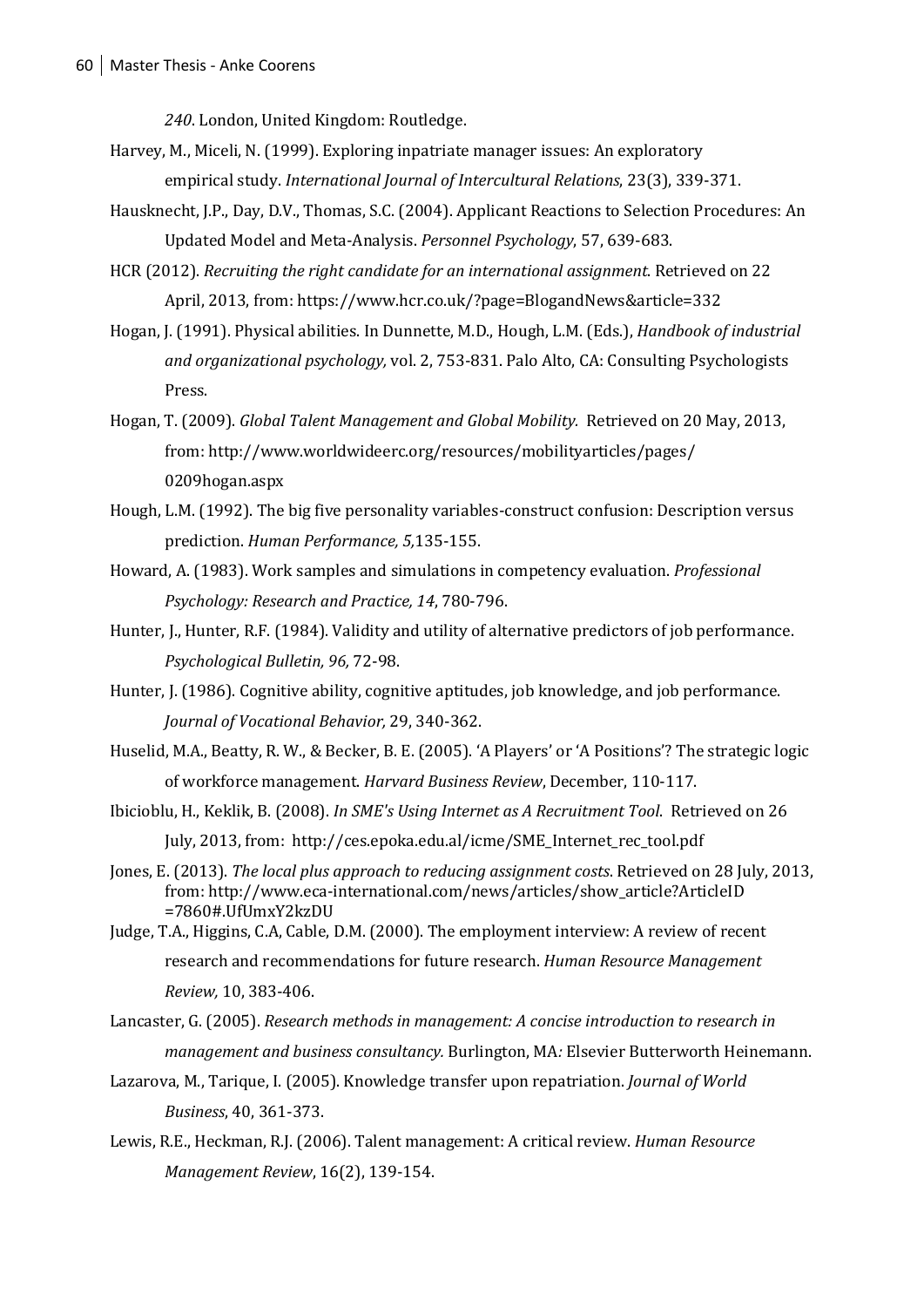- Lublin, J. (1996). *An overseas stint can be a ticket to the top*. Wall Street Journal, 29 January 1996, B1.
- Kealey, D.J., Protheroe, D.R. (1996). The effectivess of cross-cultural training for expatriates: An assessment of literature on the issue. *International Journal of Intercultural relations,*  20(2), 141-165.
- MacMillan Dictionary (2013). *Suitable.* Retrieved on 30 April, 2013, from: http://www.macmillandictionary.com/dictionary/british/suitable
- Makela, K. (2007). Knowledge sharing through expatriate relationships: A social capital perspective. *International Studies of Management and Organization*, 37, 108-125.
- Mayerhofer, H., Hartmann, L.C., Michelitsch-Riedl, G., Kollinger, I. (2004). Flexpatriate Assignments: A Neglected Issue in Global Staffing. *International Journal of Human Resource Management*, 15(8), 1371-1389.
- Mayerhofer, H., Hartmann, L.C., Herbert, A. (2004). Career Management Issues for Flexpatriate International Staff. *Thunderbird International Business Review*, 46(6), 647-666.
- Mayrhofer, W., Sparrow, P. R., Zimmermann, A. (2008). *Modern forms of international working.*  In Dickmann, M., Brewster, C., Sparrow, P.R. (Eds.), International human resource management: Contemporary issues in Europe (pp. 219-239). London, United Kingdom: Routledge.
- McKenna, S., Richardson, J. (2007). The increasing complexity of the internationally mobile professional Issues for research and practice. *Cross Cultural Management: An International Journal*, 14(40, 307-320.

McKinsey (2001). *The war for talent*. McKinsey & Company.

- Mendenhall, M., Kuhlmann, T., Stahl, G., Osland, J. (2002). Employee Development and Expatriate Assignments. In Gannon, M, Newman, K. (Eds.). *The Blackwell Handbook of Cross-Cultural Management* (155-183). Oxford, United Kingdom: Blackwell Publishers.
- Mendenhall, M.H., Oddou, G. The Overseas Assignment: A Practical Look. *Business Horizons,*  September–October, 78-84.
- Mercer (2010). Global Mobility. Retrieved on 20 May, 2013, from: http://www.imercer.com/uploads/Europe/pdfs/Brochures/global\_mobility\_brochure\_d g\_final\_web\_with\_bookmarks.pdf
- Mercer (2012). 2011-2012 *Benefits Survey for Expatriates and Internationally Mobile Employees*. Retrieved on 12 April, 2013, from: http://www.mercer.com/pressreleases/Expatriate-Benefits-Survey
- Mercer (2013). *International Assignment Cost Projections.* Retrieved on 18 April, 2013, from: http://www.imercer.com/products/2013/Assignment-cost.aspx
- Merriam Webster Dictionary (2013a). *Talent*. Retrieved on 30 April, 2013, from: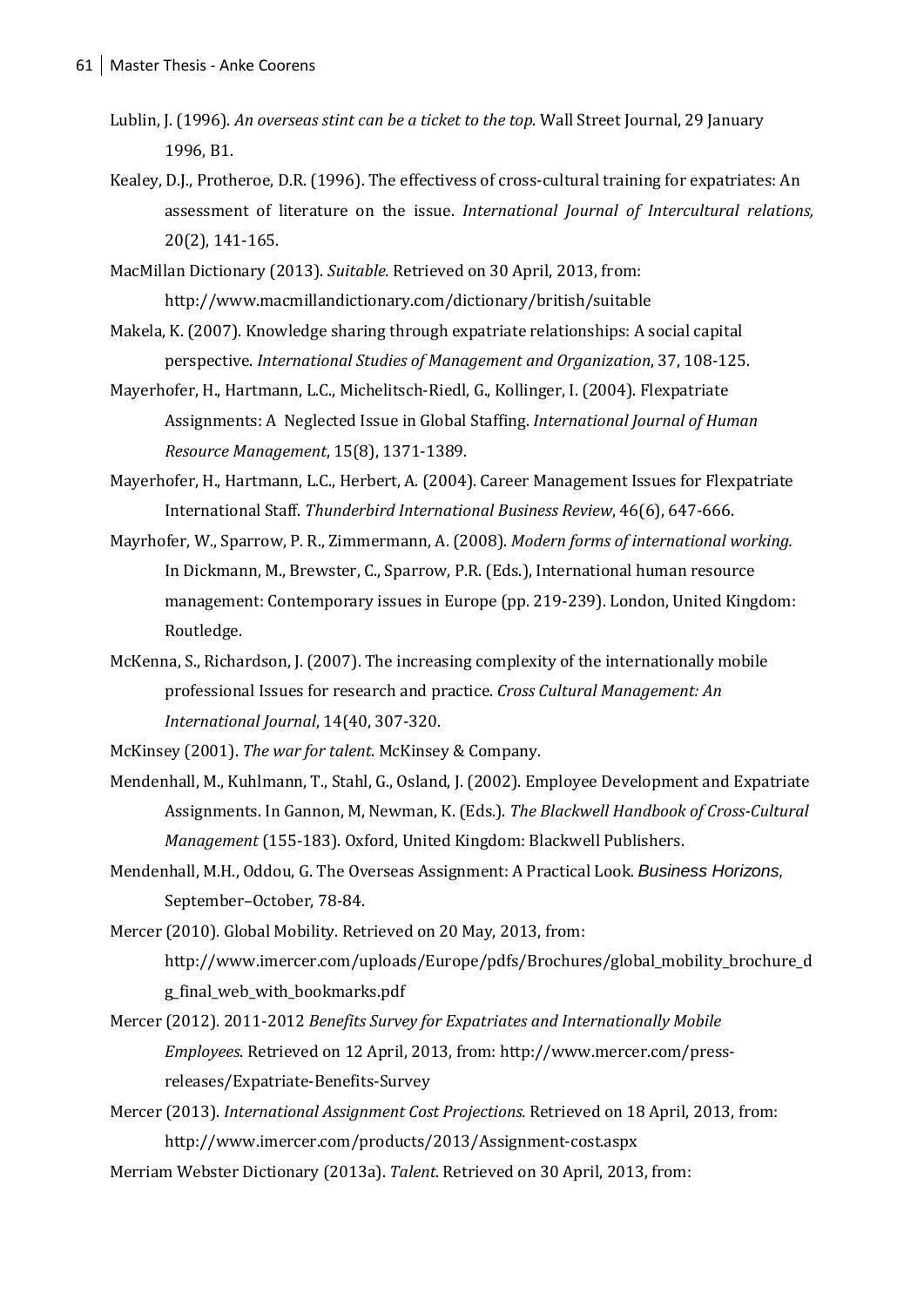http://www.merriam-webster.com/dictionary/talent

- Merriam Webster Dictionary (2013b). *Repatriation*. Retrieved on February 14, 2013, from: http://www.merriam-webster.com/dictionary/repatriate
- Mezias, J.M., Scandura, T.A. (2005). A needs-driven approach to expatriate adjustment: A multiple mentoring perspective. *Journal of International Business Studies*, 36, 519-538.
- Miller, E.L., Cheng, J.L. (1978). A closer look at the decision to accept an overseas position. *Management International Review*, 3, 25-33.
- Minter, R.L., (2008). Preparation Of Expatriates For Global Assignments: Revisited. *Journal of Diversity Management*, 3(2), 37-42.
- Mirasol, K. (2012). *Repatriation? Time to move toward reintegration*. Retrieved on 29 March, 2013, from: http://www.iorworld.com/blog/repatriation-time-move-reintegration
- Motowidlo, S.J., Dunnette, M.D., Carter G. (1990). An alternative selection procedure: A low fidelity simulation. *Journal of Applied Psychology, 75,* 640-647.
- Newell, S. (2005). Chapter 5: Recruitment and selection (115-147). In Bach, S. (Ed.). *Managing human resources (4th ed.).* Malden, MA: Blackwell Publishing.
- Ones, D.S., Viswesvaran, C., Schmidt, F. L. (1993). Comprehensive meta-analysis of integrity test validities: Findings and implications for personnel selection and theories of job performance. *Journal of Applied Psychology*, 78, 531-537.
- Osland, J.S. (2000).The journey inward: Expatriate hero tales and paradoxes. *Human Resource Management,* 39(2&3), 227-238.
- Oxford Dictionaries (2013). *Talent.* Retrieved on 30 April, 2013, from: http://oxforddictionaries.com/definition/english/talent
- Paauwe, J., Farndale, E. (2006). International human resource management and firm performance. In Stahl, G.K., Björkman, I. (Eds.), *Handbook of research in international human resource management* (91-112). Northhampton, MA: Edward Elgar.
- Parkinson, E., Morley, M. (2006). Cross cultural training. Scullion, H., Collings, D.G. (Eds.). *Global staffing: 117-138.* London, United Kingdom: Routledge.
- PricewaterhouseCoopers. (2005). *International assignments: Global policy and practice, Key trends 2005.* PricewaterhouseCoopers.
- PricewaterhouseCoopers (2006). *Measuring the value of international assignments.*  PricewaterhouseCoopers.
- PricewaterhouseCoopers (2012a). *Key Findings Executives Interviews, 8-11-2012.*
- Plessis, A., Beaver, B. (2008). The Changing Role of Human Resource Managers for International Assignments. *International Review of Business Research Papers*, 4(5), 166-181.
- Pulakos, E.D. (2005). *Selection assessment methods: A guide to implementing formal assessments to build a high-quality workforce*. Alexandria, VA: SHRM Foundation.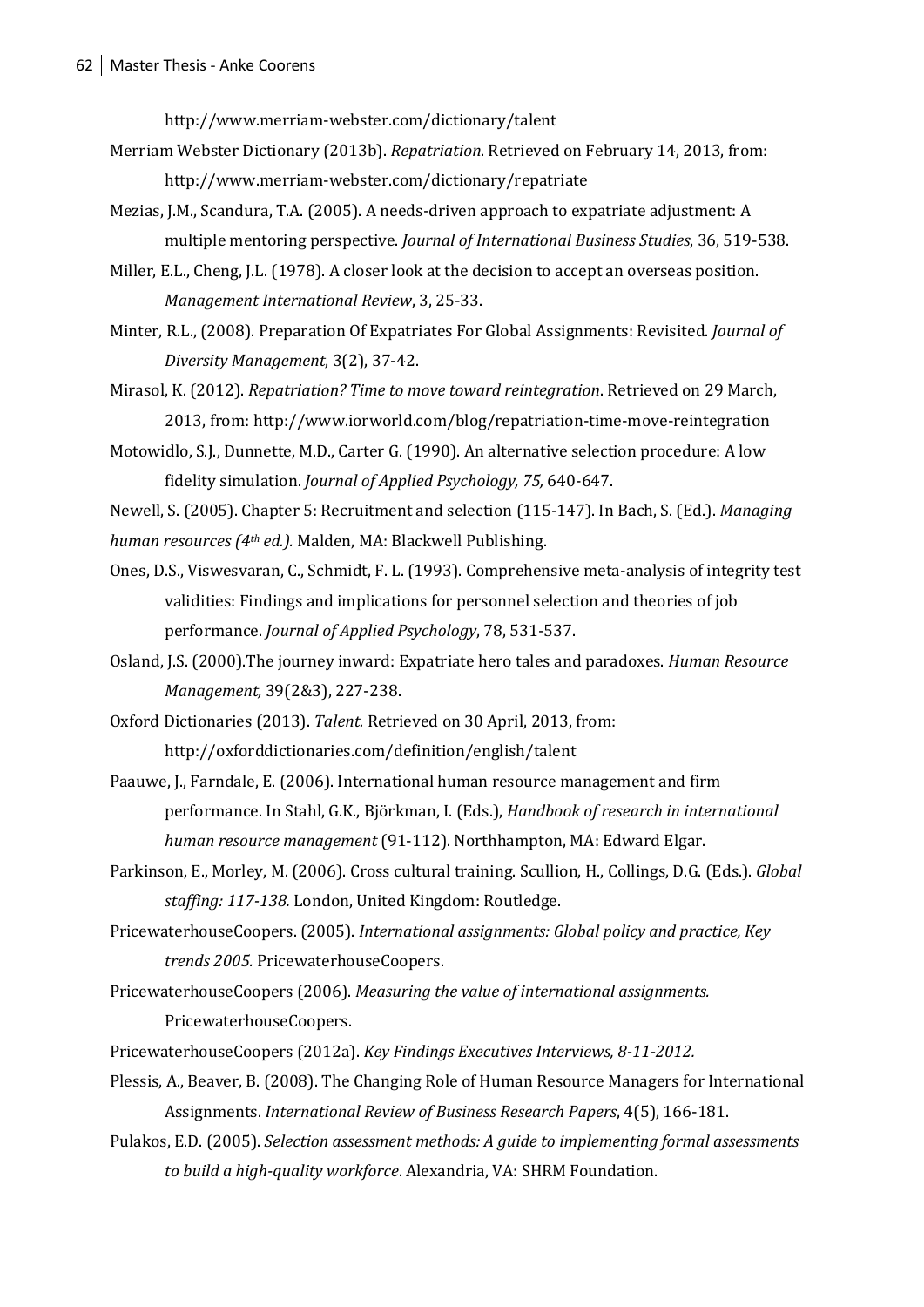- Ragins, B.R., Cotton, J.L. (1999). Mentor functions and outcomes: a comparison of men and women in formal and informal mentoring relationships. *Journal of Applied Psychology*, 84, 529-550.
- Raymark, M.J., Schmit, M.J., Guion, R M. (1997). Identifying potentially useful personality constructs for employee selection. *Personnel Psychology, 50,* 723-736.
- Ready, D. A., & Conger, J. A. (2007). Making your company a talent factory. *Harvard Business Review*, 85(6), 68-77.
- Ree, M.J., Earles, J.A., Teachout, M.S. (1994). Predicting job performance: Not much more than *g. Journal of Applied Psychology,79,* 518-524.
- Reiche, S., Harzing, A. (2009). International assignments. In Harzing, A.W.K., Pinnington A.. (eds.) *International Human Resource Management*, London, United Kingdom: Sage Publications.
- RelocationProcurement (2012). *International compensation.* Retrieved in 28 July, 2013, from: http://relocationprocurement.com/index.php/international-compensation
- RH Expat (2010). *Making choices, the expat's package*. Retrieved on 25 July, 2013, from: [http://www.rhexpat.com/EX01\\_03\\_UK.php](http://www.rhexpat.com/EX01_03_UK.php)
- Rosenzweig, P. (1998). Managing the New Global Workforce: Fostering Diversity, Forging Consistency. *European Management Journal*, 16(6), 644-652.
- Ryan, A.M., Wiechmann, D., Hemingway, M. (2003). Designing and implementing global staffing systems: Part II—Best practices. *Human Resource Management*, 42(1), 85-94.
- Sackett, P.R., Wanek, J. E. (1996). New developments in the use of measures of honesty, integrity, conscientiousness, dependability, trustworthiness, and reliability for personnel selection. *Personnel Psychology, 49,* 787-829.
- Schuler, R., Jackson, S.E., Tarique, I. (2012). Global talent management and global talent challenges: Strategic opportunities for IHRM. *Journal of World Business* (in press), 1-45.
- Scullion, H. (1994). Staffing policies and strategic control in British multinationals. *International Studies of Management and Organization*, 24, 86-104.
- Scullion, H. (2001). International human resource management. In Storey, J. (Ed.), *Human resource management*. London: International Thompson.
- Scullion, H., Collings, D.G. (Eds.) (2006). *Global Staffing*. London, United Kingdom: Routledge.
- Scullion, H., Collings, D.G., Caligiuri, P. (2010). Global talent management. *Journal of World Business*, 45(2), 105-8.
- Scullion, H., Collings, D.G., Caligiuri, P. (2012). Global Talent Management. *Journal of World Business,* 45(2), 105-108.
- Scullion, H., Collings, D. G., Gunnigle, P. (2007). International HRM in the 21st century: Emerging themes and contemporary debates. *Human Resource Management Journal*, 17, 309-319.

Scullion, H., Starkey, K. (2000). In search of the changing role of the corporate HR function in the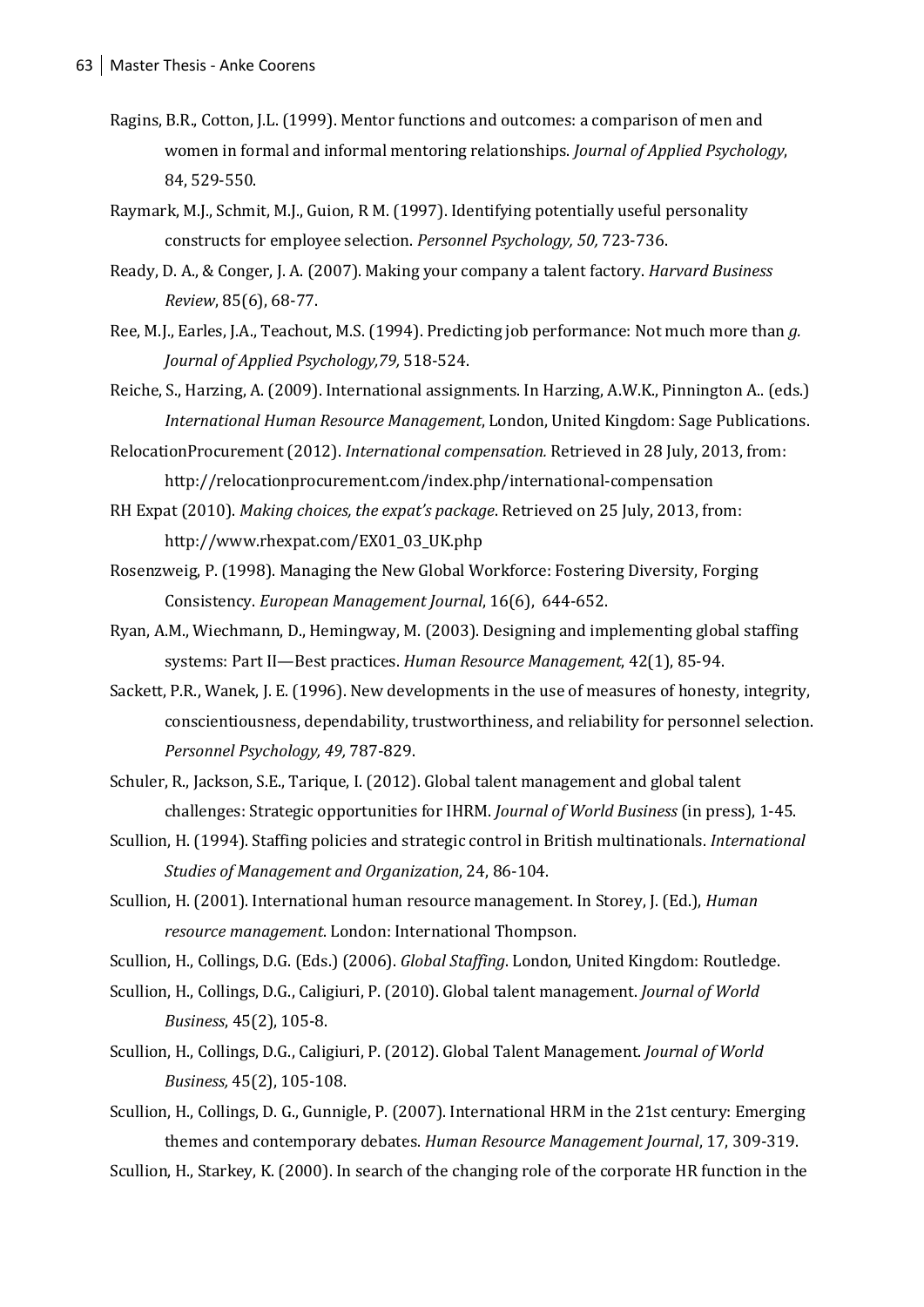international firm. *International Journal of Human Resource Management*, 11, 1061-1081.

- Selmer, J. (1999). Career issues and international adjustment of business expatriates. *Career Development International*, 4(2), 77-87.
- Selmer, J. (2001). Expatriate selection: Back to basics? *International Journal of Human Resource Management*, 12, 1219-1233.
- Selmer, J. (2010). Expatriate cross-cultural training for China: Views and experience of "China Hands". *Management Research Review*, 33(1), 41-53.
- Shaffer, M.A, Harrison, D.A., Gilley, K.M, Luk, D.M. (2001). Struggling for balance amid turbulence on international assignments: Work-Family conflict, support and commitment. *Journal of Management,* 27, 99-121.
- Shen, J. (2004). International performance appraisals: policies, practices and determinants in the case of Chinese multinational companies. *International Journal of Manpower*, 25(6), 547- 563.
- Shen, J., (2005). Towards a Generic International Human Resource Management (IHRM) Model. *Journal of Organisational Transformation and Social Change*, 2 (2), 83-102.
- Shih, H.A., Chiang, Y.H., Kim, I.S. (2005). Expatriate performance management from MNEs of different national origins. *International Journal of Manpower*, 25(2), 157-176.
- Shoenfeldt, L.F. (1999). From dustbowl empiricism to rational constructs in biodata. *Human Resource Management Review, 9,* 147-167.
- Society for Human Resource Management (2004). *Emerging Trends in Global Mobility: The Assignee Perspective – Worldwide Benchmark Study*. Salem, OR: Atkinson Graduate School of Management, Willamette University.
- Sparrow, P., Brewster, C., Harris, H. (2004). Globalizing human resource management. London, United Kingdom: Routledge.
- Spreitzer, G.M., McCall, M.W., Mahoney, J.D. (1997). Early identification of international executive potential. *Journal of Applied Psychology,* 82(1), 6-30.
- Stahl, G.K., Miller, E., Tung, R. (2002). Toward the Boundaryless Career: A Closer Look at the Expatriate Career Concept and the Perceived Implications of an International Assignment. *Journal of World Business*, 37, 216-227.
- Stahl, G. K., Bjorkman, I., Farndale, E., Morris, S.S., Paauwe, J., Stiles, P., et al. (2007). Global talent management: How leading multinational build and sustain their talent pipeline. *INSEAD faculty and research working papers*.
- Stahl, G.K., Chua, C.H., Caliguiri, P., Cerdin, J., Taniguchi, M. (2007). International assignments as a career development tool: Factors affecting turnover intentions among executive talent. *INSEAD*, 1-43.
- Stahl, G., Miller, E., Tung, R. (2002). Toward the Boundaryless Career: A Closer Look at the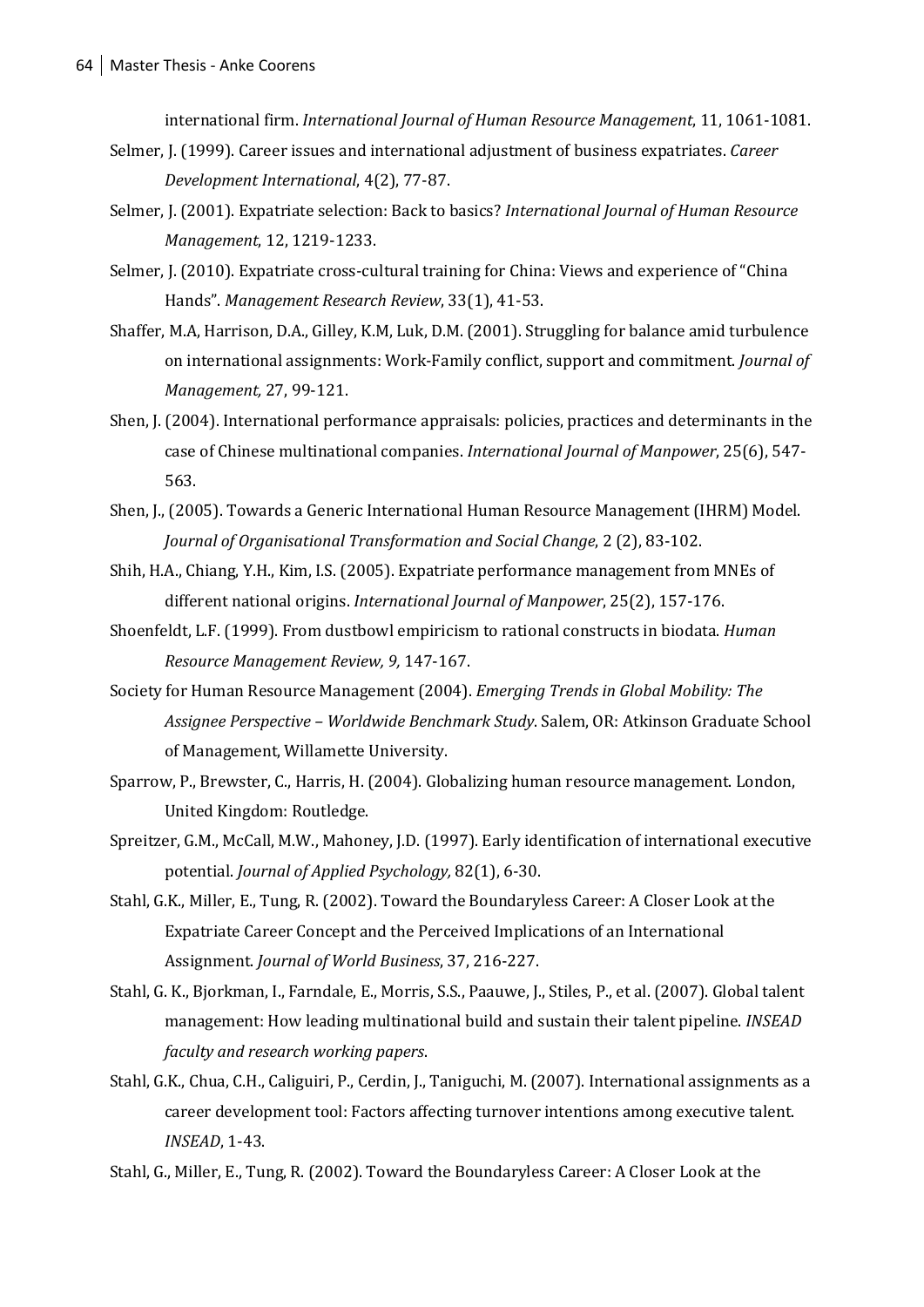Expatriate Career Concept and the Perceived Implications of an International Assignment. *Journal of World Business*, 37, 216-227.

- Stein, J. (2012). *Expatriate Orientation – Why, What, When?* Retrieved on February 13, 2013, from: http://internationalhrforum.com/2012/05/30/expatriate-orientation-why-whatwhen/
- Stokes, G.S., Mumford, M.D., Owens, W.A.. (1994). *Biodata handbook.* Palo Alto, CA: CPP Books.
- Stroh, L.K., Gregersen, H.B., Black, J.S. (1998). Closing the gap: expectations versus reality among repatriates. *Journal of World Business*, 33(2), 111-124.
- Sussman, N.M. (2001). Repatriation transitions: Psychological preparedness, cultural identity and attributions among American managers. *International Journal of Intercultural Relations*, 25, 109-123.
- Tarique, I., Schuler, R.S. (2010). Global talent management: Literature review, integrative framework, and suggestions for further research. *Journal of World Business*, 45, 122-133.
- Tett, R.P., Jackson, D.N., Rothstein, M. (1991). Personality measures as predictors of job performance: A meta-analytic review. *Personnel Psychology, 44,* 703-742.
- Thornton, G.C., Byham, W.C. (1982). *Assessment centers and managerial performance.* New York: Academic Press.
- Thornton, G.C., (1992). *Assessment centers in human resources management.* Addison-Wesley.
- Tung, R. (1981). Selection and training of personnel for overseas assignments. *Columbia Journal of World Business*, 16(2), 68-78.
- Ullman, J.C. (1966). Employee referrals: Prime tool for recruiting workers. *Personnel,* 43, 30-35.
- Urry, J. (2003). Social networks, travel and talk. *British Journal of Sociology*, 54 (2), 155-175.
- Vaiman, V., Scullion, H., Collings, D. (2012). Talent management decision making. *Management Decision*, 50(5), 925-941.
- Van der Sluis, L.E.W. (2008). *Talent Management in Strategisch Perspectief*. Retrieved on 15 April, 2013, from: http://www.nyenrode.nl/FacultyResearch/BMI/CHROME/ talentmanagement/Documents/Oratie%20Lidewey%20vd%20Sluis.pdf
- Weichmann, D., Schmitt, N., Harvey, V.S. (2001). Incremental validity of situational judgment tests. *Journal of Applied Psychology, 86,* 410-417.
- Welch, D.E., Welch, L.S., Worm, V. (2007). The International Business Traveller: A Neglected but Strategic Human Resource. *International Journal of Human Resource Management*, 18(2), 173-183.
- Welch, D.E., Worm, V., Fenwick, M. (2003). Are Virtual Assignments Feasible? *Management International Review*, 43(1), 95-114.
- Werbel, J.D., Landau, J. (1996). The Effectiveness of Different Recruitment Sources: A Mediating Variable Analysis. *Journal of Applied Social Psychology*, 26(15), 1337-1350.